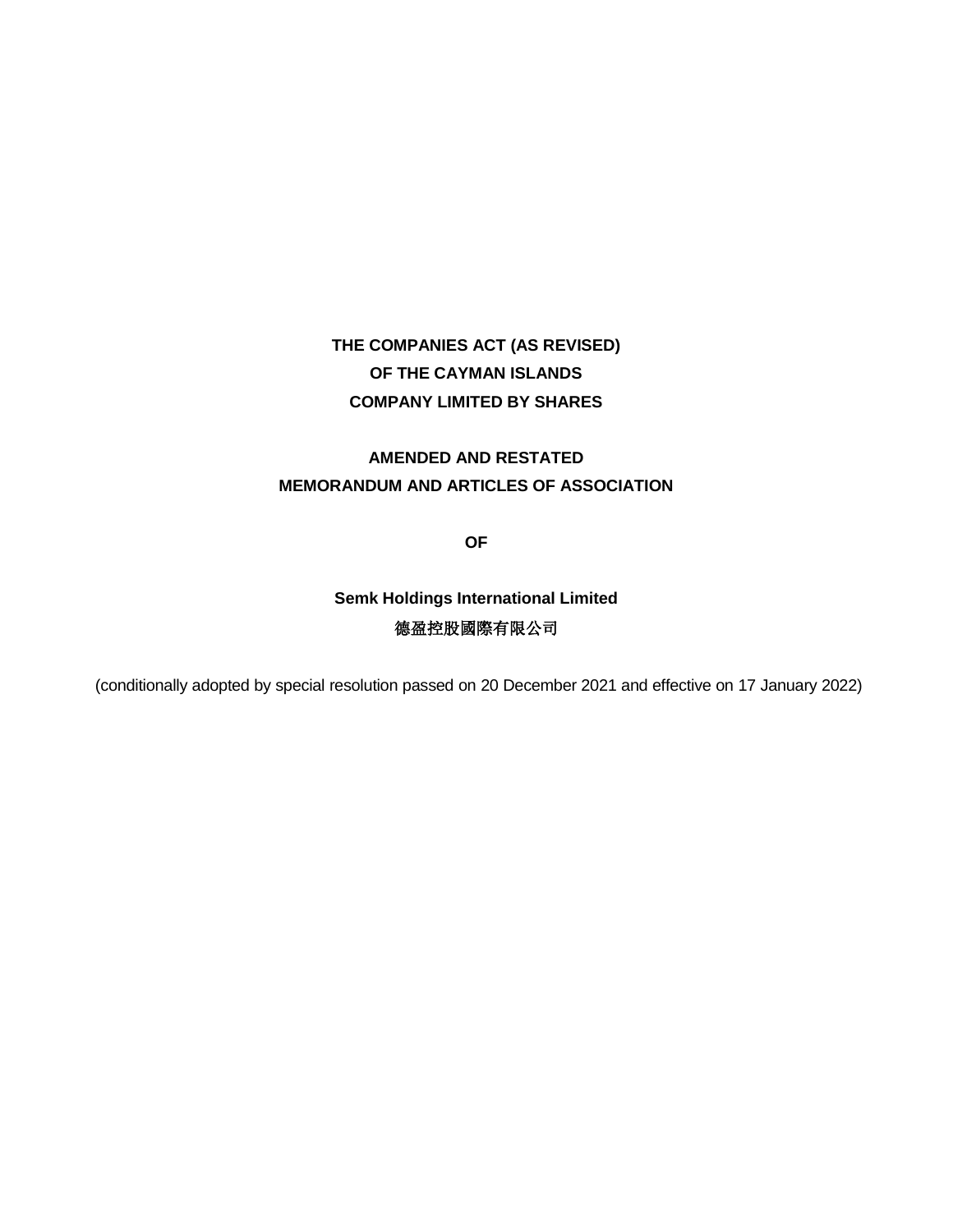# **AMENDED AND RESTATED MEMORANDUM OF ASSOCIATION OF Semk Holdings International Limited** 德盈控股國際有限公司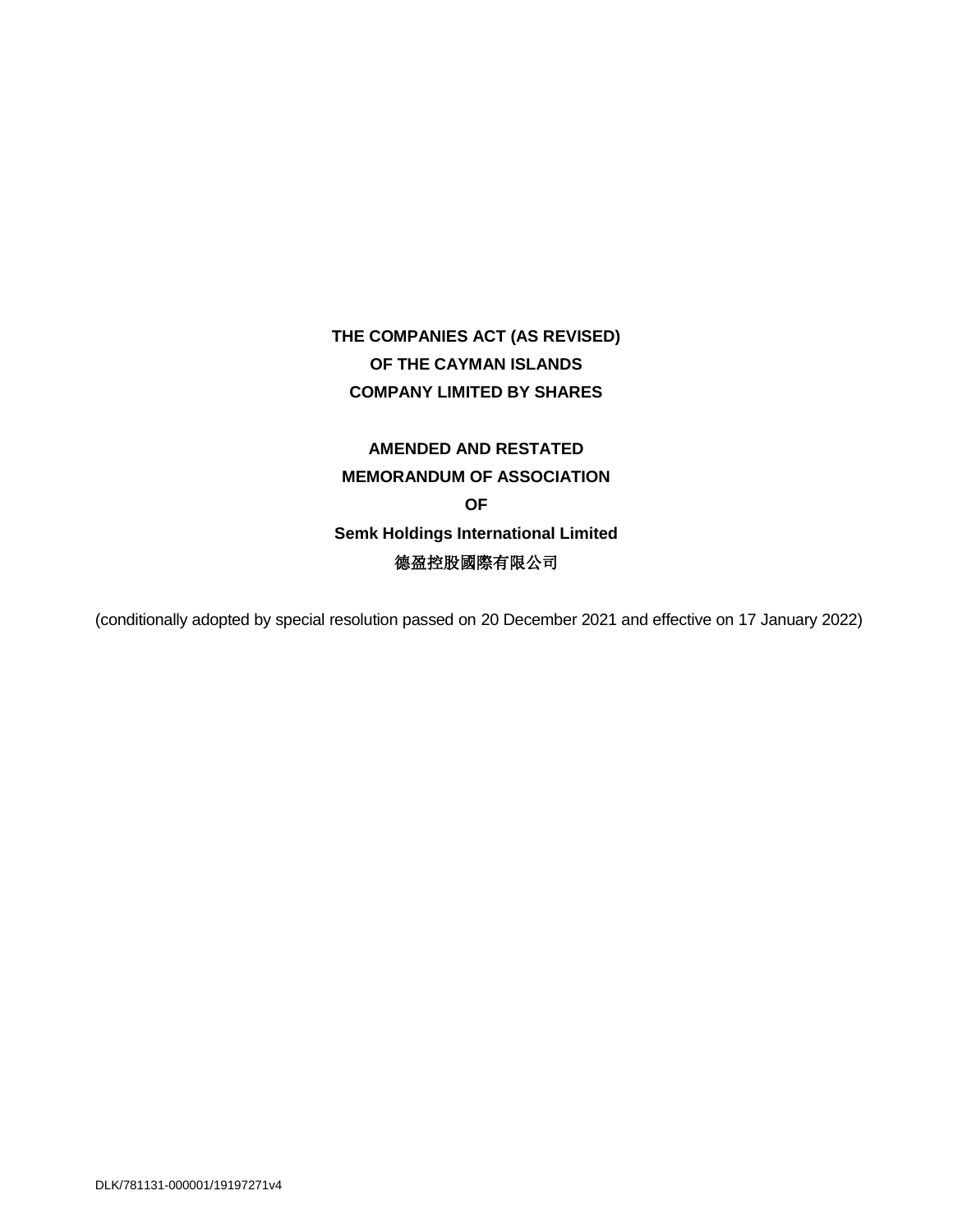### **AMENDED AND RESTATED**

#### **MEMORANDUM OF ASSOCIATION**

#### **OF**

#### **Semk Holdings International Limited**

#### 德盈控股國際有限公司

- 1 The name of the Company is Semk Holdings International Limited 德盈控股國際有限公司.
- 2 The Registered Office of the Company shall be at the offices of Maples Corporate Services Limited, PO Box 309, Ugland House, Grand Cayman, KY1-1104, Cayman Islands or at such other place in the Cayman Islands as the Board may from time to time decide.
- 3 The objects for which the Company is established are unrestricted and the Company shall have full power and authority to carry out any object not prohibited by the laws of the Cayman Islands.
- 4 The liability of each member is limited to the amount from time to time unpaid on such member's shares.
- 5 The share capital of the Company is US\$50,000 divided into 2,000,000,000 shares of a nominal or par value of US\$0.000025 each.
- 6 The Company has power to register by way of continuation as a body corporate limited by shares under the laws of any jurisdiction outside the Cayman Islands and to be deregistered in the Cayman Islands.
- 7 Capitalised terms that are not defined in this Memorandum of Association bear the respective meanings given to them in the Articles of Association of the Company.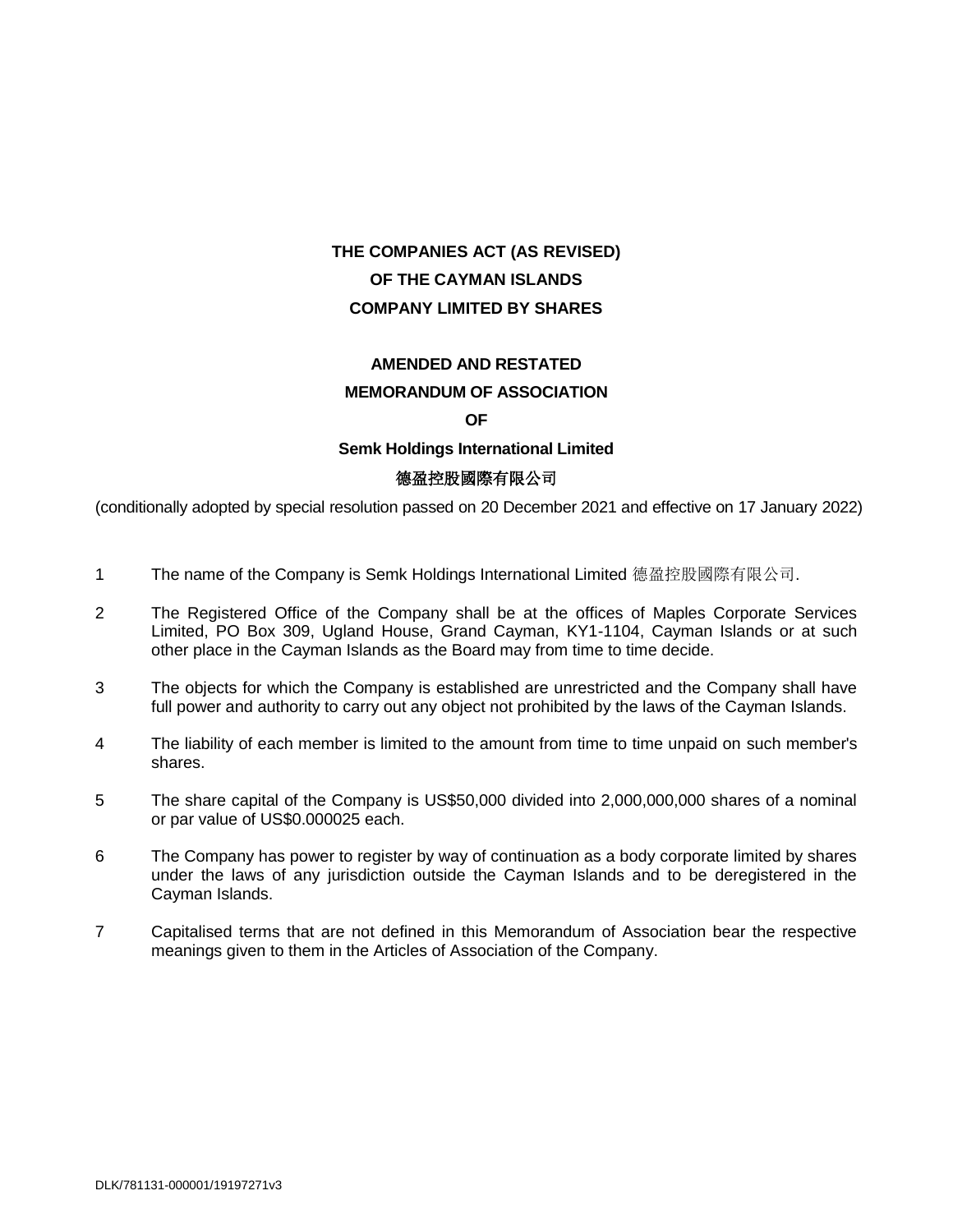# **AMENDED AND RESTATED ARTICLES OF ASSOCIATION OF Semk Holdings International Limited** 德盈控股國際有限公司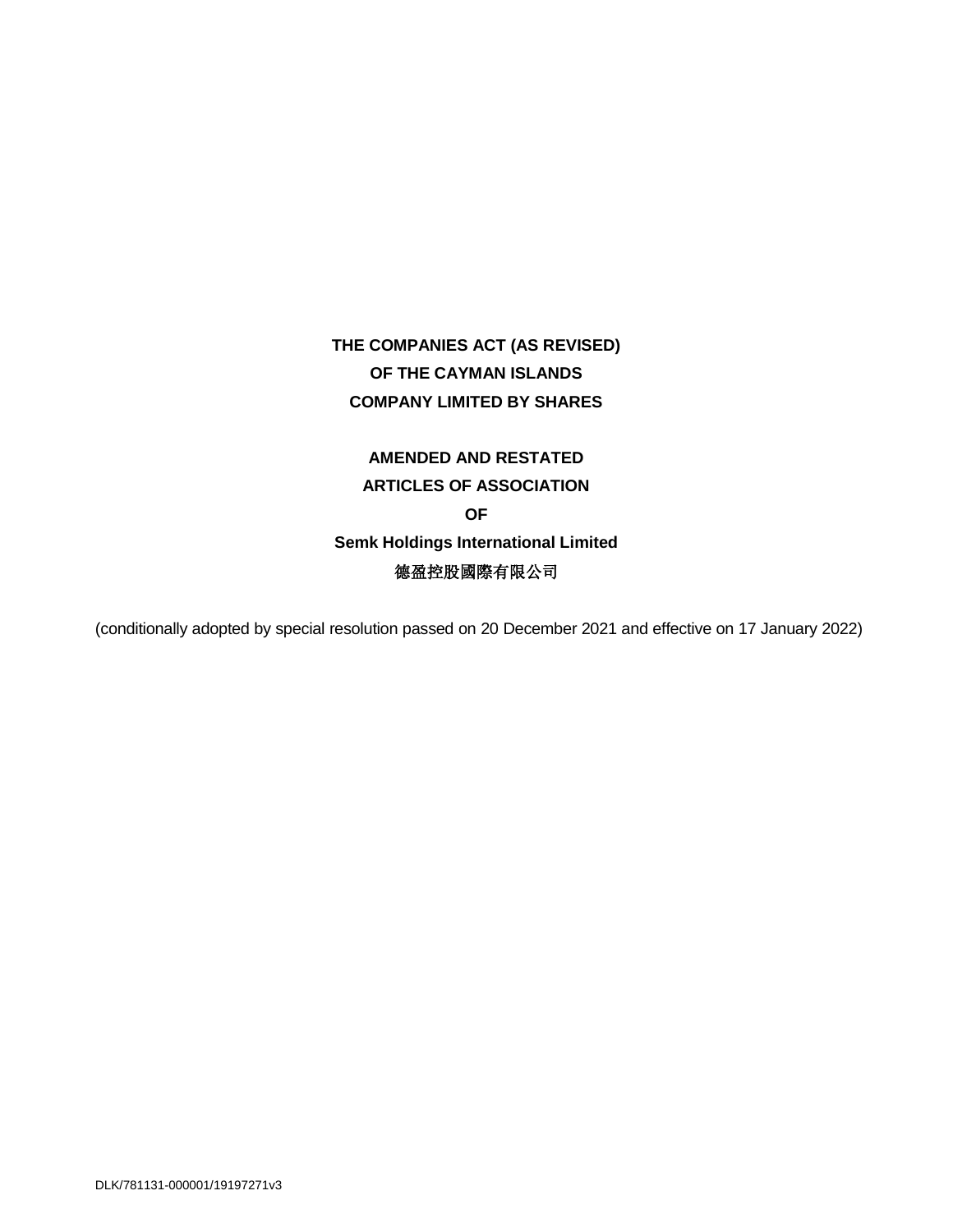### **TABLE OF CONTENTS**

| <b>Heading</b> |                                                   | <b>Page Number</b> |
|----------------|---------------------------------------------------|--------------------|
| 1              | <b>EXCLUSION OF TABLE A</b>                       | 1                  |
| $\overline{2}$ | <b>INTERPRETATION</b>                             | $\mathbf{1}$       |
| 3              | <b>SHARE CAPITAL AND MODIFICATION OF RIGHTS</b>   | 5                  |
| 4              | <b>REGISTER OF MEMBERS AND SHARE CERTIFICATES</b> | 8                  |
| 5              | <b>LIEN</b>                                       | 11                 |
| 6              | <b>CALLS ON SHARES</b>                            | 12                 |
| 7              | <b>TRANSFER OF SHARES</b>                         | 14                 |
| 8              | <b>TRANSMISSION OF SHARES</b>                     | 16                 |
| 9              | <b>FORFEITURE OF SHARES</b>                       | 16                 |
| 10             | <b>ALTERATION OF CAPITAL</b>                      | 18                 |
| 11             | <b>BORROWING POWERS</b>                           | 19                 |
| 12             | <b>GENERAL MEETINGS</b>                           | 20                 |
| 13             | <b>PROCEEDINGS AT GENERAL MEETINGS</b>            | 23                 |
| 14             | <b>VOTES OF MEMBERS</b>                           | 24                 |
| 15             | <b>REGISTERED OFFICE</b>                          | 27                 |
| 16             | <b>BOARD OF DIRECTORS</b>                         | 28                 |
| 17             | <b>MANAGING DIRECTORS</b>                         | 34                 |
| 18             | <b>MANAGEMENT</b>                                 | 35                 |
| 19             | <b>MANAGERS</b>                                   | 36                 |
| 20             | <b>PROCEEDINGS OF DIRECTORS</b>                   | 36                 |
| 21             | <b>SECRETARY</b>                                  | 39                 |
| 22             | <b>GENERAL MANAGEMENT AND USE OF THE SEAL</b>     | 39                 |
| 23             | <b>CAPITALISATION OF RESERVES</b>                 | 41                 |
| 24             | <b>DIVIDENDS AND RESERVES</b>                     | 43                 |
| 25             | <b>UNTRACEABLE MEMBERS</b>                        | 49                 |
| 26             | <b>DOCUMENT DESTRUCTION</b>                       | 50                 |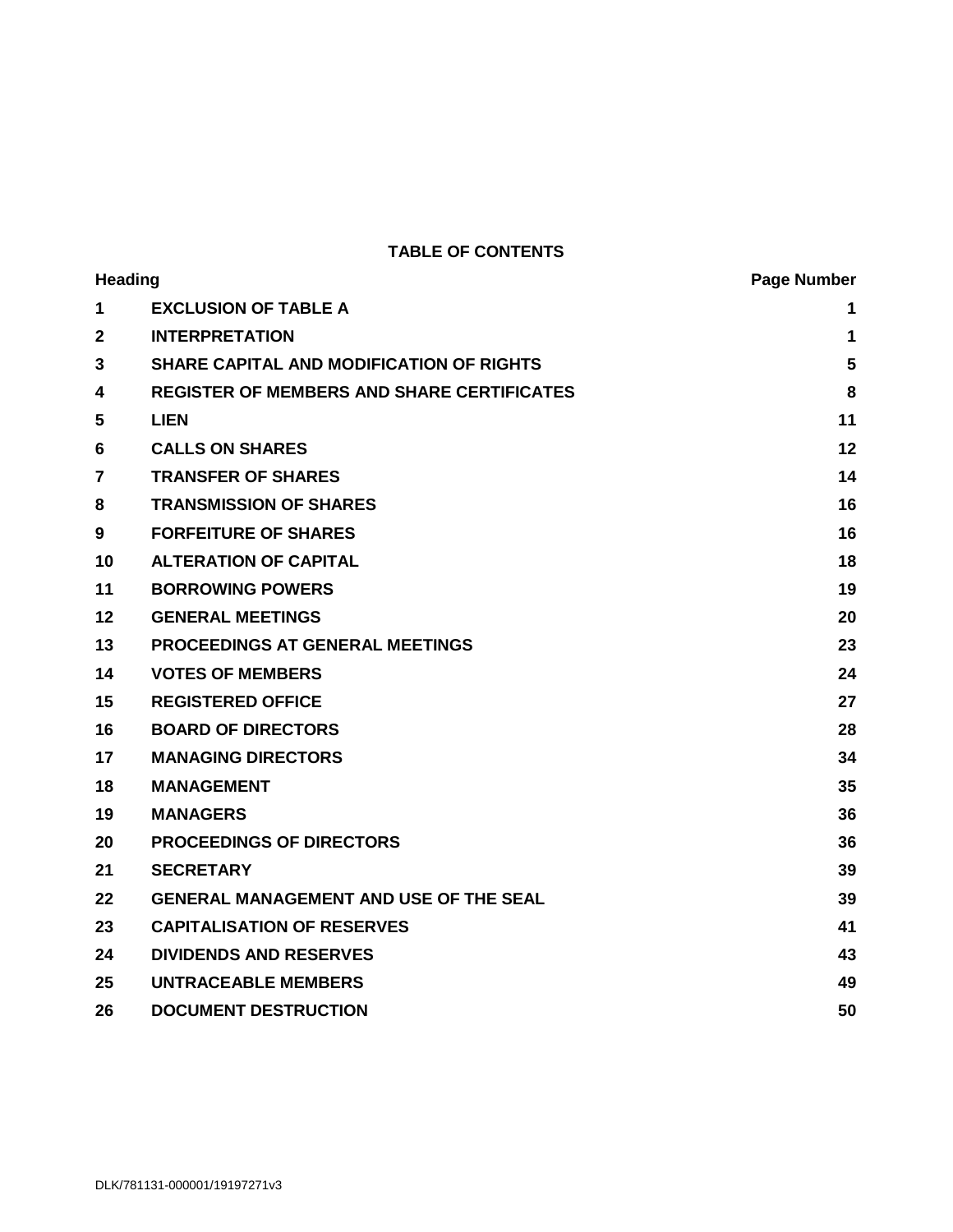| 27              | <b>ANNUAL RETURNS AND FILINGS</b>      | 51 |
|-----------------|----------------------------------------|----|
| 28              | <b>ACCOUNTS</b>                        | 51 |
| 29              | <b>AUDIT</b>                           | 52 |
| 30              | <b>NOTICES</b>                         | 53 |
| 31              | <b>INFORMATION</b>                     | 56 |
| 32 <sub>2</sub> | <b>WINDING UP</b>                      | 56 |
| 33              | <b>INDEMNITIES</b>                     | 57 |
| 34              | <b>FINANCIAL YEAR</b>                  | 58 |
| 35              | AMENDMENT OF MEMORANDUM AND ARTICLES   | 58 |
| 36              | <b>TRANSFER BY WAY OF CONTINUATION</b> | 58 |
| 37              | <b>MERGERS AND CONSOLIDATIONS</b>      | 58 |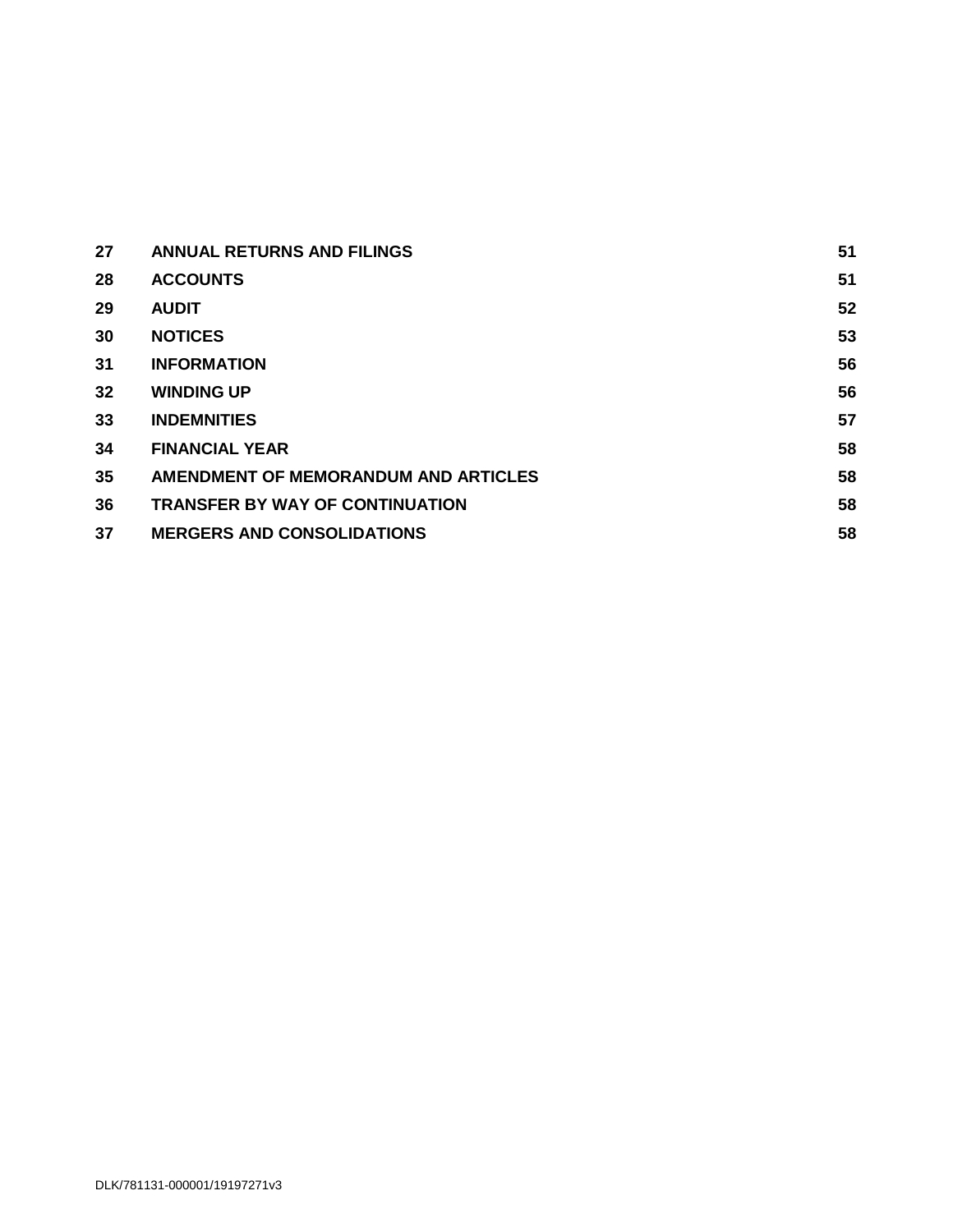#### **AMENDED AND RESTATED**

#### **ARTICLES OF ASSOCIATION**

#### **OF**

### **Semk Holdings International Limited**  德盈控股國際有限公司

(conditionally adopted by special resolution passed on 20 December 2021 and effective on 17 January 2022)

#### <span id="page-6-0"></span>**1 Exclusion of Table A**

The regulations contained in Table A in the First Schedule to the Companies Act shall not apply to the Company.

#### <span id="page-6-1"></span>**2 Interpretation**

- 2.1 The marginal notes to these Articles shall not affect the interpretation hereof.
- 2.2 In these Articles, unless there be something in the subject or context inconsistent therewith:

| "Articles"                   | shall mean these Articles of Association and all supplementary,<br>amended or substituted Articles for the time being in force. |
|------------------------------|---------------------------------------------------------------------------------------------------------------------------------|
| "associate"                  | shall have the meaning given to it in the Listing Rules.                                                                        |
| "Auditors"                   | shall mean the persons appointed by the Company from time to<br>time to perform the duties of auditors of the Company.          |
| "black rainstorm<br>warning" | shall have the meaning given to it in the Interpretation and General<br>Clauses Ordinance (Cap. 1 of the Laws of Hong Kong).    |
| "Board"                      | shall mean the majority of the Directors present and voting at a                                                                |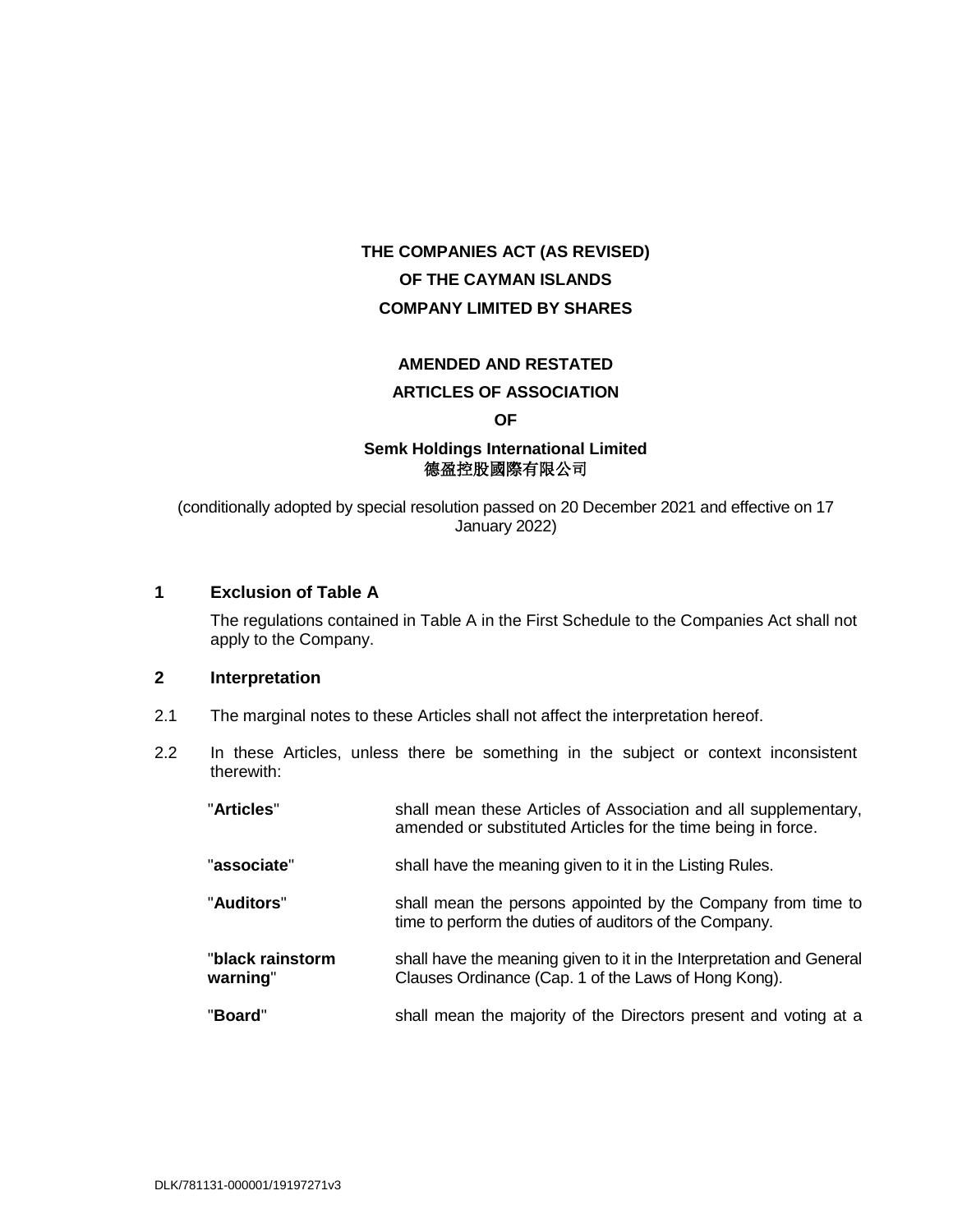|                          | meeting of Directors at which a quorum is present.                                                                                                                                                                                                                                                                                                                                                                                           |
|--------------------------|----------------------------------------------------------------------------------------------------------------------------------------------------------------------------------------------------------------------------------------------------------------------------------------------------------------------------------------------------------------------------------------------------------------------------------------------|
| "business day"           | shall mean a day on which the Exchange generally is open for the<br>business of dealing in securities in Hong Kong. Notwithstanding<br>the foregoing, where the Exchange is closed for business of<br>dealing in securities in Hong Kong on a day by reason of a gale<br>warning, black rainstorm warning or other similar event, such day<br>shall for the purpose of any notice sent under these Articles be<br>counted as a business day. |
| "capital"                | shall mean the share capital from time to time of the Company.                                                                                                                                                                                                                                                                                                                                                                               |
| "Chairperson"            | shall mean the Chairperson presiding at any meeting of members<br>or of the Board.                                                                                                                                                                                                                                                                                                                                                           |
| "close associate"        | shall have the meaning given to it in the Listing Rules.                                                                                                                                                                                                                                                                                                                                                                                     |
| "Companies Act"          | shall mean the Companies Act (As Revised), Cap. 22 of the<br>Cayman Islands and any amendments thereto or re-enactments<br>thereof for the time being in force and includes every other law<br>incorporated therewith or substituted therefor.                                                                                                                                                                                               |
| "Companies<br>Ordinance" | shall mean the Companies Ordinance (Cap. 622 of the Laws of<br>Hong Kong) as in force from time to time.                                                                                                                                                                                                                                                                                                                                     |
| "Company"                | shall mean Semk Holdings International Limited 德盈控股國際有<br>限公司.                                                                                                                                                                                                                                                                                                                                                                               |
| "Company's Website"      | shall mean the website of the Company, the address or domain<br>name of which has been notified to members.                                                                                                                                                                                                                                                                                                                                  |
| "Director"               | shall mean any director from time to time of the Company.                                                                                                                                                                                                                                                                                                                                                                                    |
| "dividend"               | shall include bonus dividends and distributions permitted by the<br>Companies Act to be categorised as dividends.                                                                                                                                                                                                                                                                                                                            |
| "electronic"             | shall have the meaning given to it in the Electronic Transactions<br>Act.                                                                                                                                                                                                                                                                                                                                                                    |
| "electronic means"       | shall include sending or otherwise making available to the<br>intended recipients of the communication in electronic format.                                                                                                                                                                                                                                                                                                                 |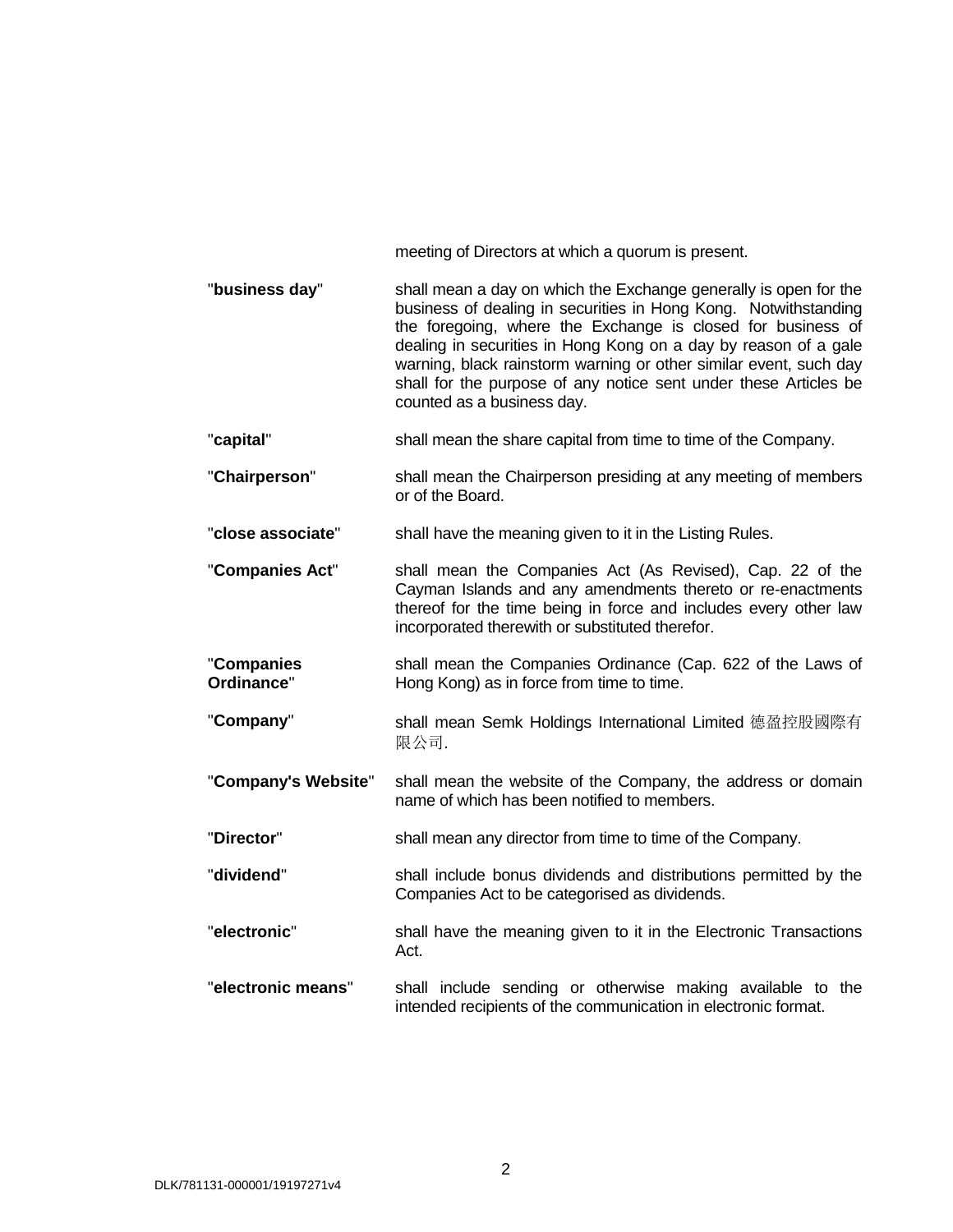| "Electronic<br>Signature"               | shall mean an electronic symbol or process attached to or logically<br>associated with an electronic communication and executed or<br>adopted by a person with the intent to sign the electronic<br>communication. |
|-----------------------------------------|--------------------------------------------------------------------------------------------------------------------------------------------------------------------------------------------------------------------|
| "Electronic<br><b>Transactions Act"</b> | shall mean the Electronic Transactions Act (As Revised) of the<br>Cayman Islands and any amendment thereto or re-enactments<br>thereof for the time being in force and includes every other law                    |

incorporated therewith or substituted therefor.

- "**Exchange**" shall mean The Stock Exchange of Hong Kong Limited.
- "gale warning" shall have the meaning given to it in the Interpretation and General Clauses Ordinance (Cap. 1 of the Laws of Hong Kong).
- "**holding company**" shall have the meaning attributed to such term in the Companies Ordinance.
- "**Listing Rules**" shall mean the Rules Governing the Listing of Securities on the Exchange as amended from time to time.

"**members**" shall mean the persons who are duly registered as the holders from time to time of shares in the register including persons who are jointly so registered.

- "**Memorandum**" shall mean the memorandum of association of the Company.
- "**month**" shall mean a calendar month.
- "**ordinary resolution**" shall mean a resolution passed by a simple majority of the votes of such members as, being entitled to do so, vote in person or, where proxies are allowed, by proxy or, in the case of corporations, by their duly authorised representatives, at a general meeting held in accordance with these Articles, and shall include an ordinary resolution passed pursuant to Article [13.10.](#page-29-1)
- "**principal register**" shall mean the register of members of the Company maintained at such place within or outside the Cayman Islands as the Board shall determine from time to time.
- "**published in the** shall mean published as a paid advertisement in English in at least one English language newspaper and in Chinese in at least one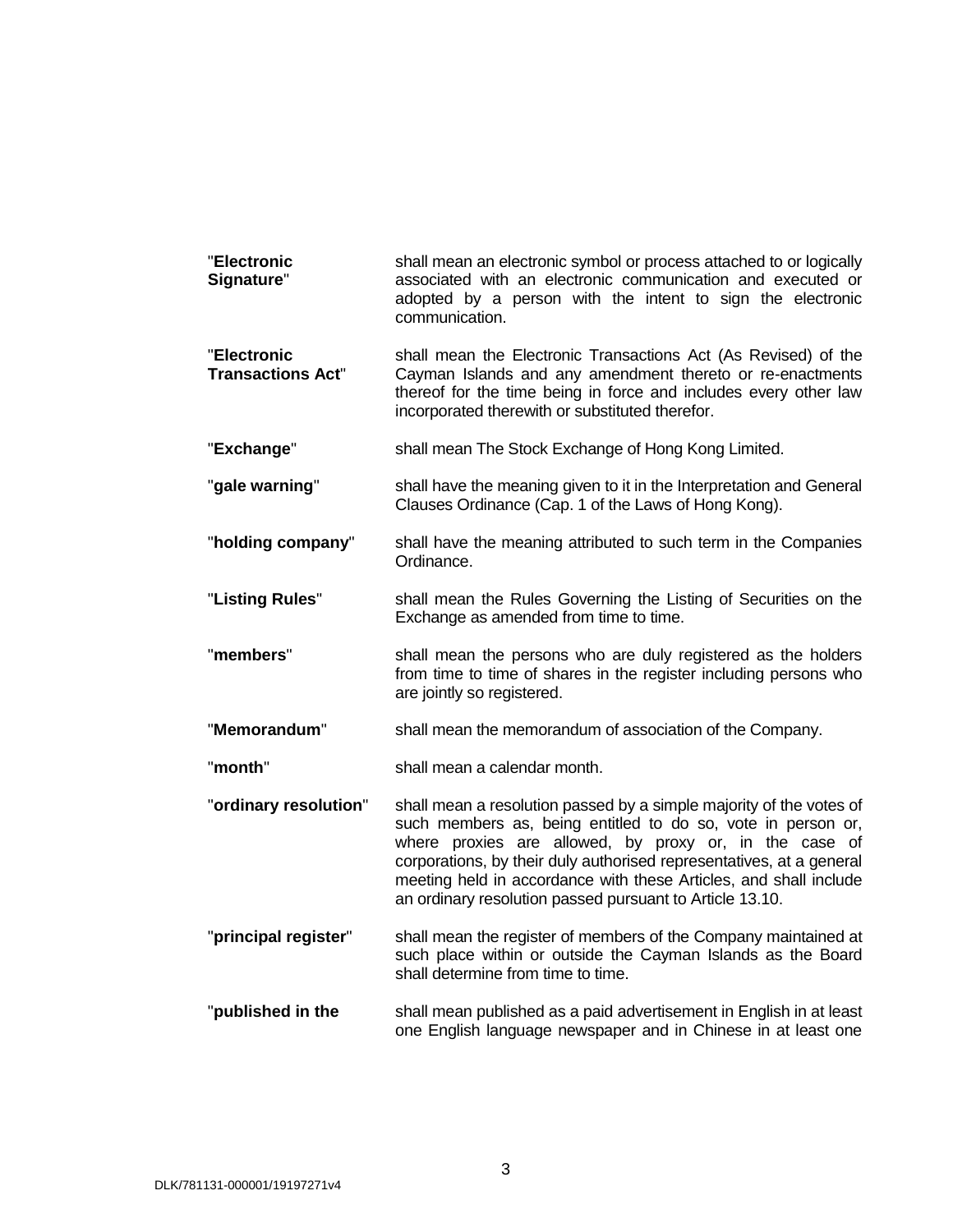- **newspapers**" Chinese language newspaper, being in each case a newspaper published daily and circulating generally in Hong Kong in accordance with the Listing Rules. "**published on the Exchange's website**" shall mean published in English and Chinese on the Exchange's website in accordance with the Listing Rules.
- "**recognised clearing house**" shall have the meaning ascribed thereto in Part I of Schedule 1 of the Securities and Futures Ordinance (Cap. 571 of the Laws of Hong Kong) and any amendments thereto or re-enactments thereof for the time being in force and includes every other law incorporated therewith or substituted therefor.
- "**register**" shall mean the principal register and any branch registers.
- "**rights issue**" shall mean an offer by way of rights to existing holders of securities of the Company which enables those holders to subscribe for securities in proportion to their existing holdings.
- "**seal**" shall include the common seal of the Company, the securities seal or any duplicate seal adopted by the Company pursuant to Article [22.2.](#page-44-2)
- "**Secretary**" shall mean the person or persons appointed as company secretary by the Board from time to time.
- "**share**" shall mean a share in the capital of the Company.
- "**special resolution**" shall have the same meaning as ascribed thereto in the Companies Act and for this purpose, the requisite majority shall be not less than three-fourths of the votes of such members as, being entitled to do so, vote in person or, where proxies are allowed, by proxy or, in the case of corporations, by their duly authorised representatives, at a general meeting of which notice specifying the intention to propose the resolution as a special resolution has been duly given, and shall include a special resolution passed pursuant to Articl[e 13.10.](#page-29-1)
- **"subsidiary"** shall have the meaning attributed to such term in the Companies Ordinance, but interpreting the term "subsidiary" in accordance with the definition of "subsidiary" under the Listing Rules.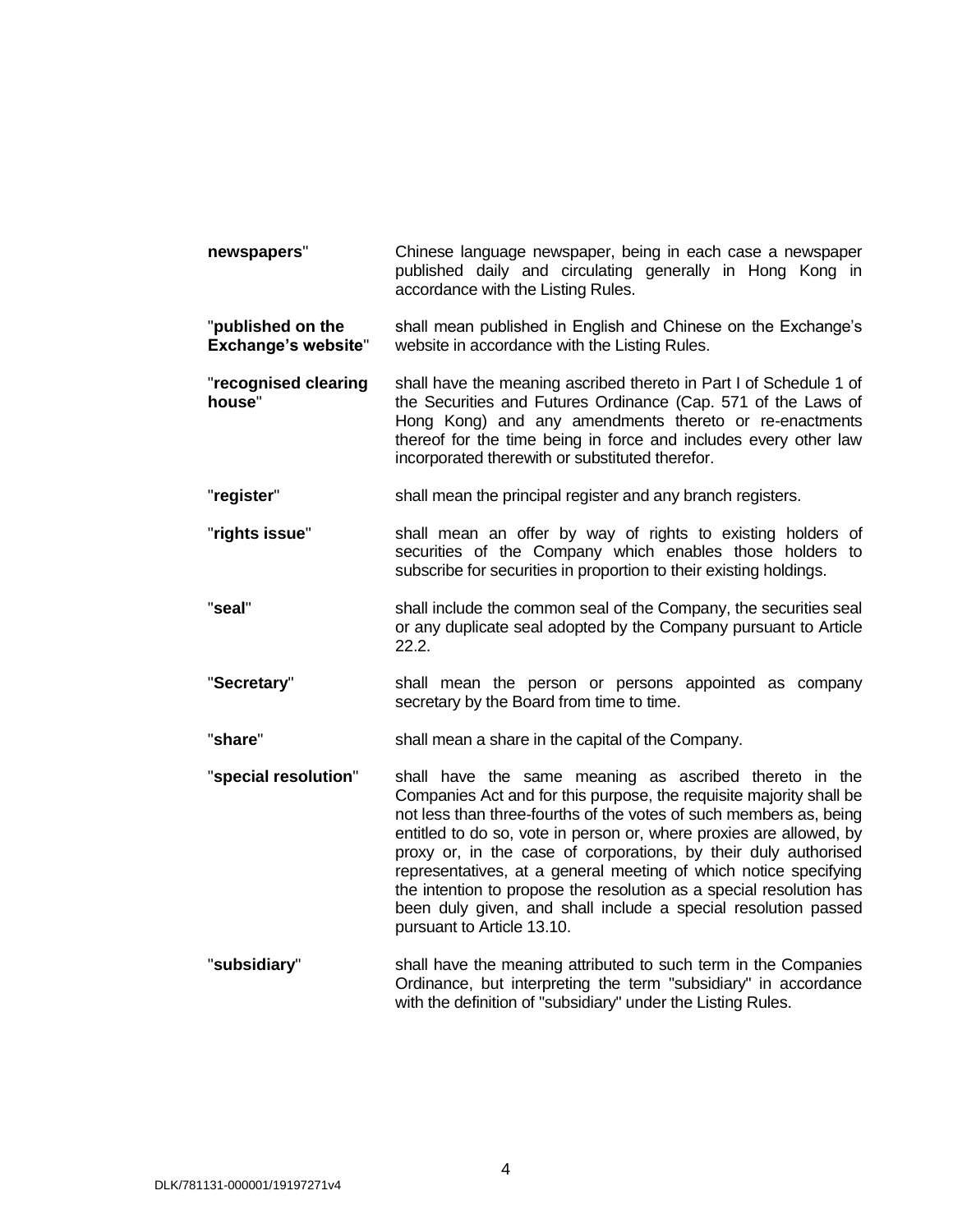"**transfer office**" shall mean the place where the principal register is situate for the time being.

- 2.3 Subject as aforesaid, any words defined in the Companies Act shall, if not inconsistent with the subject and/or context, bear the same meanings in these Articles.
- 2.4 Words importing either gender shall include the other gender and the neuter; words importing persons and the neuter shall include companies and corporations and vice versa; and words denoting the singular shall include the plural and words denoting the plural shall include the singular.
- 2.5 "**Writing**" or "**printing**" shall include writing, printing, lithograph, photograph, type-writing and every other mode of representing words or figures in a legible and non-transitory form and, only where used in connection with a notice served by the Company on members or other persons entitled to receive notices hereunder, shall also include a record maintained in an electronic medium which is accessible in visible form so as to be useable for subsequent reference.
- 2.6 Sections 8 and 19(3) of the Electronic Transactions Act shall not apply.

#### <span id="page-10-0"></span>**3 Share Capital and Modification of Rights**

- 3.1 The authorised share capital of the Company at the date of the adoption of these Articles is US\$50,000 divided into 2,000,000,000 shares of a nominal or par value of US\$0.000025 each. **Capital**
- 3.2 Subject to the provisions of these Articles and to any direction that may be given by the Company in general meeting and without prejudice to any special rights conferred on the holders of any existing shares or attaching to any class of shares, any share may be issued with or have attached thereto such preferred, deferred, qualified or other special rights or restrictions, whether in regard to dividend, voting, return of capital or otherwise, and to such persons at such times and for such consideration as the Board may determine. Subject to the Companies Act and to any special rights conferred on any members or attaching to any class of shares, any share may, with the sanction of a special resolution, be issued on terms that it is, or at the option of the Company or the holder thereof is, liable to be redeemed. No shares shall be issued to bearer. **Issue of shares**
- Subject to the Listing Rules, the Board may issue warrants to subscribe for any class of shares or other securities of the Company on such terms as it may from time to time determine. No warrants shall be issued to bearer for so long as a recognised clearing house (in its capacity as such) is a member. Where warrants are issued to bearer, no **Issue of warrants**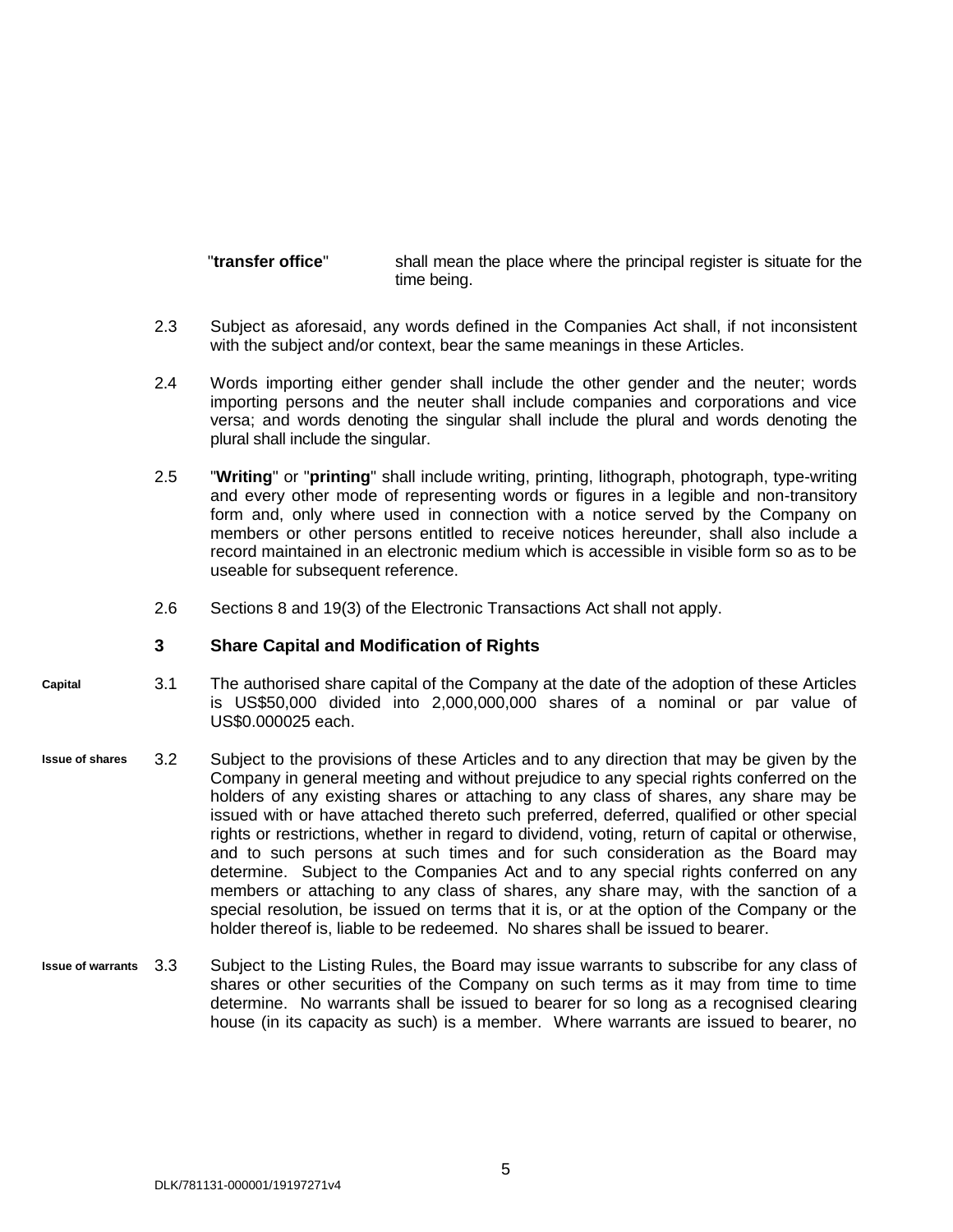new warrant shall be issued to replace one that has been lost unless the Board is satisfied beyond reasonable doubt that the original has been destroyed and the Company has received an indemnity in such form as the Board shall think fit with regard to the issue of any such new warrant.

- 3.4 If at any time the share capital of the Company is divided into different classes of shares, all or any of the rights attached to any class of shares for the time being issued (unless otherwise provided for in the terms of issue of the shares of that class) may, subject to the provisions of the Companies Act, be varied or abrogated with the consent in writing of the holders of not less than three-fourths in nominal value of the issued shares of that class or with the sanction of a special resolution passed at a separate meeting of the holders of shares of that class. To every such separate meeting all the provisions of these Articles relating to general meetings shall mutatis mutandis apply, but so that the quorum for the purposes of any such separate meeting and of any adjournment thereof shall be a person or persons together holding (or representing by proxy or duly authorised representative) at the date of the relevant meeting not less than one-third in nominal value of the issued shares of that class. **How class rights may be modified** App 3 r.15
	- 3.5 The special rights conferred upon the holders of shares of any class shall not, unless otherwise expressly provided in the rights attaching to or the terms of issue of such shares, be deemed to be varied by the creation or issue of further shares ranking pari passu therewith.
- 3.6 Where the share capital of the Company include shares which do not carry voting rights, the words "non-voting" shall appear in the designation of such shares. Where the share capital of the Company includes shares with different voting rights, the words "restricted voting" or "limited voting" shall appear in the designation of each class of shares other than the class of shares with the most favourable voting rights. **Non-voting or limited voting shares**
- 3.7 Subject to the Companies Act, or any other law or so far as not prohibited by any law or the Listing Rules and subject to any rights conferred on the holders of any class of shares, the Company shall have the power to purchase or otherwise acquire any of its own shares (which expression as used in this Article includes redeemable shares) provided that the manner of purchase has first been authorised by a resolution of the members, and to purchase or otherwise acquire warrants for the subscription or purchase of its own shares, and shares and warrants for the subscription or purchase of any shares in any company which is its holding company and may make payment therefor in any manner authorised or not prohibited by law, including out of capital, or to give, directly or indirectly, by means of a loan, a guarantee, a gift, an indemnity, the provision of security or otherwise howsoever, financial assistance for the purpose of or in connection with a purchase or other acquisition made or to be made by any person of any shares or warrants in the Company or any company which is a holding company of **Company may purchase and finance the purchase of own shares and warrants**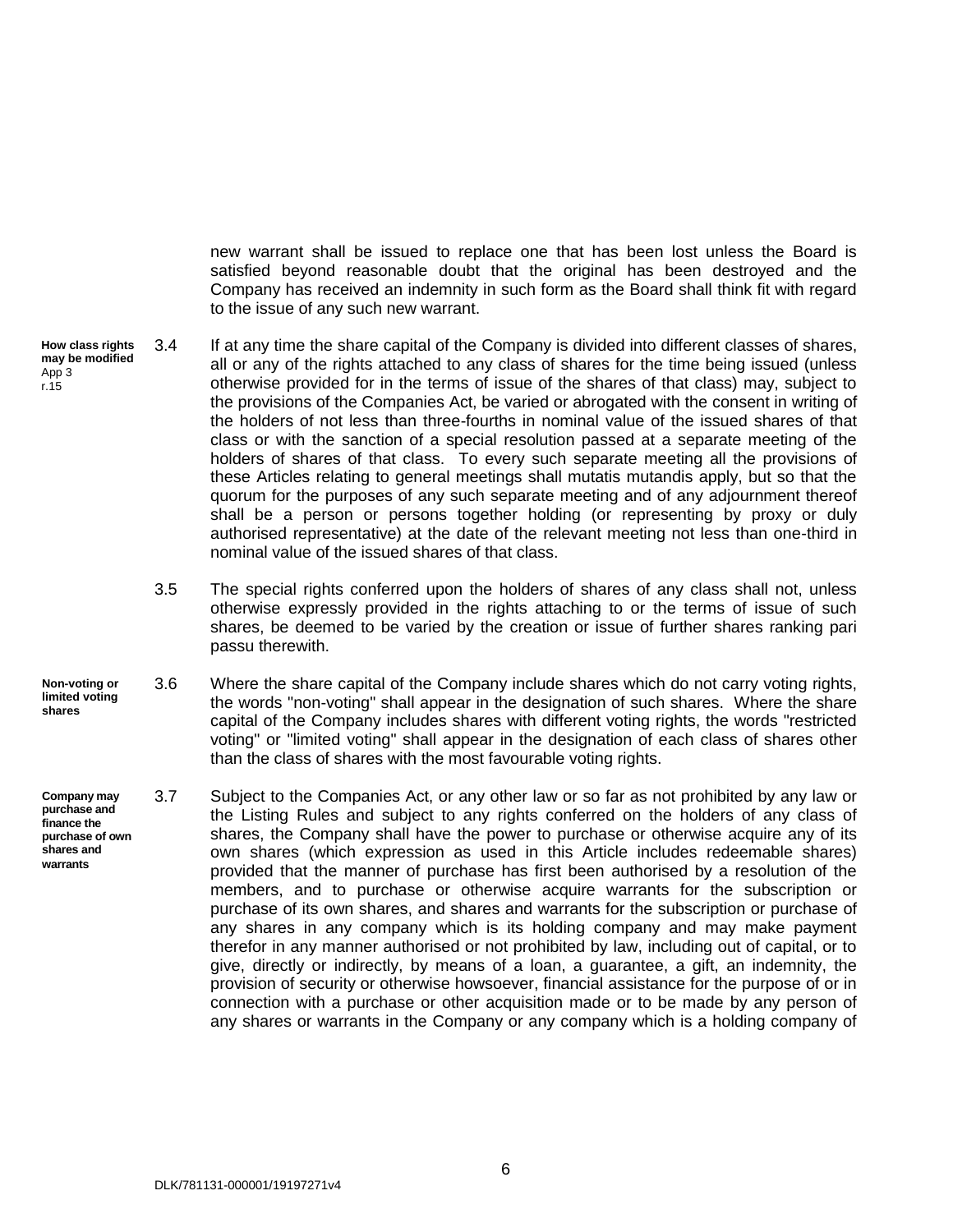the Company and should the Company purchase or otherwise acquire its own shares or warrants neither the Company nor the Board shall be required to select the shares or warrants to be purchased or otherwise acquired rateably or in any other manner as between the holders of shares or warrants of the same class or as between them and the holders of shares or warrants of any other class or in accordance with the rights as to dividends or capital conferred by any class of shares provided always that any such purchase or other acquisition or financial assistance shall only be made in accordance with any relevant code, rules or regulations issued by the Exchange or the Securities and Futures Commission of Hong Kong from time to time in force.

3.8 The Board may accept the surrender for no consideration of any fully paid share. **Surrender of shares**

- 3.9 The Company in general meeting may, from time to time, whether or not all the shares for the time being authorised shall have been issued and whether or not all the shares for the time being issued shall have been fully paid up, by ordinary resolution, increase its share capital by the creation of new shares, such new capital to be of such amount and to be divided into shares of such respective amounts as the resolution shall prescribe. **Power to increase capital**
- 3.10 Subject to the provisions of the Companies Act and the Memorandum, and to any special rights conferred on the holders of any shares or attaching to any class of shares, shares may be issued on the terms that they may be, or at the option of the Company or the holders are, liable to be redeemed on such terms and in such manner, including out of capital, as determined by a special resolution. **Redemption**
	- 3.11 Where the Company purchases or redeems any of its shares, purchases or redemption not made through the market or by tender shall be limited to a maximum price, and if purchases are by tender, tenders shall be available to all members alike.
- **Purchase or redemption not to give rise to other**  3.12 The purchase or redemption of any share shall not be deemed to give rise to the purchase or redemption of any other share.
- **Certificates to be surrendered for cancellation** 3.13 The holder of the shares being purchased, surrendered or redeemed shall be bound to deliver up to the Company at its principal place of business in Hong Kong or such other place as the Board shall specify the certificate(s) thereof, if any, for cancellation and thereupon the Company shall pay to him the purchase or redemption monies in respect thereof.
- 3.14 Subject to the provisions of the Companies Act, the Memorandum and these Articles relating to new shares, the unissued shares in the Company (whether forming part of its original or any increased capital) shall be at the disposal of the Board, which may offer, **Shares at the disposal of the Board**

**purchases or redemptions**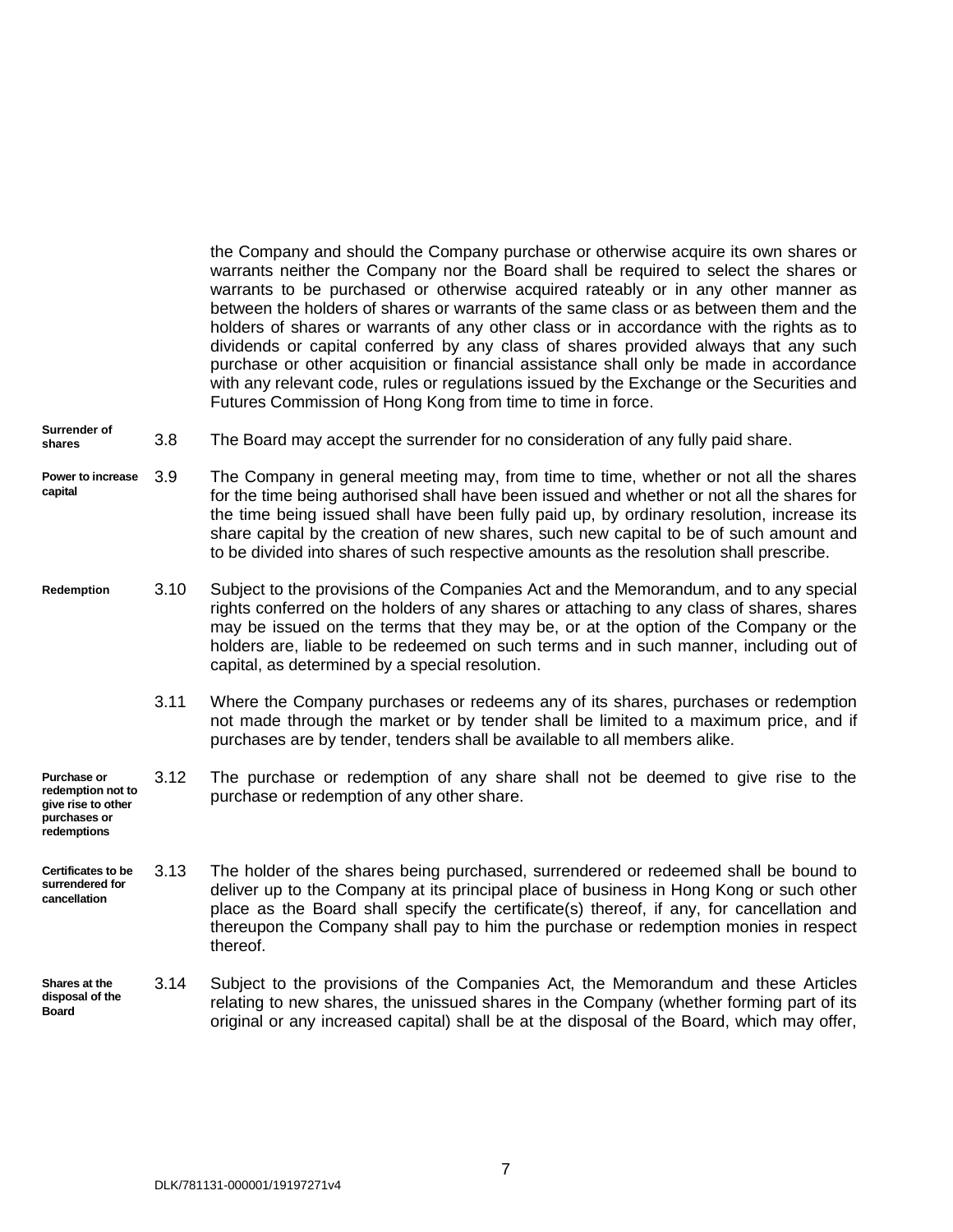allot, grant options over or otherwise dispose of them to such persons, at such times and for such consideration, and upon such terms, as the Board shall determine.

- 3.15 The Company may, unless prohibited by law, at any time pay a commission to any person for subscribing or agreeing to subscribe (whether absolutely or conditionally) for any shares in the Company or procuring or agreeing to procure subscriptions (whether absolute or conditional) for any shares in the Company, but so that the conditions and requirements of the Companies Act shall be observed and complied with, and in each case the commission shall not exceed 10% of the price at which the shares are issued. **Company may pay commissions**
- 3.16 Except as otherwise expressly provided by these Articles or as required by law or as ordered by a court of competent jurisdiction, no person shall be recognised by the Company as holding any share upon any trust and the Company shall not be bound by or be compelled in any way to recognise (even when having notice thereof) any equitable, contingent, future or partial interest in any shares or any interest in any fractional part of a share or any other rights in respect of any share except an absolute right to the entirety thereof in the registered holder. **Company not to recognise trusts in respect of shares**

#### <span id="page-13-0"></span>**4 Register of Members and Share Certificates**

- **Share register**
	- 4.1 The Board shall cause to be kept at such place within or outside the Cayman Islands as it deems fit a principal register of the members and there shall be entered therein the particulars of the members and the shares issued to each of them and other particulars required under the Companies Act.
		- 4.2 If the Board considers it necessary or appropriate, the Company may establish and maintain a branch register or registers of members at such location or locations within or outside the Cayman Islands as the Board thinks fit. The principal register and the branch register(s) shall together be treated as the register for the purposes of these Articles.
		- 4.3 The Board may, in its absolute discretion, at any time transfer any share on the principal register to any branch register or any share on any branch register to the principal register or any other branch register.
		- 4.4 Notwithstanding anything contained in this Article [4,](#page-13-0) the Company shall as soon as practicable and on a regular basis record in the principal register all transfers of shares effected on any branch register and shall at all times maintain the principal register in such manner as to show at all times the members for the time being and the shares respectively held by them, in all respects in accordance with the Companies Act.
		- 4.5 For so long as any shares are listed on the Exchange, title to such listed shares may be evidenced and transferred in accordance with the Listing Rules that are or shall be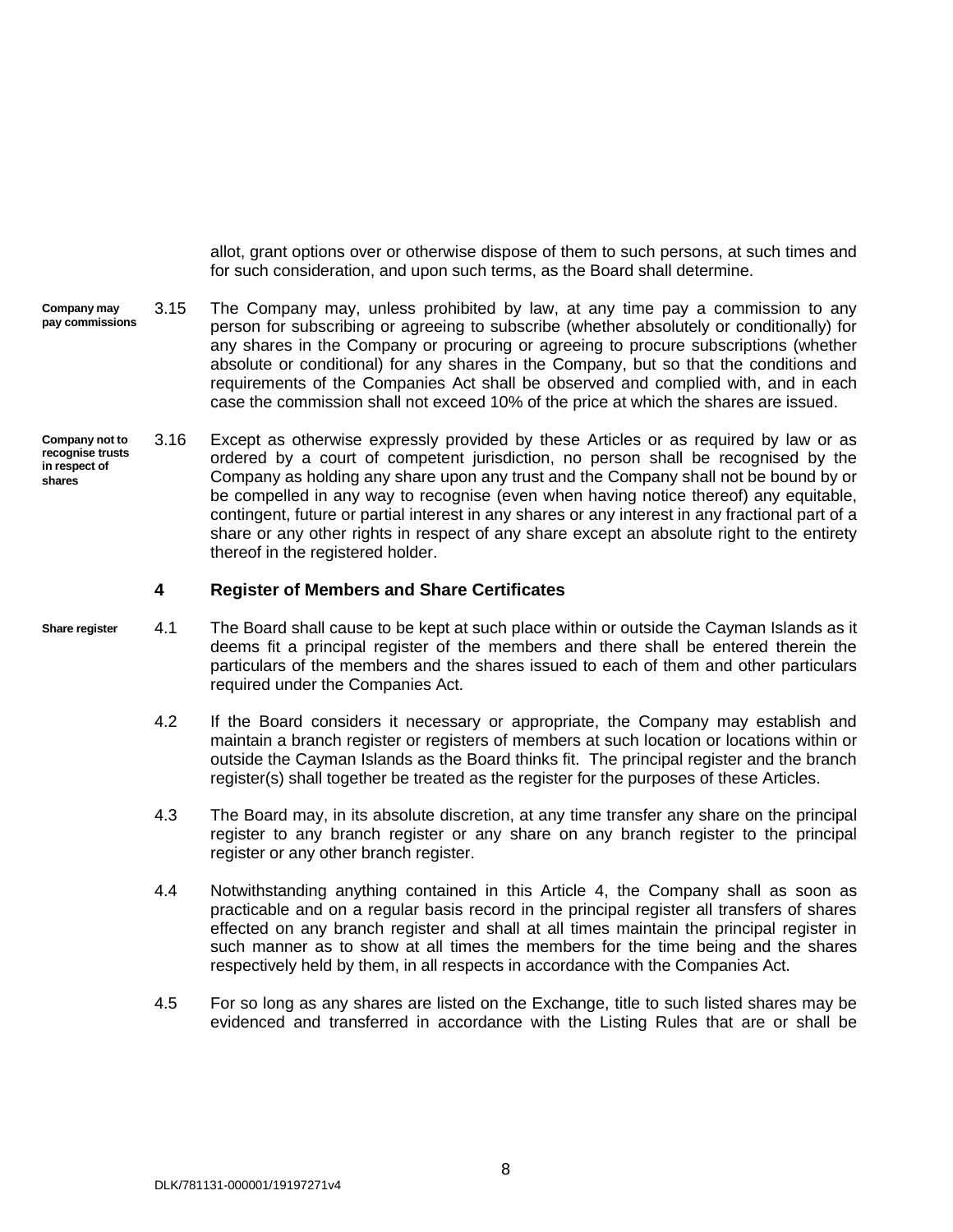applicable to such listed shares. The register of members maintained by the Company in respect of such listed shares (whether the principal register or a branch register) may be kept by recording the particulars required by Section 40 of the Companies Act in a form otherwise than legible (provided it is capable of being reproduced in a legible form) if such recording otherwise complies with the Listing Rules that are or shall be applicable to such listed shares.

- <span id="page-14-1"></span><span id="page-14-0"></span>4.6 Except when a register is closed and, if applicable, subject to the additional provisions of Article [4.8,](#page-14-0) the principal register and any branch register shall during business hours be kept open to inspection by any member without charge.
	- 4.7 The reference to business hours in Article [4.6](#page-14-1) is subject to such reasonable restrictions as the Company in general meeting may impose, but so that not less than two hours in each business day is to be allowed for inspections.
	- 4.8 The register may, on 10 business days' notice (or on 6 business days' notice in the case of a rights issue) being given by advertisement published on the Exchange's website, or, subject to the Listing Rules, by electronic communication in the manner in which notices may be served by the Company by electronic means as herein provided or by advertisement published in the newspapers, be closed at such times and for such periods as the Board may from time to time determine, either generally or in respect of any class of shares, provided that the register shall not be closed for more than 30 days in any year (or such longer period as the members may by ordinary resolution determine provided that such period shall not be extended beyond 60 days in any year). The Company shall, on demand, furnish any person seeking to inspect the register or part thereof which is closed by virtue of these Articles with a certificate under the hand of the Secretary stating the period for which, and by whose authority, it is closed. In the event that there is an alteration of book closure dates, the Company shall give at least 5 business days' notice in accordance with the procedures set out in this Article.
	- 4.9 Any register held in Hong Kong shall during normal business hours (subject to such reasonable restrictions as the Board may impose) be open to inspection by a member without charge and any other person on payment of a fee of such amount not exceeding the maximum amount as may from time to time be permitted under the Listing Rules as the Board may determine for each inspection. Any member may require a copy of the register, or any part thereof, on payment of HK\$0.25, or such lesser sum as the Company may prescribe, for every 100 words or fractional part thereof required to be copied. The Company shall cause any copy so required by any person to be sent to that person within a period of 10 days commencing on the date next after the day on which the request is received by the Company.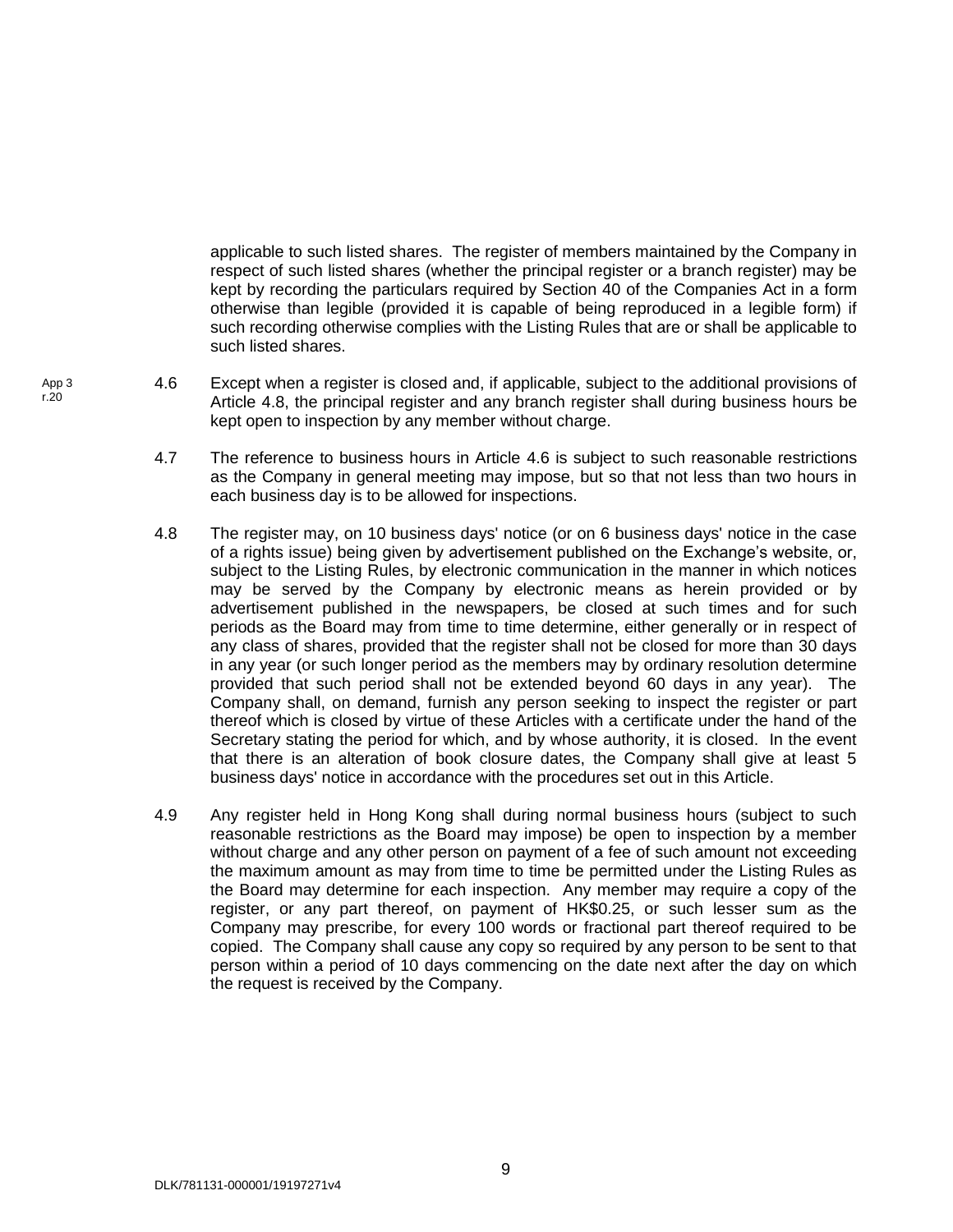- 4.10 In lieu of, or apart from, closing the register pursuant to other provisions in these Articles, the Board may fix in advance a date as the record date for any such determination of members entitled to receive notice of, or to vote at any general meeting of the members or any adjournment thereof, or for the purpose of determining the members entitled to receive payment of any dividend or distribution, or in order to make a determination of members for any other purpose.
- **Share certificates** Every person whose name is entered as a member in the register shall be entitled to receive, within any relevant time limit as prescribed in the Companies Act or as the Exchange may from time to time determine, whichever is shorter, and subject to payment of any fees which may be payable pursuant to Article [7.8,](#page-20-0) after allotment or lodgement of transfer, or within such other period as the conditions of issue shall provide, one certificate for all his shares of each class or, if he shall so request, in a case where the allotment or transfer is of a number of shares in excess of the number for the time being forming an Exchange board lot, such numbers of certificates for shares in Exchange board lots or multiples thereof as he shall request and one for the balance (if any) of the shares in question, provided that, in respect of a share or shares held jointly by several persons, the Company shall not be bound to issue a certificate or certificates to each such person, and the issue and delivery of a certificate or certificates to one of several joint holders shall be sufficient delivery to all such holders. All certificates for shares shall be delivered personally or sent through the post addressed to the member entitled thereto at his registered address as appearing in the register.
- **Share certificates to be sealed** 4.12 Every certificate for shares or debentures or representing any other form of security of the Company shall be issued under the seal of the Company, which shall only be affixed with the authority of the Board.
- **Every certificate to specify number and class of shares** 4.13 Every share certificate shall specify the number and class of shares in respect of which it is issued and the amount paid thereon or the fact that they are fully paid, as the case may be, and may otherwise be in such form as the Board may from time to time prescribe.
- 4.14 The Company shall not be bound to register more than four persons as joint holders of any share. If any share shall stand in the names of two or more persons, the person first named in the register shall be deemed the sole holder thereof as regards service of notices and, subject to the provisions of these Articles, all or any other matters connected with the Company, except the transfer of the share. **Joint holders**
- 4.15 If a share certificate is defaced, lost or destroyed, it may be replaced on payment of such fee, if any, not exceeding such amount as may from time to time be permitted under the Listing Rules (or such lesser sum as the Board may from time to time require) and on such terms and conditions, if any, as to publication of notices, evidence and indemnity, **Replacement of share certificates**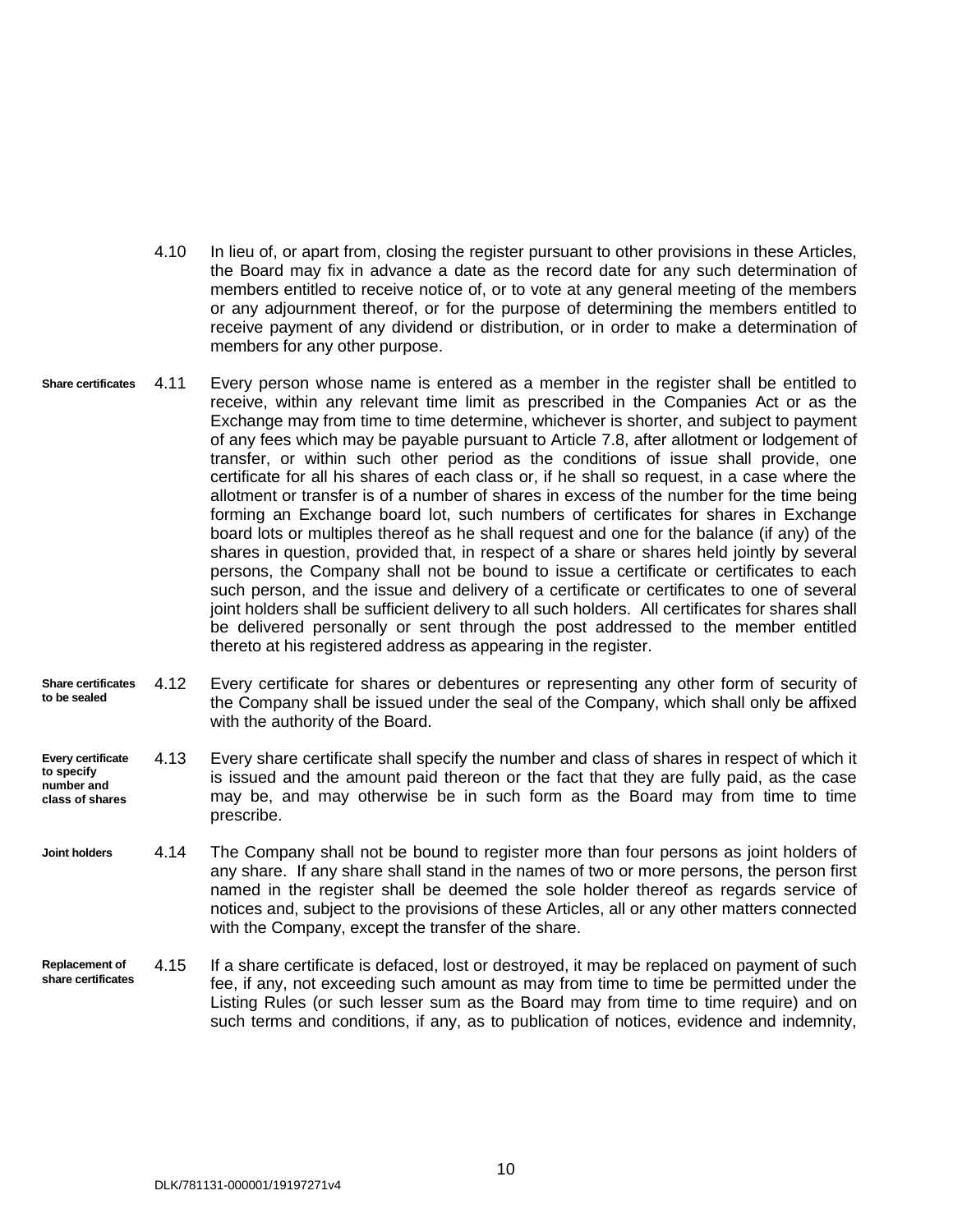as the Board thinks fit and where it is defaced or worn out, after delivery up of the old certificate to the Company for cancellation.

#### <span id="page-16-0"></span>**5 Lien**

- 5.1 The Company shall have a first and paramount lien on every share (not being a fully paid up share) for all monies, whether presently payable or not, called or payable at a fixed time in respect of such share; and the Company shall also have a first and paramount lien and charge on all shares (other than fully paid up shares) standing registered in the name of a member (whether solely or jointly with others) for all the debts and liabilities of such member or his estate to the Company and whether the same shall have been incurred before or after notice to the Company of any equitable or other interest of any person other than such member, and whether the period for the payment or discharge of the same shall have actually arrived or not, and notwithstanding that the same are joint debts or liabilities of such member or his estate and any other person, whether such person is a member or not. **Company's lien**
	- 5.2 The Company's lien (if any) on a share shall extend to all dividends and bonuses declared in respect thereof. The Board may resolve that any share shall for some specified period be exempt wholly or partially from the provisions of this Article. **Lien extends to dividends and bonuses**
	- 5.3 The Company may sell in such manner as the Board thinks fit any share on which the Company has a lien, but no sale shall be made unless some sum in respect of which the lien exists is presently payable or the liability or engagement in respect of which such lien exists is liable to be presently fulfilled or discharged, nor until the expiration of 14 days after a notice in writing, stating and demanding payment of the sum presently payable or specifying the liability or engagement and demanding fulfilment or discharge thereof and giving notice of intention to sell in default, shall have been given to the registered holder for the time being of the shares or the person, of which the Company has notice, entitled to the shares by reason of such holder's death, mental disorder or bankruptcy. **Sale of shares subject to lien**
	- **Application of proceeds of such sale**  5.4 The net proceeds of such sale by the Company after the payment of the costs of such sale shall be applied in or towards payment or satisfaction of the debt or liability or engagement in respect whereof the lien exists, so far as the same is presently payable, and any residue shall (subject to a like lien for debts or liabilities not presently payable as existed upon the shares prior to the sale and upon surrender, if required by the Company, for cancellation of the certificate for the shares sold) be paid to the holder immediately before such sale of the shares. For giving effect to any such sale, the Board may authorise any person to transfer the shares sold to the purchaser thereof and may enter the purchaser's name in the register as holder of the shares, and the purchaser shall not be bound to see to the application of the purchase money, nor shall his title to the shares be affected by any irregularity or invalidity in the proceedings in reference to the sale.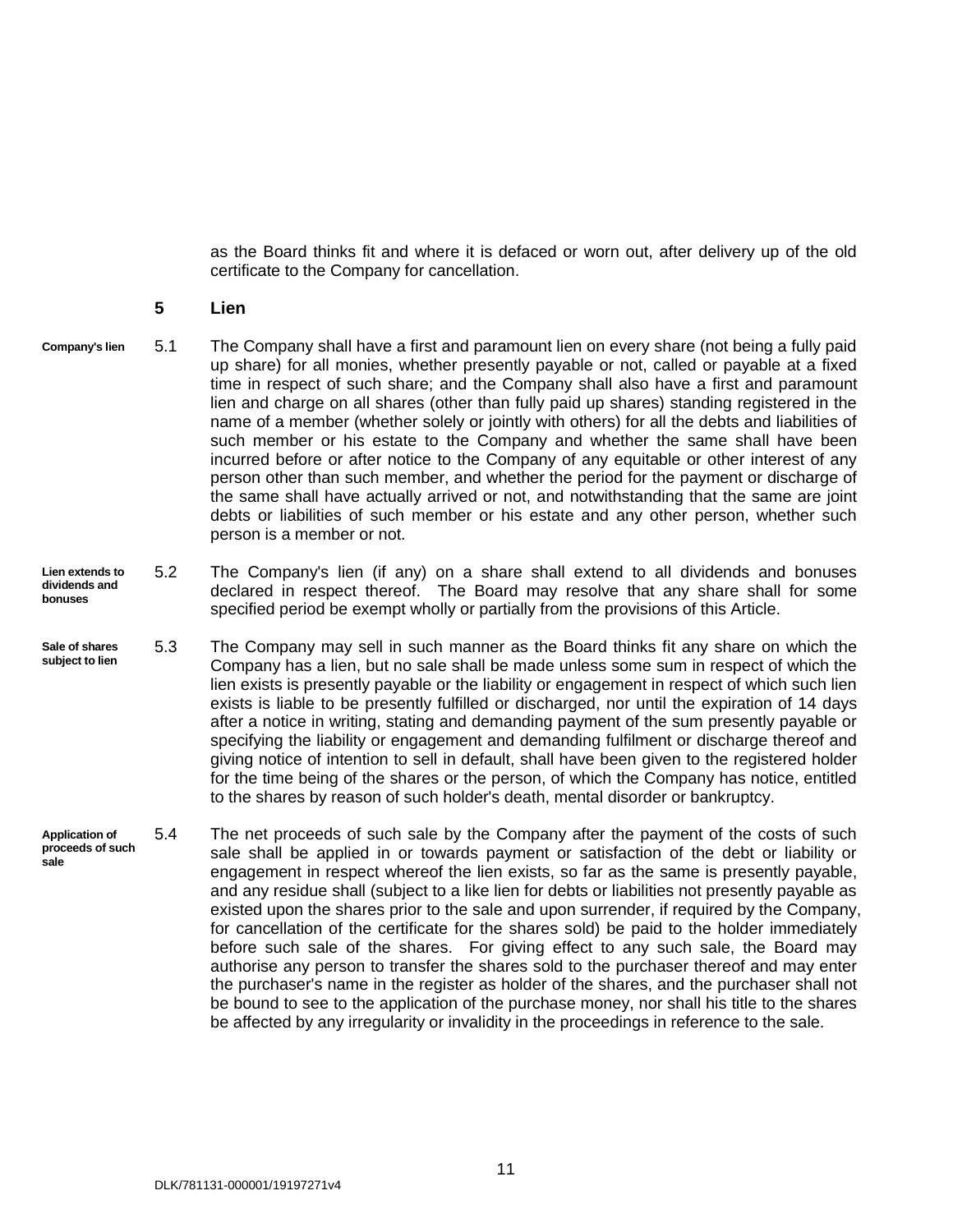#### <span id="page-17-0"></span>**6 Calls on Shares**

- **Calls, how made** 6.1 The Board may from time to time make such calls as it may think fit upon the members in respect of any monies unpaid on the shares held by them respectively (whether on account of the nominal amount of the shares or by way of premium or otherwise) and not by the conditions of allotment thereof made payable at fixed times. A call may be made payable either in one sum or by instalments. A call may be revoked or postponed as the Board may determine.
- <span id="page-17-1"></span>**Notice of call** 6.2 At least 14 days' notice of any call shall be given to each member specifying the time and place of payment and to whom such payment shall be made.
- <span id="page-17-2"></span>**Copy of notice to be sent** 6.3 A copy of the notice referred to in Article [6.2](#page-17-1) shall be sent in the manner in which notices may be sent to members by the Company as herein provided.
- **Every member liable to pay call at appointed time and place** 6.4 Every member upon whom a call is made shall pay the amount of every call so made on him to the person and at the time or times and place or places as the Board shall specify. A person upon whom a call is made shall remain liable on such call notwithstanding the subsequent transfer of the shares in respect of which the call was made.
- **Notice of call may be published in newspapers or given by electronic means** 6.5 In addition to the giving of notice in accordance with Article [6.3,](#page-17-2) notice of the person appointed to receive payment of every call and of the times and places appointed for payment may be given to the members affected by notice published on the Exchange's website, or, subject to the Listing Rules, by electronic communication in the manner in which notices may be served by the Company by electronic means as herein provided or by advertisement published in the newspapers.
- **When call deemed to have been made** 6.6 A call shall be deemed to have been made at the time when the resolution of the Board authorising such call was passed.
- **Liability of joint holders** 6.7 The joint holders of a share shall be severally as well as jointly liable for the payment of all calls and instalments due in respect of such share or other monies due in respect thereof.
- **Board may extend time fixed for call** 6.8 The Board may from time to time at its discretion extend the time fixed for any call, and may extend such time as to all or any of the members, whom by reason of residence outside Hong Kong or other cause the Board considers it reasonable to grant an extension to, but no member shall be entitled to any such extension as a matter of grace and favour.

#### 6.9 If the sum or any instalment payable in respect of any call is unpaid on or before the day appointed for payment thereof, the person or persons from whom the sum is due shall **Interest on calls**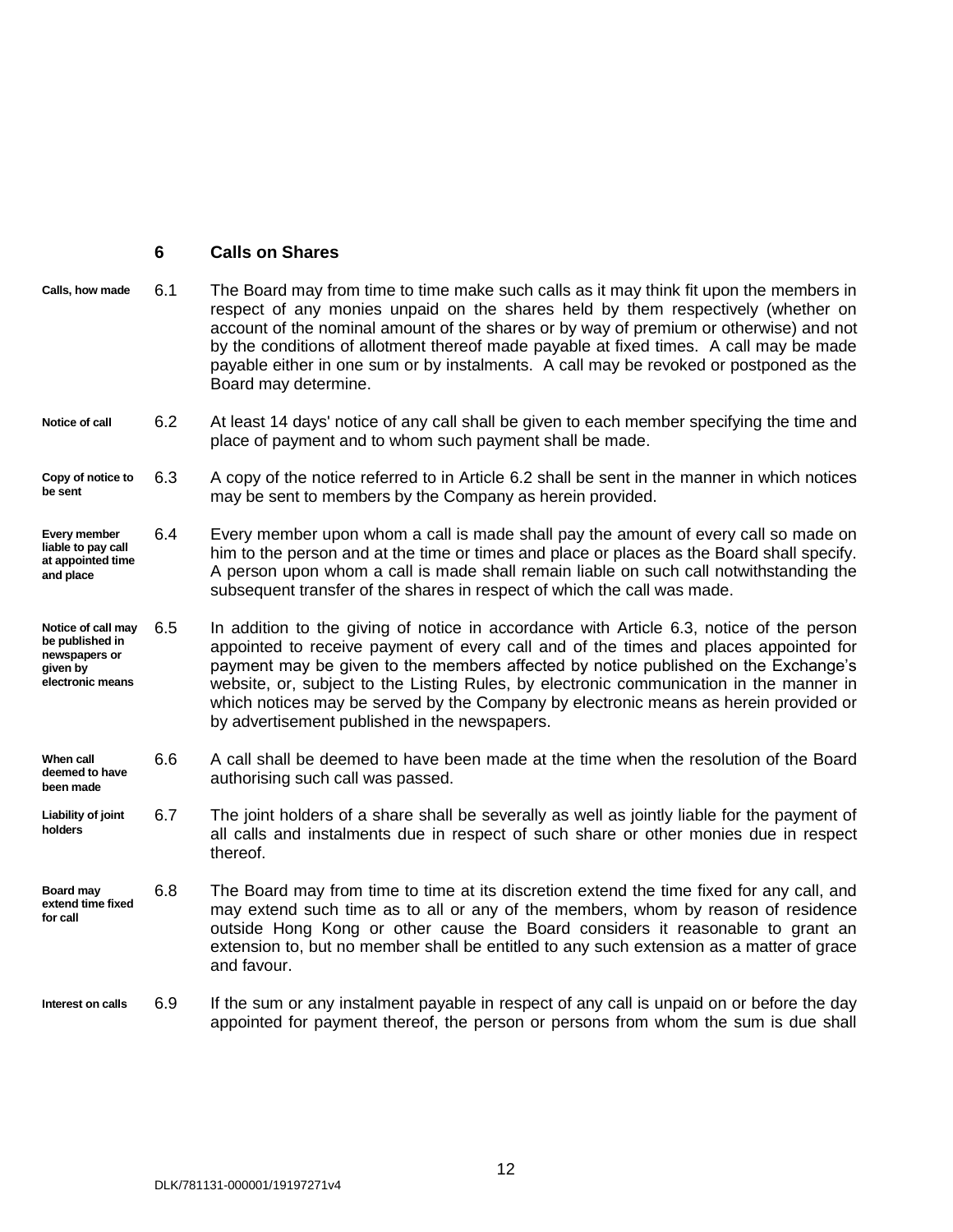<span id="page-18-0"></span>pay interest on the same at such rate not exceeding 15% per annum as the Board shall determine from the day appointed for the payment thereof to the time of actual payment, but the Board may waive payment of such interest wholly or in part.

- 6.10 No member shall be entitled to receive any dividend or bonus or to be present and vote (save as proxy for another member) at any general meeting, either personally or by proxy, or be reckoned in a quorum, or to exercise any other privilege as a member until all sums or instalments due from him to the Company in respect of any call, whether alone or jointly with any other person, together with interest and expenses (if any) shall have been paid. **Suspension of privileges while call in arrears**
- **Evidence in action for call** 6.11 At the trial or hearing of any action or other proceedings for the recovery of any money due for any call, it shall be sufficient to prove that the name of the member sued is entered in the register as the holder, or one of the holders, of the shares in respect of which such debt accrued; that the resolution making the call is duly recorded in the minute book; and that notice of such call was duly given to the member sued, in pursuance of these Articles; and it shall not be necessary to prove the appointment of the Directors who made such call, nor any other matters whatsoever, and the proof of the matters aforesaid shall be conclusive evidence of the debt.
- Any sum which by the terms of allotment of a share is made payable upon allotment or at any fixed date, whether on account of the nominal value of the share and/or by way of premium or otherwise, shall for all purposes of these Articles be deemed to be a call duly made and payable on the date fixed for payment, and in case of non-payment, all the relevant provisions of these Articles as to payment of interest and expenses, liabilities of joint holders, forfeiture and the like, shall apply as if such sum had become payable by virtue of a call duly made and notified. **Sums payable on allotment or in future deemed a call**
- **Payment of calls in advance** 6.13 The Board may, if it thinks fit, receive from any member willing to advance the same, and either in money or money's worth, all or any part of the money uncalled and unpaid or instalments payable upon any shares held by him, and upon all or any of the monies so advanced the Company may pay interest at such rate (if any) as the Board may decide. The Board may at any time repay the amount so advanced upon giving to such member not less than one month's notice in writing of its intention in that behalf, unless before the expiration of such notice the amount so advanced shall have been called up on the shares in respect of which it was advanced. No such sum paid in advance of calls shall entitle the member paying such sum to any portion of a dividend declared in respect of any period prior to the date upon which such sum would, but for such payment, become presently payable.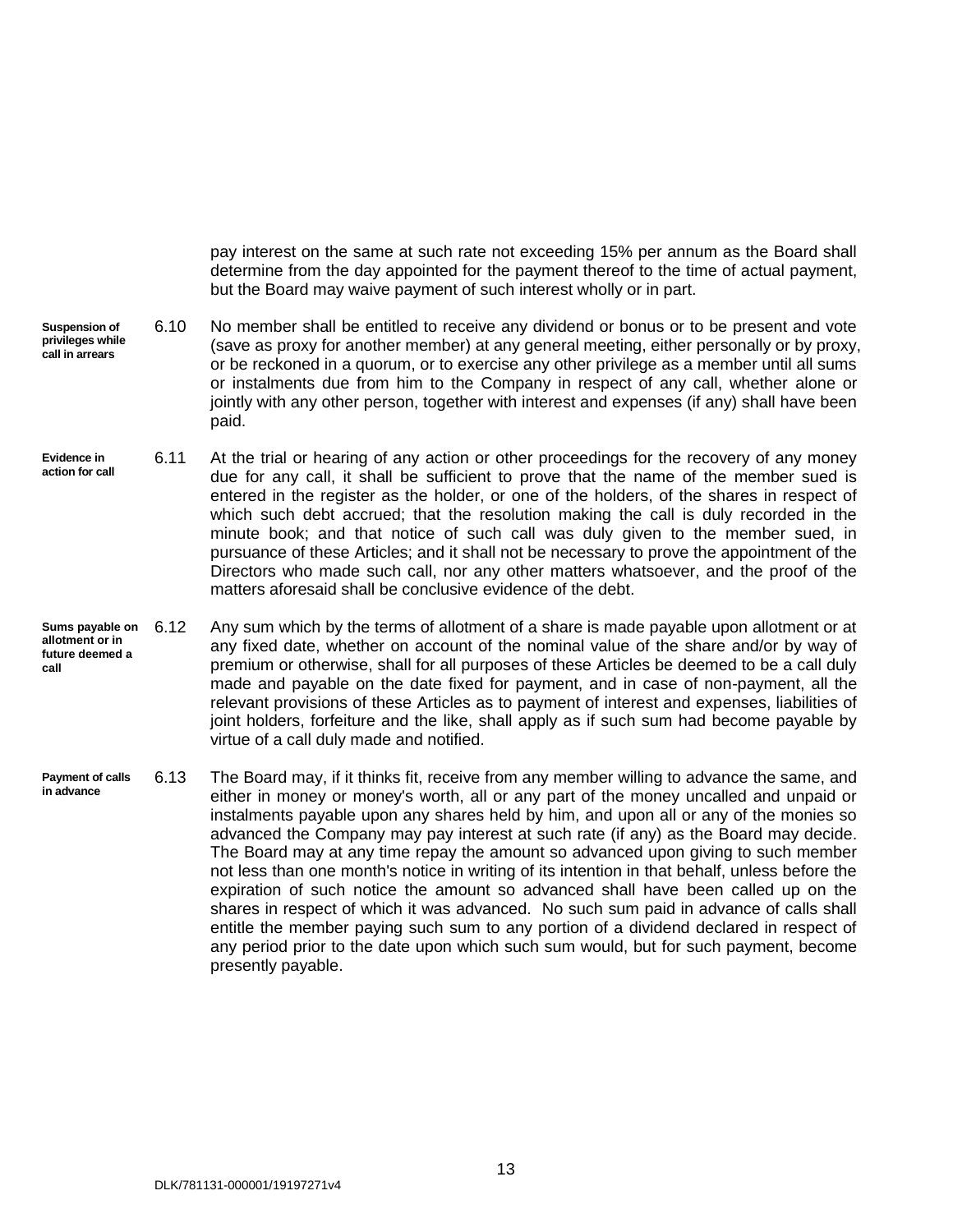#### <span id="page-19-1"></span><span id="page-19-0"></span>**7 Transfer of Shares**

- **Form of transfer** 7.1 Transfers of shares may be effected by an instrument of transfer in the usual common form or in such other form as the Board may approve, which is consistent with the standard form of transfer as prescribed by the Exchange and approved by the Board. All instruments of transfer must be left at the registered office of the Company or at such other place as the Board may appoint and all such instruments of transfer shall be retained by the Company.
- <span id="page-19-2"></span>**Execution** 7.2 The instrument of transfer shall be executed by or on behalf of the transferor and by or on behalf of the transferee provided that the Board may dispense with the execution of the instrument of transfer by the transferee in any case which it thinks fit in its discretion to do so. The instrument of transfer of any share shall be in writing and shall be executed with a manual signature or facsimile signature (which may be machine imprinted or otherwise) by or on behalf of the transferor and transferee provided that in the case of execution by facsimile signature by or on behalf of a transferor or transferee, the Board shall have previously been provided with a list of specimen signatures of the authorised signatories of such transferor or transferee and the Board shall be reasonably satisfied that such facsimile signature corresponds to one of those specimen signatures. The transferor shall be deemed to remain the holder of a share until the name of the transferee is entered in the register in respect thereof.
	- 7.3 Notwithstanding Articles [7.1](#page-19-1) and [7.2,](#page-19-2) transfers of shares which are listed on the Exchange may be effected by any method of transferring or dealing in securities permitted by the Listing Rules and which has been approved by the Board for such purpose.
- **Board may refuse to register a transfer** 7.4 The Board may, in its absolute discretion, and without assigning any reason, refuse to register a transfer of any share which is not fully paid up or on which the Company has a lien.
- **Notice of refusal** 7.5 If the Board shall refuse to register a transfer of any share, it shall, within two months after the date on which the transfer was lodged with the Company, send to each of the transferor and the transferee notice of such refusal.
- **Requirements as to transfer**
	- 7.6 The Board may also decline to register any transfer of any shares unless:
		- (a) the instrument of transfer is lodged with the Company accompanied by the certificate for the shares to which it relates (which shall upon registration of the transfer be cancelled) and such other evidence as the Board may reasonably require to show the right of the transferor to make the transfer;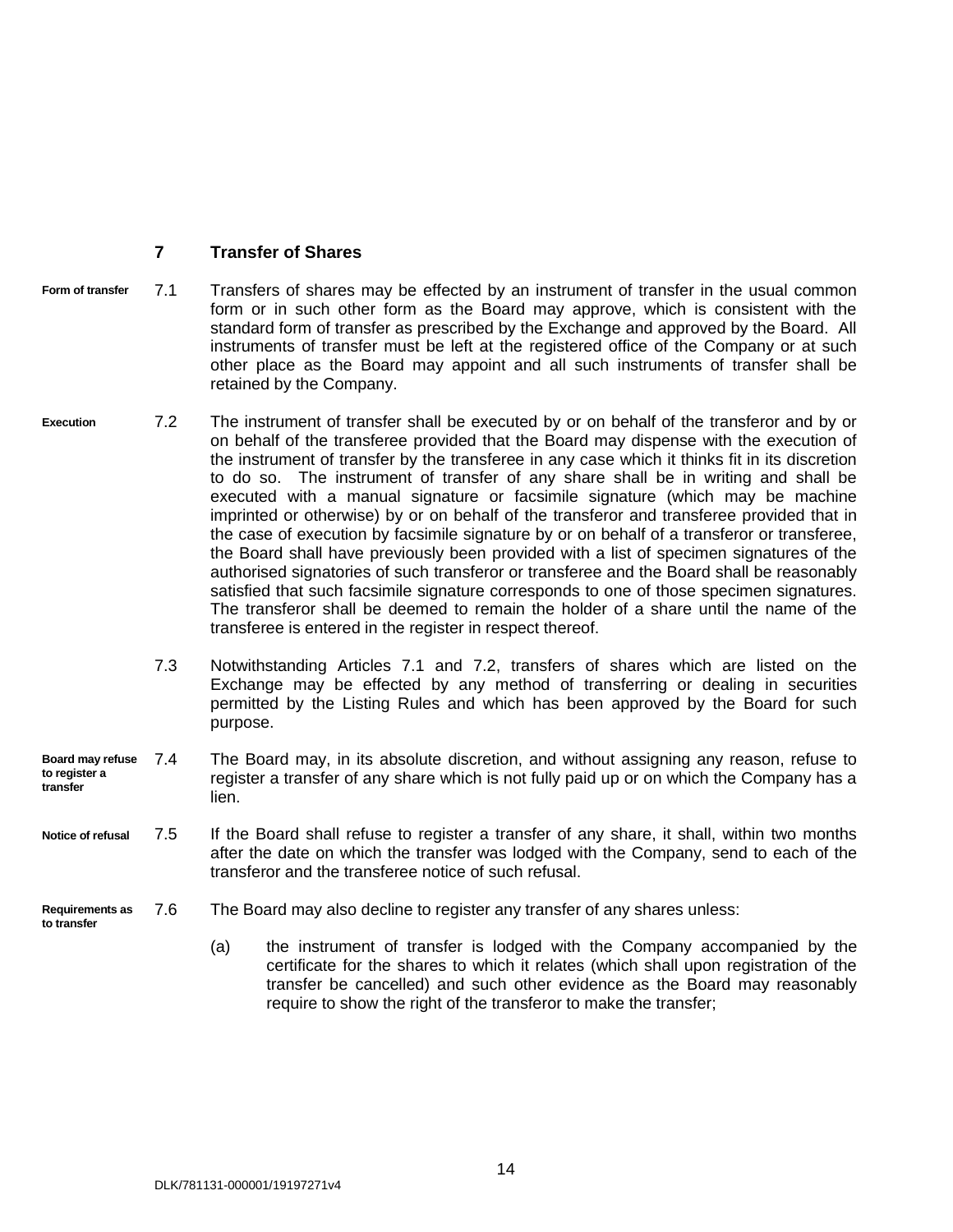- (b) the instrument of transfer is in respect of only one class of shares;
- (c) the instrument of transfer is properly stamped (in circumstances where stamping is required);
- (d) in the case of a transfer to joint holders, the number of joint holders to whom the share is to be transferred does not exceed four;
- (e) the shares concerned are free of any lien in favour of the Company; and
- <span id="page-20-0"></span>(f) a fee of such amount not exceeding the maximum amount as the Exchange may from time to time determine to be payable (or such lesser sum as the Board may from time to time require) is paid to the Company in respect thereof.
- **No transfer to an infant etc** 7.7 No transfer shall be made to an infant or to a person in respect of whom an order has been made by any competent court or official on the grounds that he is or may be suffering from mental disorder or is otherwise incapable of managing his affairs or under other legal disability.
- **Certificate to be given up on transfer** 7.8 Upon every transfer of shares, the certificate held by the transferor shall be given up to be cancelled and shall forthwith be cancelled accordingly and a new certificate shall be issued, on payment by the transferee of such fee not exceeding the maximum amount as the Exchange may from time to time determine to be payable or such lesser sum as the Board may from time to time require, to the transferee in respect of the shares transferred to him and, if any of the shares included in the certificate so given up shall be retained by the transferor, a new certificate in respect thereof shall be issued to him, on payment by the transferor of such fee not exceeding the maximum amount as the Exchange may from time to time determine to be payable or such lesser sum as the Board may from time to time require. The Company shall also retain the instrument(s) of transfer.
- **When transfer books and register may close** 7.9 The registration of transfers may, on 10 business days' notice (or on 6 business days' notice in the case of a rights issue) being given by advertisement published on the Exchange's website, or, subject to the Listing Rules, by electronic communication in the manner in which notices may be served by the Company by electronic means as herein provided or by advertisement published in the newspapers, be suspended and the register closed at such times for such periods as the Board may from time to time determine, provided always that such registration shall not be suspended or the register closed for more than 30 days in any year (or such longer period as the members may by ordinary resolution determine provided that such period shall not be extended beyond 60 days in any year). In the event that there is an alteration of book closure dates, the Company shall give at least 5 business days' notice before the announced closure, or the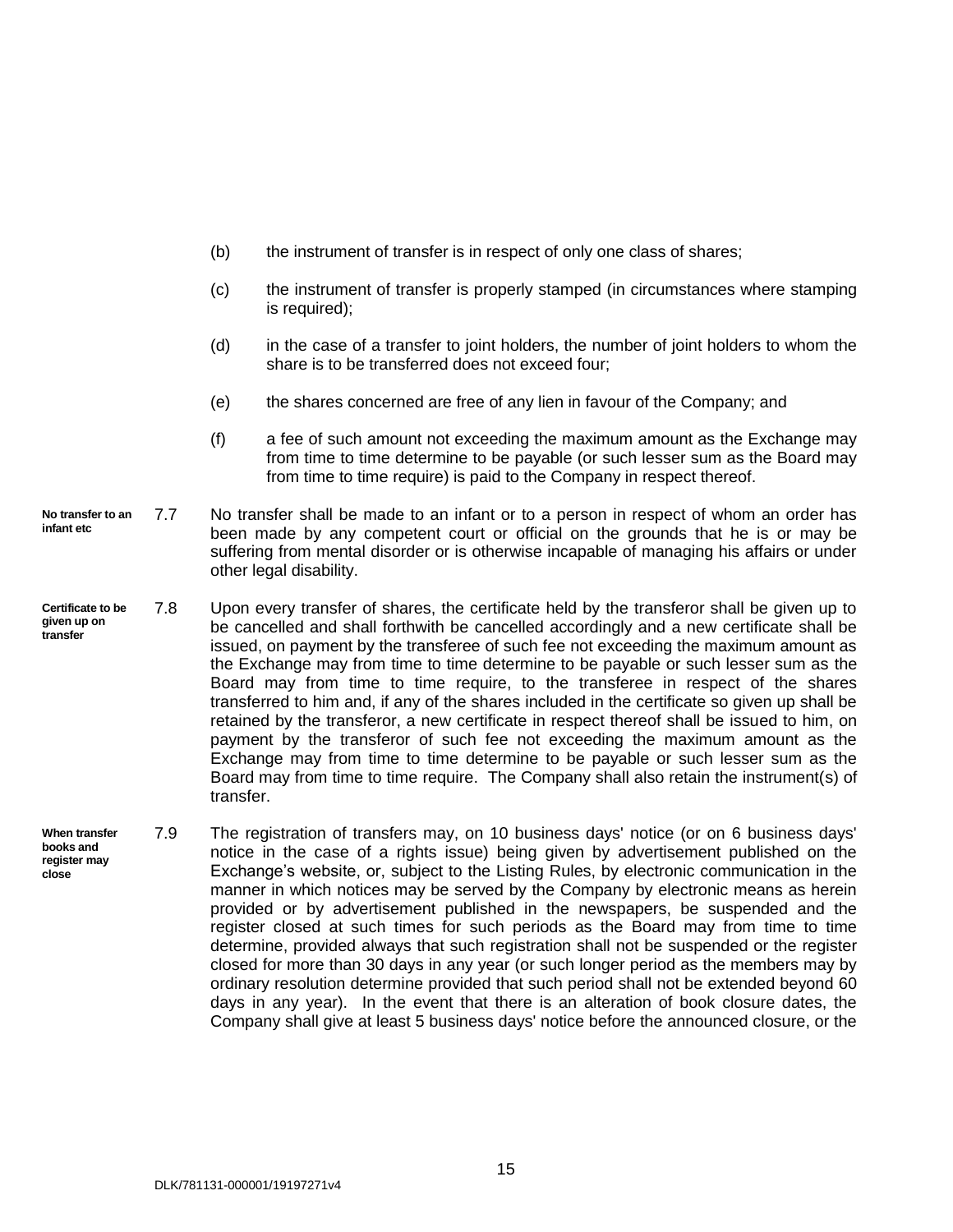new closure, whichever is earlier. If, however, there are exceptional circumstances (e.g. during a gale warning or black rainstorm warning) that render the giving of such publication of advertisement impossible, the Company shall comply with these requirements as soon as practicable.

#### <span id="page-21-0"></span>**8 Transmission of Shares**

- **Death of registered holder or of joint holder of shares** 8.1 In the case of the death of a member, the survivor or survivors where the deceased was a joint holder, and the legal personal representatives of the deceased where he was a sole holder, shall be the only persons recognised by the Company as having any title to his interest in the shares; but nothing herein contained shall release the estate of a deceased holder (whether sole or joint) from any liability in respect of any share solely or jointly held by him.
- <span id="page-21-2"></span>**Registration of personal representatives and trustee in bankruptcy** 8.2 Any person becoming entitled to a share in consequence of the death or bankruptcy or winding-up of a member may, upon such evidence as to his title being produced as may from time to time be required by the Board and subject as hereinafter provided, either be registered himself as holder of the share or elect to have some other person nominated by him registered as the transferee thereof.
- **Notice of election to be registered / Registration of nominee** 8.3 If the person so becoming entitled shall elect to be registered himself, he shall deliver or send to the Company a notice in writing signed by him stating that he so elects. If he shall elect to have his nominee registered he shall testify his election by executing in favour of his nominee a transfer of such share. All the limitations, restrictions and provisions of these Articles relating to the right to transfer and the registration of transfers of shares shall be applicable to any such notice or transfer as aforesaid as if the death or bankruptcy or winding-up of the member had not occurred and the notice or transfer were a transfer executed by such member.

**Retention of dividends, etc., until transfer or transmission of shares of a deceased or bankrupt member** 8.4 A person becoming entitled to a share by reason of the death or bankruptcy or windingup of the holder shall be entitled to the same dividends and other advantages to which he would be entitled if he were the registered holder of the share. However, the Board may, if it thinks fit, withhold the payment of any dividend payable or other advantages in respect of such share until such person shall become the registered holder of the share or shall have effectually transferred such share, but, subject to the requirements of Article [14.3](#page-30-0) being met, such a person may vote at meetings.

#### <span id="page-21-1"></span>**9 Forfeiture of Shares**

**If call or instalment not paid notice may be given**

9.1 If a member fails to pay any call or instalment of a call on the day appointed for payment thereof, the Board may, at any time during such time as any part thereof remains unpaid, without prejudice to the provisions of Article [6.10,](#page-18-0) serve a notice on him requiring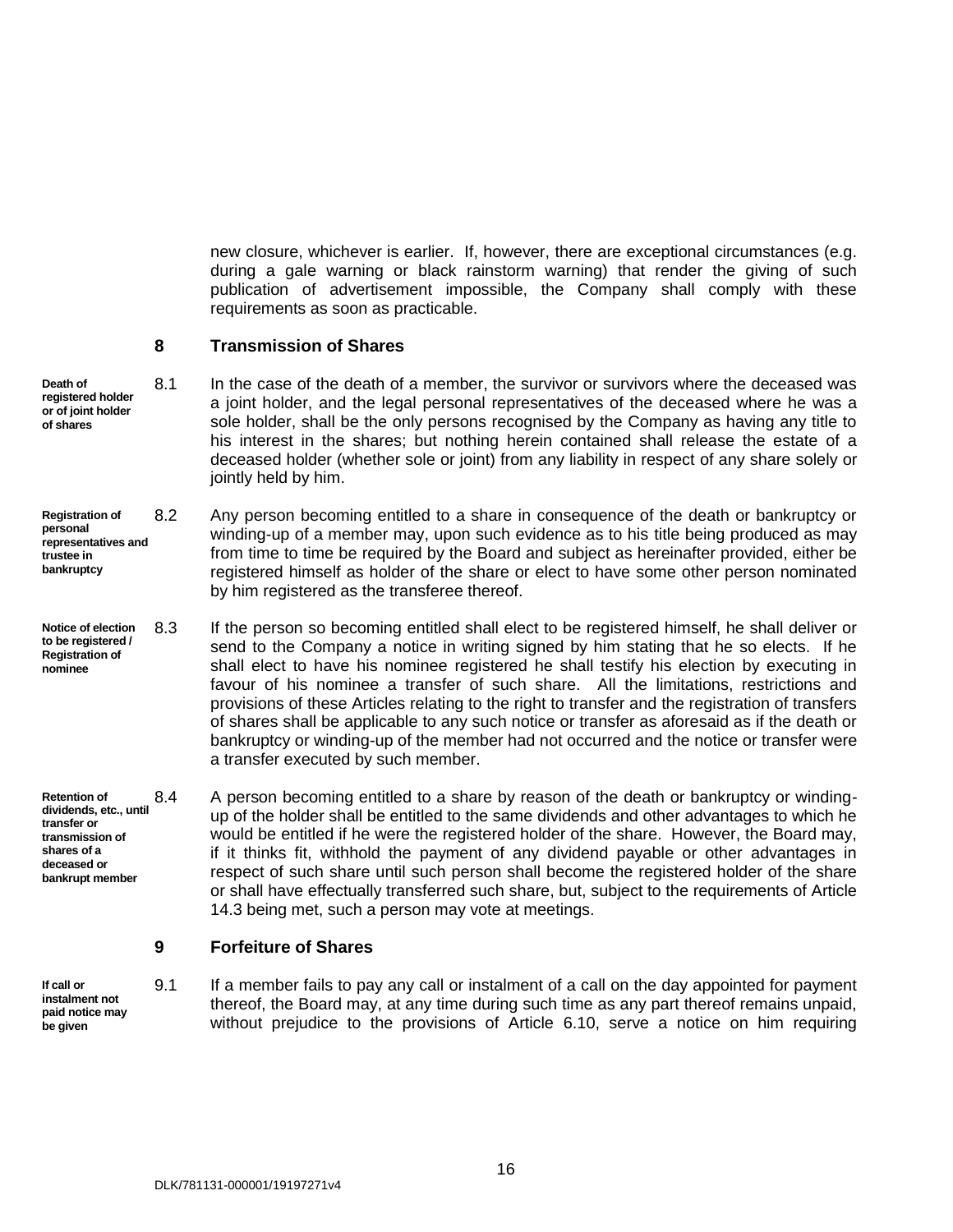payment of so much of the call or instalment as is unpaid, together with any interest which may have accrued and which may still accrue up to the date of actual payment.

- **Form of notice** 9.2 The notice shall name a further day (not earlier than the expiration of 14 days from the date of service of the notice) on or before which, and the place where, the payment required by the notice is to be made, and shall state that in the event of non-payment at or before the time and at the place appointed, the shares in respect of which the call was made or instalment is unpaid will be liable to be forfeited. The Board may accept a surrender of any share liable to be forfeited hereunder and in such case, references in these Articles to forfeiture shall include surrender.
- **If notice not complied with shares may be forfeited** 9.3 If the requirements of any such notice as aforesaid are not complied with, any share in respect of which the notice has been given may at any time thereafter, before the payment required by the notice has been made, be forfeited by a resolution of the Board to that effect. Such forfeiture shall include all dividends and bonuses declared in respect of the forfeited share, and not actually paid before the forfeiture.
- **Forfeited shares to be deemed property of Company** 9.4 Any share so forfeited shall be deemed to be the property of the Company, and may be re-allotted, sold or otherwise disposed of on such terms and in such manner as the Board thinks fit and at any time before a re-allotment, sale or disposition the forfeiture may be cancelled by the Board on such terms as it thinks fit.
- **Arrears to be paid notwithstanding forfeiture** 9.5 A person whose shares have been forfeited shall cease to be a member in respect of the forfeited shares but shall, notwithstanding this, remain liable to pay to the Company all monies which, at the date of forfeiture, were payable by him to the Company in respect of the shares, together with (if the Board shall in its discretion so require) interest thereon from the date of forfeiture until payment at such rate not exceeding 15% per annum as the Board may prescribe, and the Board may enforce the payment thereof if it thinks fit, and without any deduction or allowance for the value of the shares forfeited, at the date of forfeiture. For the purposes of this Article any sum which, by the terms of issue of a share, is payable thereon at a fixed time which is subsequent to the date of forfeiture, whether on account of the nominal value of the share or by way of premium, shall notwithstanding that time has not yet arrived, be deemed to be payable at the date of forfeiture, and the same shall become due and payable immediately upon the forfeiture, but interest thereon shall only be payable in respect of any period between the said fixed time and the date of actual payment.
- **Evidence of forfeiture** 9.6 A statutory declaration in writing that the declarant is a Director or Secretary, and that a share in the Company has been duly forfeited on a date stated in the declaration, shall be conclusive evidence of the facts therein stated as against all persons claiming to be entitled to the share. The Company may receive the consideration, if any, given for the share on any re-allotment, sale or disposition thereof and the Board may authorise any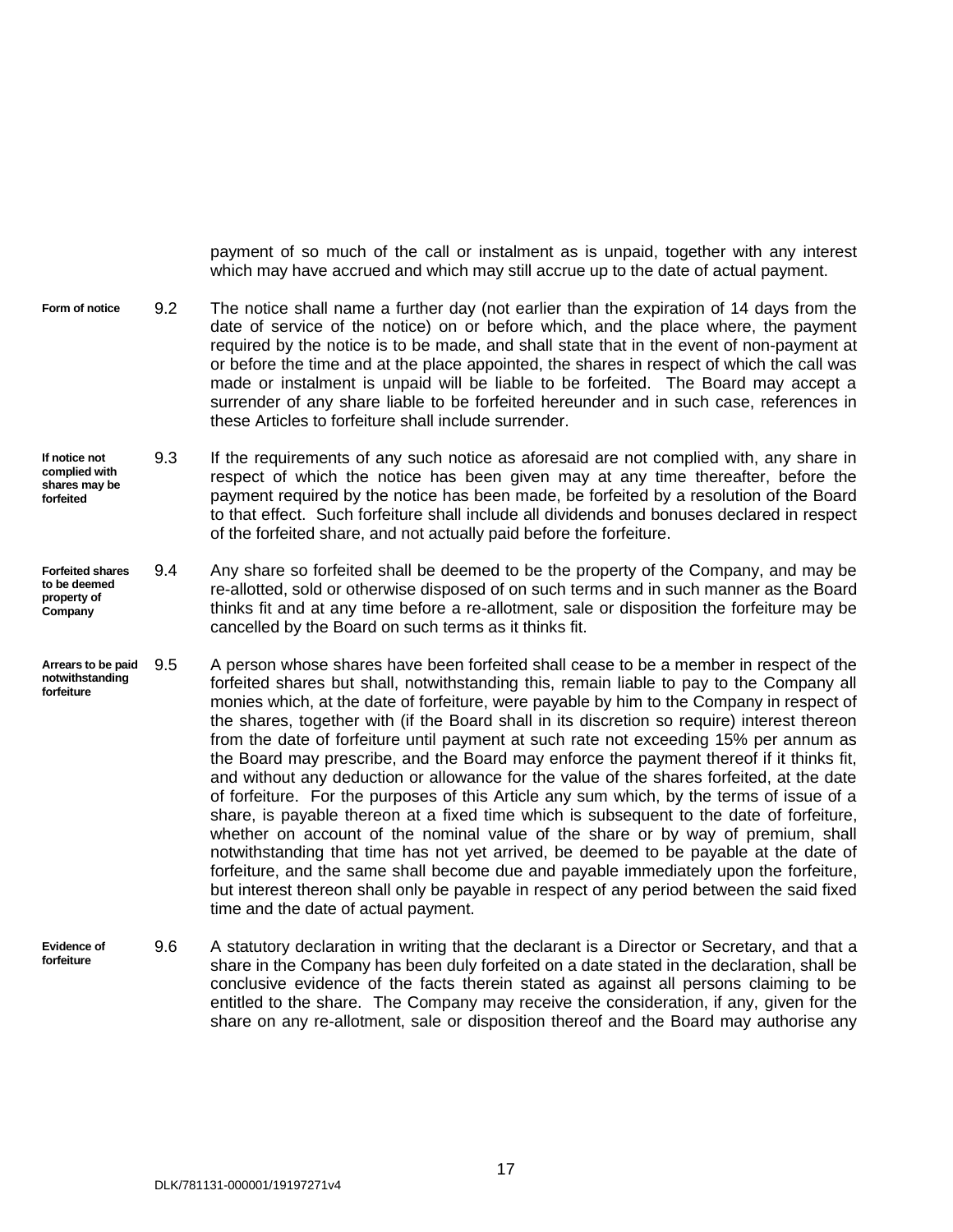person to execute a letter of re-allotment or transfer the share in favour of the person to whom the share is re-allotted, sold or disposed of and he shall thereupon be registered as the holder of the share, and shall not be bound to see to the application of the subscription or purchase money, if any, nor shall his title to the share be affected by any irregularity or invalidity in the proceedings in reference to the forfeiture, re-allotment, sale or other disposal of the share.

- **Notice after forfeiture** 9.7 When any share shall have been forfeited, notice of the forfeiture shall be given to the member in whose name it stood immediately prior to the forfeiture, and an entry of the forfeiture, with the date thereof, shall forthwith be made in the register. Notwithstanding the above, no forfeiture shall be in any manner invalidated by any omission or neglect to give such notice as aforesaid.
- **Power to redeem forfeited shares** 9.8 Notwithstanding any such forfeiture as aforesaid, the Board may at any time, before any share so forfeited shall have been re-allotted, sold, or otherwise disposed of, permit the share forfeited to be redeemed upon the terms of payment of all calls and interest due upon and expenses incurred in respect of the share, and upon such further terms (if any) as it thinks fit.

#### **Forfeiture not to prejudice Company's right**  9.9 The forfeiture of a share shall not prejudice the right of the Company to any call already made or instalment payable thereon.

**Forfeiture for non-payment of any sum due on shares** 9.10 The provisions of these Articles as to forfeiture shall apply in the case of non-payment of any sum which, by the terms of issue of a share, becomes payable at a fixed time, whether on account of the nominal value of the share or by way of premium, as if the same had been payable by virtue of a call duly made and notified.

#### <span id="page-23-0"></span>**10 Alteration of Capital**

- 10.1 The Company may from time to time by ordinary resolution:
	- (a) consolidate and divide all or any of its share capital into shares of larger amount than its existing shares. On any consolidation of fully paid shares and division into shares of larger amount, the Board may settle any difficulty which may arise as it thinks expedient and in particular (but without prejudice to the generality of the foregoing) may as between the holders of shares to be consolidated determine which particular shares are to be consolidated into each consolidated share, and if it shall happen that any person shall become entitled to fractions of a consolidated share or shares, such fractions may be sold by some person appointed by the Board for that purpose and the person so appointed may transfer the shares so sold to the purchaser thereof and the validity of such
- **Consolidation and division of capital and subdivision and cancellation of shares**

**to call or instalment**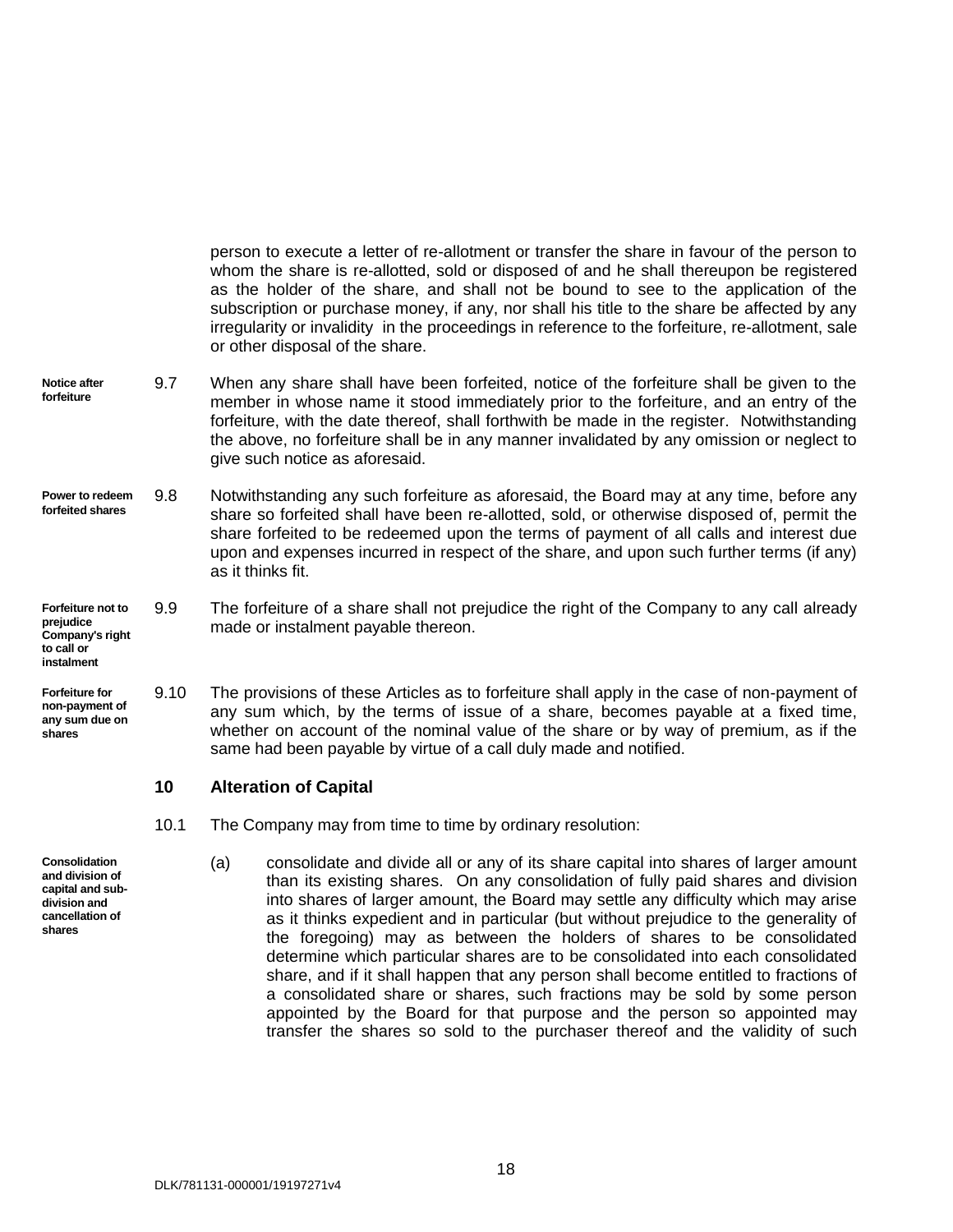transfer shall not be questioned, and so that the net proceeds of such sale (after deduction of the expenses of such sale) may either be distributed among the persons who would otherwise be entitled to a fraction or fractions of a consolidated share or shares rateably in accordance with their rights and interests or may be paid to the Company for the Company's benefit;

- (b) cancel any shares which at the date of the passing of the resolution have not been taken or agreed to be taken by any person, and diminish the amount of its share capital by the amount of the shares so cancelled subject to the provisions of the Companies Act; and
- (c) sub-divide its shares or any of them into shares of smaller amount than is fixed by the Memorandum of Association of the Company, subject nevertheless to the provisions of the Companies Act, and so that the resolution whereby any share is sub-divided may determine that, as between the holders of the shares resulting from such sub-division, one or more of the shares may have any such preferred or other special rights, over, or may have such deferred rights or be subject to any such restrictions as compared with the others as the Company has power to attach to unissued or new shares.
- **Reduction of capital** 10.2 The Company may by special resolution reduce its share capital or any capital redemption reserve in any manner authorised and subject to any conditions prescribed by the Companies Act.

#### <span id="page-24-0"></span>**11 Borrowing Powers**

- 11.1 The Board may from time to time at its discretion exercise all the powers of the Company to raise or borrow or to secure the payment of any sum or sums of money for the purposes of the Company and to mortgage or charge its undertaking, property and assets (present and future) and uncalled capital or any part thereof. **Power to borrow**
- **Conditions on which money may be borrowed** 11.2 The Board may raise or secure the payment or repayment of such sum or sums in such manner and upon such terms and conditions in all respects as it thinks fit and, in particular, by the issue of debentures, debenture stock, bonds or other securities of the Company, whether outright or as collateral security for any debts, liability or obligations of the Company or of any third party.
- 11.3 Debentures, debenture stock, bonds and other securities may be made assignable free from any equities between the Company and the person to whom the same may be issued. **Assignment**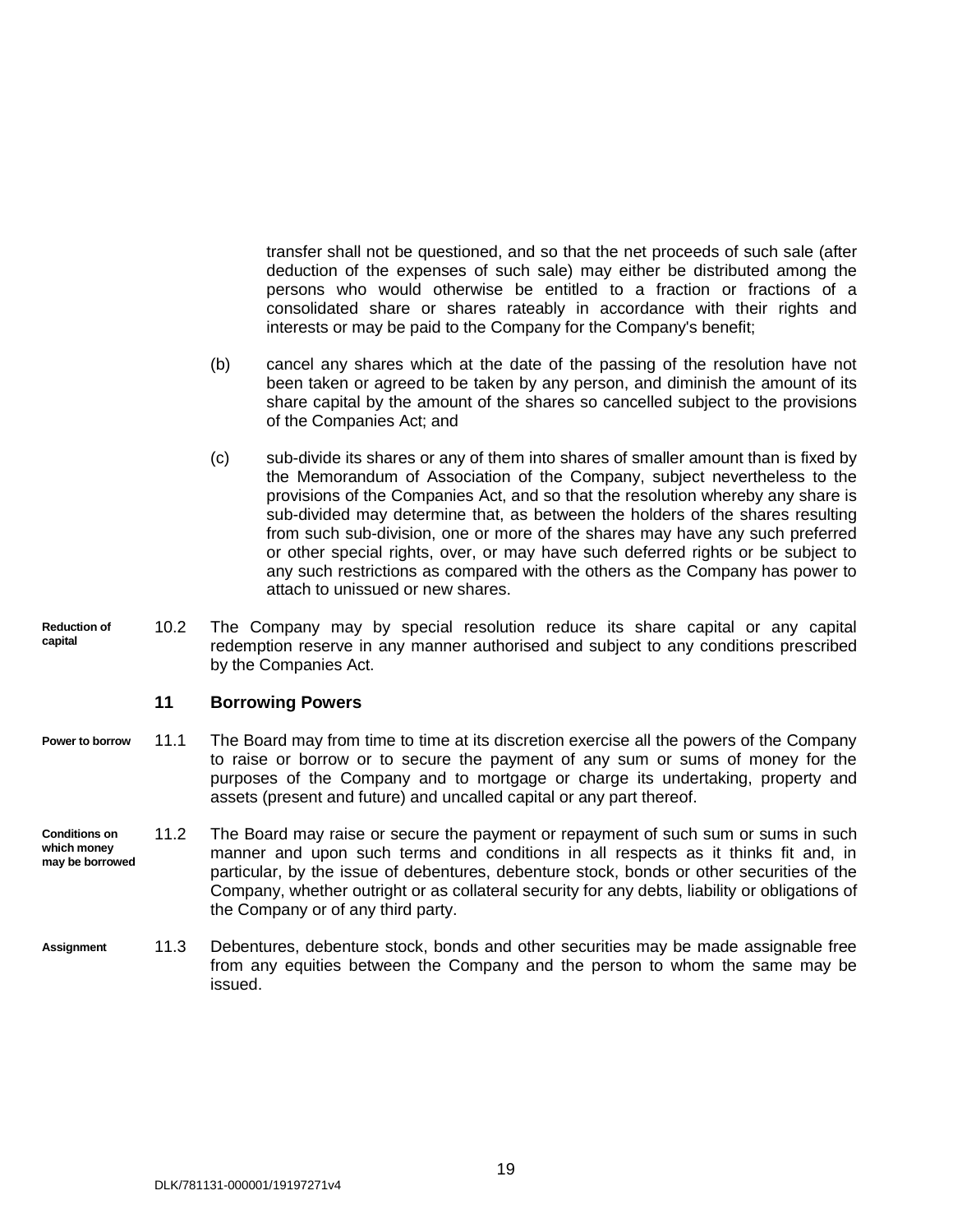- 11.4 Any debentures, debenture stock, bonds or other securities may be issued at a discount, premium or otherwise and with any special privileges as to redemption, surrender, drawings, allotment of shares, attending and voting at general meetings of the Company, appointment of Directors and otherwise. **Special privileges**
- 11.5 The Board shall cause a proper register to be kept, in accordance with the provisions of the Companies Act, of all mortgages and charges specifically affecting the property of the Company and shall duly comply with the requirements of the Companies Act in regard to the registration of mortgages and charges therein specified and otherwise. **Register of charges to be kept**
- 11.6 If the Company issues debentures or debenture stock (whether as part of a series or as individual instruments) not transferable by delivery, the Board shall cause a proper register to be kept of the holders of such debentures. **Register of debentures or debenture stock**
- 11.7 Where any uncalled capital of the Company is charged, all persons taking any subsequent charge thereon shall take the same subject to such prior charge, and shall not be entitled, by notice to the members or otherwise, to obtain priority over such prior charge. **Mortgage of uncalled capital**

#### <span id="page-25-0"></span>**12 General Meetings**

- **When annual general meeting to be held** App 3 r.14(1) 12.1 The Company shall hold a general meeting as its annual general meeting in each financial year. The annual general meeting shall be specified as such in the notices calling it and shall be held at such time and place as the Board shall appoint.
- **Extraordinary general meeting** 12.2 All general meetings other than annual general meetings shall be called extraordinary general meetings.
- **Convening of extraordinary general meeting** App 3 r.14(5) 12.3 The Board may, whenever it thinks fit, convene an extraordinary general meeting. General meetings shall also be convened on the written requisition of any one or more members holding together, as at the date of deposit of the requisition, shares representing not less than one-tenth of the voting rights, on a one vote per share basis, of the Company which carry the right of voting at general meetings of the Company. The written requisition shall be deposited at the principal office of the Company in Hong Kong or, in the event the Company ceases to have such a principal office, the registered office of the Company, specifying the objects of the meeting and the resolutions to be added to the meeting agenda, and signed by the requisitionist(s). If the Board does not within 21 days from the date of deposit of the requisition proceed duly to convene the meeting to be held within a further 21 days, the requisitionist(s) themselves or any of them representing more than one-half of the total voting rights of all of them, may convene the general meeting in the same manner, as nearly as possible, as that in which meetings may be convened by the Board provided that any meeting so convened shall not be held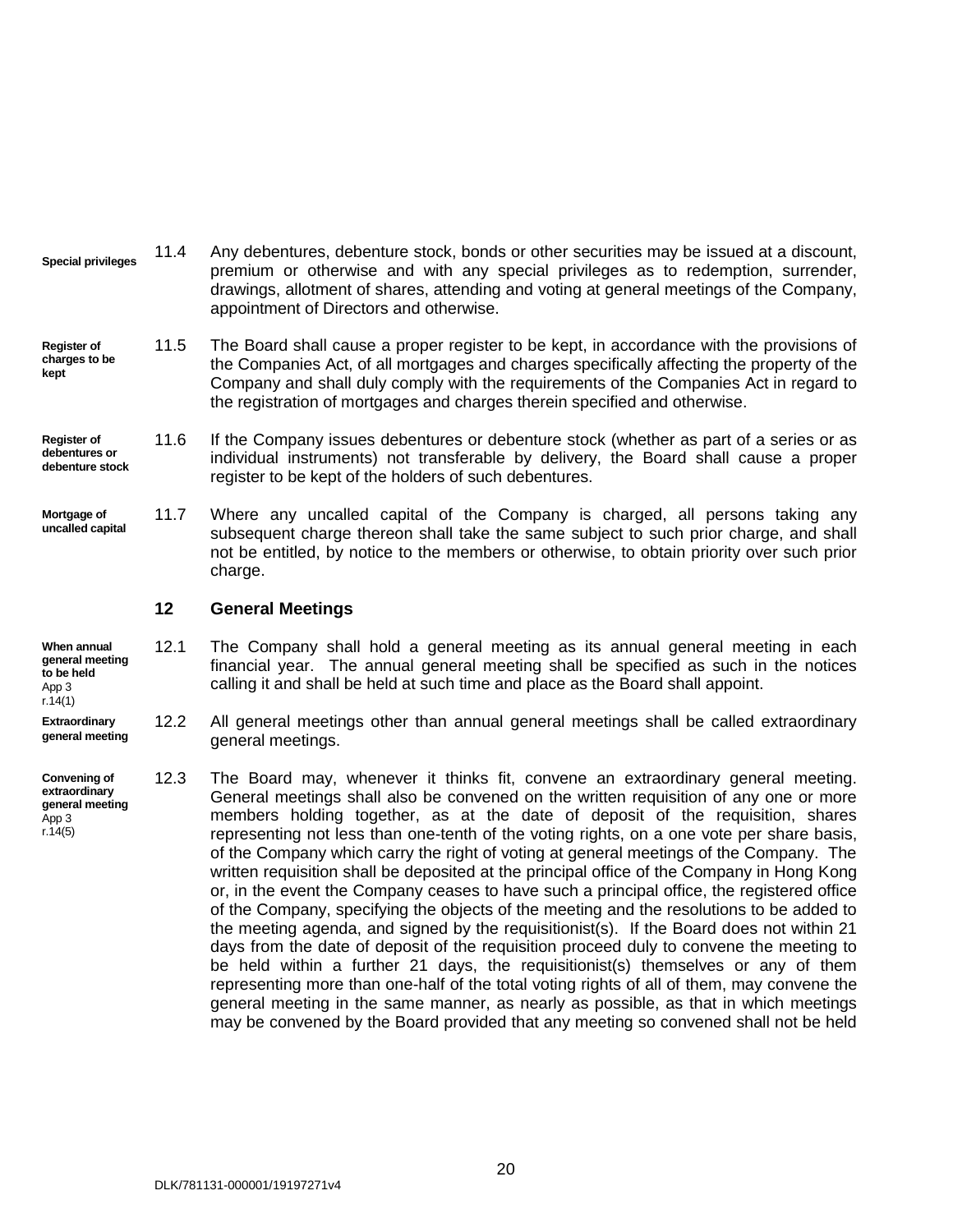<span id="page-26-0"></span>after the expiration of three months from the date of deposit of the requisition, and all reasonable expenses incurred by the requisitionist(s) as a result of the failure of the Board shall be reimbursed to them by the Company.

- **Notice of meetings** App 3 r.14(2) 12.4 An annual general meeting shall be called by not less than 21 days' notice in writing and any extraordinary general meeting shall be called by not less than 14 days' notice in writing. Subject to the requirement under the Listing Rules, the notice shall be exclusive of the day on which it is served or deemed to be served and of the day for which it is given, and shall specify the time, place, and agenda of the meeting, particulars of the resolutions and the general nature of the business to be considered at the meeting. The notice convening an annual general meeting shall specify the meeting as such, and the notice convening a meeting to pass a special resolution shall specify the intention to propose the resolution as a special resolution. Notice of every general meeting shall be given to the Auditors and to all members other than such as, under the provisions hereof or the terms of issue of the shares they hold, are not entitled to receive such notice from the Company.
	- 12.5 Notwithstanding that a meeting of the Company is called by shorter notice than that referred to in Article [12.4,](#page-26-0) it shall be deemed to have been duly called if it is so agreed:
		- (a) in the case of a meeting called as an annual general meeting, by all the members entitled to attend and vote thereat or their proxies; and
		- (b) in the case of any other meeting, by a majority in number of the members having a right to attend and vote at the meeting, being a majority together holding not less than 95% in nominal value of the shares giving that right.
	- 12.6 There shall appear with reasonable prominence in every notice of general meetings of the Company a statement that a member entitled to attend and vote is entitled to appoint a proxy to attend and vote instead of him and that a proxy need not be a member.
- **Omission to give notice** 12.7 The accidental omission to give any such notice to, or the non-receipt of any such notice by, any person entitled to receive notice shall not invalidate any resolution passed or any proceeding at any such meeting.
- <span id="page-26-1"></span>**Omission to send instrument of proxy** 12.8 In cases where instruments of proxy are sent out with notices, the accidental omission to send such instrument of proxy to, or the non-receipt of such instrument of proxy by, any person entitled to receive notice shall not invalidate any resolution passed or any proceeding at any such meeting.
	- 12.9 If, after the notice of a general meeting has been sent but before the meeting is held, or after the adjournment of a general meeting but before the adjourned meeting is held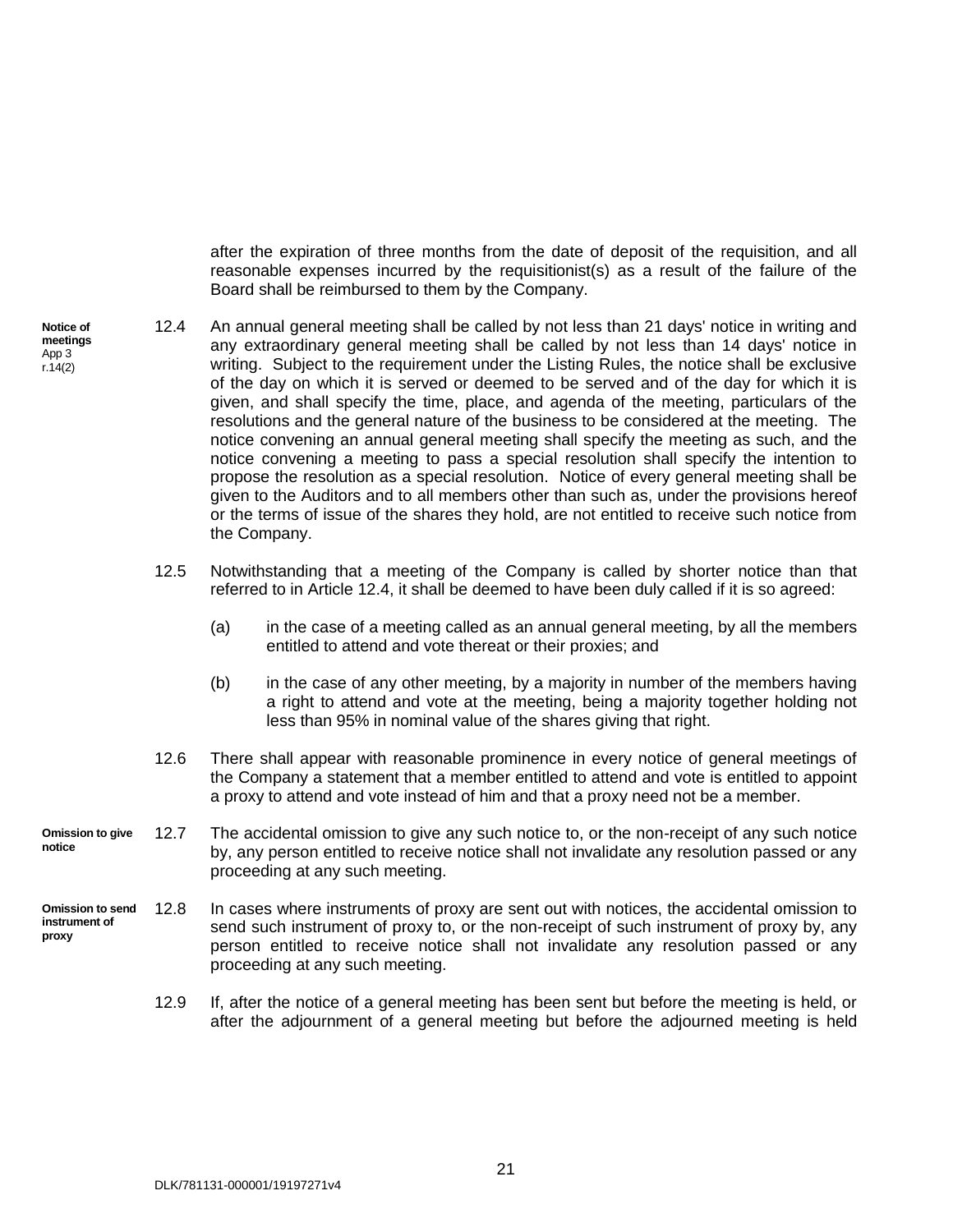(whether or not notice of the adjourned meeting is required), the Board, in its absolute discretion, considers that it is impractical or unreasonable for any reason to hold a general meeting on the date or at the time and place specified in the notice calling such meeting, it may change or postpone the meeting to another date, time and place in accordance with Article [12.11.](#page-27-0)

- <span id="page-27-1"></span>12.10 The Board shall also have the power to provide in every notice calling a general meeting that in the event of a gale warning or a black rainstorm warning (or the equivalent in the location of the relevant meeting) is in force at any time on the day of the general meeting (unless such warning has been cancelled at least a minimum period of time prior to the general meeting as the Board may specify in the relevant notice), the meeting shall be postponed without further notice to be reconvened on a later date in accordance with Article [12.11.](#page-27-0)
- <span id="page-27-0"></span>12.11 Where a general meeting is postponed in accordance with Article [12.9](#page-26-1) or Article [12.10:](#page-27-1)
	- (a) the Company shall endeavour to cause a notice of such postponement, which shall set out the reason for the postponement in accordance with the Listing Rules, to be placed on the Company's Website and published on the Exchange's website as soon as practicable, provided that failure to place or publish such notice shall not affect the automatic postponement of a general meeting pursuant to Article [12.10;](#page-27-1)
	- (b) the Board shall fix the date, time and place for the reconvened meeting and at least seven clear days' notice shall be given for the reconvened meeting by one of the means specified in Article [30.1;](#page-58-1) and such notice shall specify the date, time and place at which the postponed meeting will be reconvened, and the date and time by which proxies shall be submitted in order to be valid at such reconvened meeting (provided that any proxy submitted for the original meeting shall continue to be valid for the reconvened meeting unless revoked or replaced by a new proxy); and
	- (c) only the business set out in the notice of the original meeting shall be transacted at the reconvened meeting, and notice given for the reconvened meeting does not need to specify the business to be transacted at the reconvened meeting, nor shall any accompanying documents be required to be recirculated. Where any new business is to be transacted at such reconvened meeting, the Company shall give a fresh notice for such reconvened meeting in accordance with Article [12.4.](#page-26-0)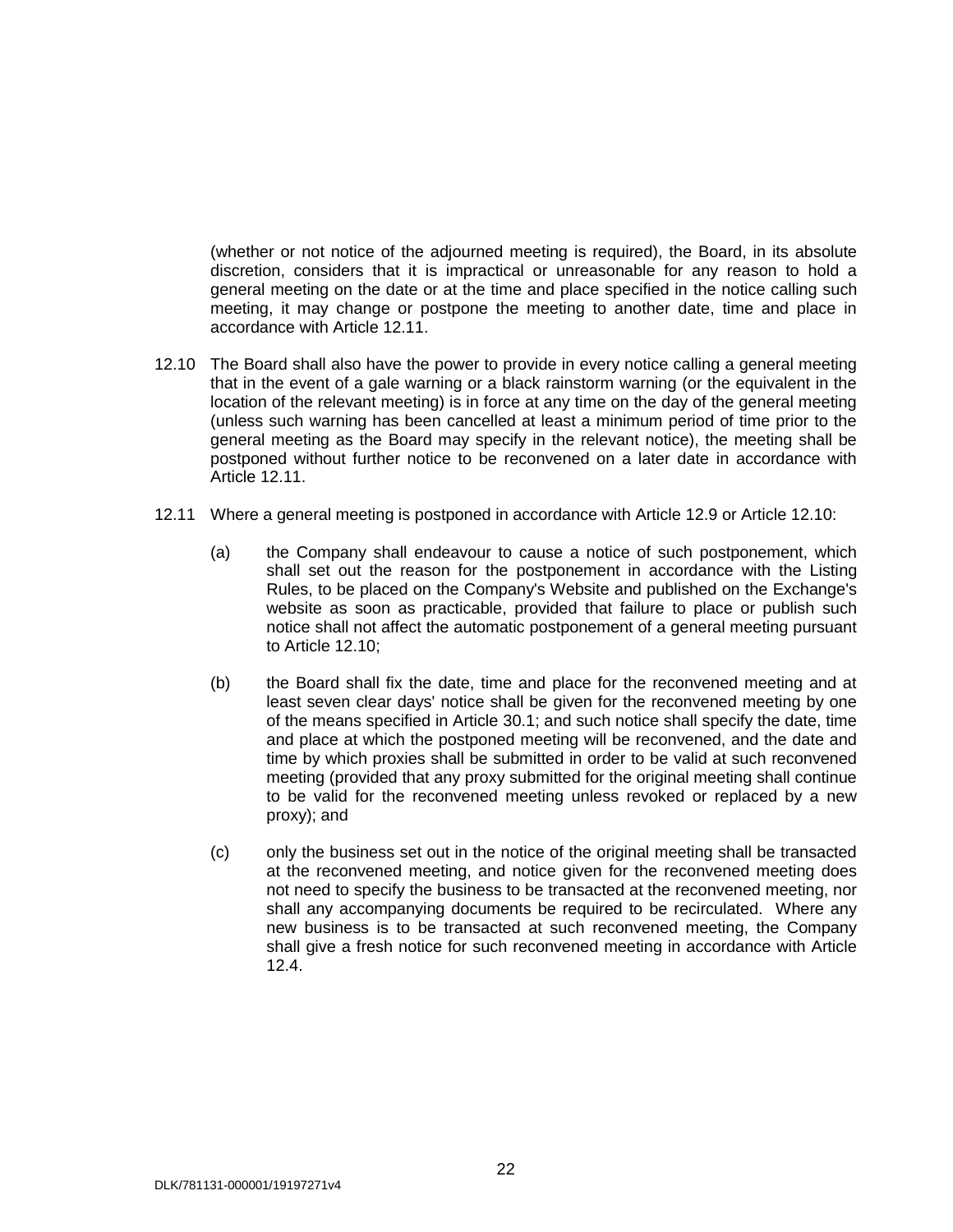#### <span id="page-28-0"></span>**13 Proceedings at General Meetings**

- **Quorum** 13.1 For all purposes the quorum for a general meeting shall be two members present in person (or in the case of a corporation, by its duly authorised representative) or by proxy provided always that if the Company has only one member of record the quorum shall be that one member present in person or by proxy. No business (except the appointment of a Chairperson) shall be transacted at any general meeting unless the requisite quorum shall be present at the commencement of the business.
- **When if quorum not present meeting to be dissolved and when to be adjourned** 13.2 If within 15 minutes from the time appointed for the meeting a quorum is not present, the meeting, if convened upon the requisition of members, shall be dissolved, but in any other case it shall stand adjourned to the same day in the next week and at such time and place as shall be decided by the Board, and if at such adjourned meeting a quorum is not present within 15 minutes from the time appointed for holding the meeting, the member or members present in person (or in the case of a corporation, by its duly authorised representative) or by proxy shall be a quorum and may transact the business for which the meeting was called.
- 13.3 The chairperson of the board of Directors shall take the chair at every general meeting, or, if there be no such chairperson or, if at any general meeting such chairperson shall not be present within 15 minutes after the time appointed for holding such meeting or is unwilling to act, the Directors present shall choose another Director as Chairperson, and if no Director be present, or if all the Directors present decline to take the chair, or if the Chairperson chosen shall retire from the chair, then the members present (whether in person or represented by proxy or duly authorised representative) shall choose one of their own number to be Chairperson. **Chairperson of general meeting**
- **Power to adjourn general meeting / business of adjourned meeting** 13.4 The Chairperson may, with the consent of any general meeting at which a quorum is present, and shall, if so directed by the meeting, adjourn any meeting from time to time and from place to place as the meeting shall determine. Whenever a meeting is adjourned for 14 days or more, at least seven clear days' notice, specifying the place, the day and the hour of the adjourned meeting shall be given in the same manner as in the case of an original meeting but it shall not be necessary to specify in such notice the nature of the business to be transacted at the adjourned meeting. Save as aforesaid, no member shall be entitled to any notice of an adjournment or of the business to be transacted at any adjourned meeting. No business shall be transacted at any adjourned meeting other than the business which might have been transacted at the meeting from which the adjournment took place.
- **Must vote by poll** 13.5 At any general meeting a resolution put to the vote of the meeting shall be decided on a poll save that the Chairperson may, in good faith, allow a resolution which relates purely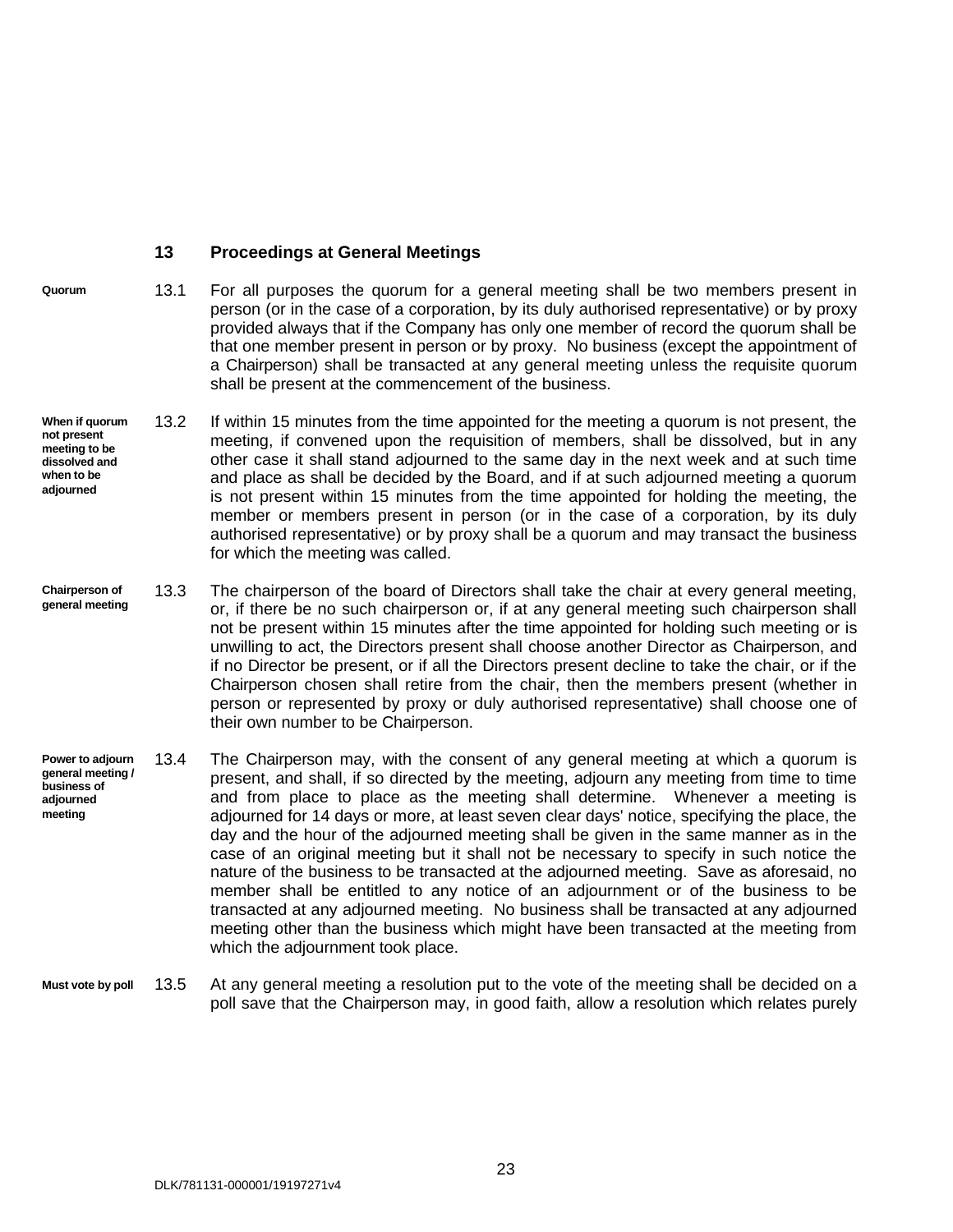to a procedural or administrative matter as prescribed under the Listing Rules to be voted on by a show of hands.

- 13.6 A poll shall (subject as provided in Article [13.7\)](#page-29-2) be taken in such manner (including the use of ballot or voting papers or tickets) and at such time and place, not being more than 30 days from the date of the meeting or adjourned meeting at which the poll was taken as the Chairperson directs. No notice need be given of a poll not taken immediately. The result of the poll shall be deemed to be the resolution of the meeting at which the poll was taken. **Poll**
- <span id="page-29-2"></span>**In what case poll taken without adjournment** 13.7 Any poll on the election of a Chairperson of a meeting or any question of adjournment shall be taken at the meeting and without adjournment.
	- 13.8 Where a resolution is voted on by a show of hands as permitted under the Listing Rules, a declaration by the Chairperson that a resolution has been carried, or carried unanimously, or by a particular majority, or lost, and an entry to that effect in the minute book of the Company shall be conclusive evidence of that fact without proof of the number or proportion of the votes recorded in favour of or against such resolution.
- **Chairperson to have casting vote** 13.9 In the case of an equality of votes, whether on a poll or on a show of hands, the Chairperson of the meeting at which the poll or show of hands is taken shall be entitled to a second or casting vote.
- **Written resolutions** 13.10 A resolution in writing (in one or more counterparts), including a special resolution, signed by all members for the time being entitled to receive notice of and to attend and vote at general meetings (or being corporations by their duly appointed representatives) shall be as valid and effective as if the same had been passed at a general meeting of the Company duly convened and held. Any such resolution shall be deemed to have been passed at a meeting held on the date on which it was signed by the last member to sign.

#### <span id="page-29-1"></span><span id="page-29-0"></span>**14 Votes of Members**

**Votes of members** 14.1 Subject to any special rights, privileges or restrictions as to voting for the time being attached to any class or classes of shares, at any general meeting where a show of hands is allowed, every member present in person (or, in the case of a member being a corporation, by its duly authorised representative) shall have one vote, and on a poll every member present in person (or, in the case of a member being a corporation, by its duly authorised representative) or by proxy shall have one vote for each share registered in his name in the register. On a poll a member entitled to more than one vote is under no obligation to cast all his votes in the same way. For the avoidance of doubt, where more than one proxy is appointed by a recognised clearing house (or its nominee(s)),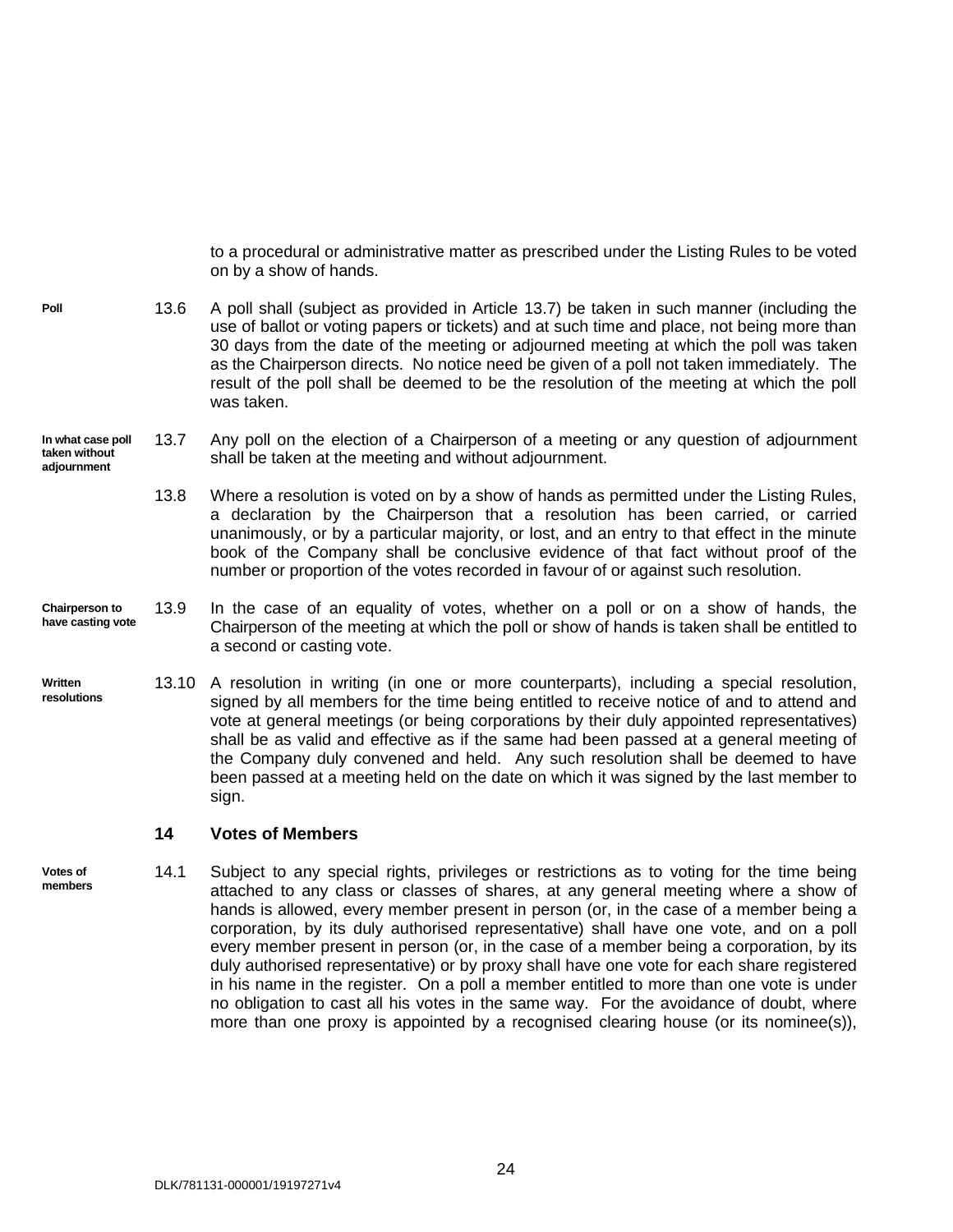<span id="page-30-0"></span>each such proxy shall have one vote on a show of hands and is under no obligation to cast all his votes in the same way on a poll.

- **Counting of votes** App 3  $r.14(4)$ 14.2 Where any member is, under the Listing Rules, required to abstain from voting on any particular resolution or restricted to voting only for or only against any particular resolution, any votes cast by or on behalf of such member in contravention of such requirement or restriction shall not be counted.
- **Votes in respect of deceased and bankrupt members** 14.3 Any person entitled under Article [8.2](#page-21-2) to be registered as a member may vote at any general meeting in respect thereof in the same manner as if he were the registered holder of such shares, provided that at least 48 hours before the time of the holding of the meeting or adjourned meeting (as the case may be) at which he proposed to vote, he shall satisfy the Board of his right to be registered as the holder of such shares or the Board shall have previously admitted his right to vote at such meeting in respect thereof.
- **Votes of joint holders** 14.4 Where there are joint registered holders of any share, any one of such persons may vote at any meeting, either personally or by proxy, in respect of such share as if he were solely entitled thereto; but if more than one of such joint holders be present at any meeting personally or by proxy, that one of the said persons so present being the most or, as the case may be, the more senior shall alone be entitled to vote in respect of the relevant joint holding and, for this purpose, seniority shall be determined by reference to the order in which the names of the joint holders stand on the register in respect of the relevant joint holding. Several executors or administrators of a deceased member in whose name any share stands shall for the purposes of this Article be deemed joint holders thereof.
- **Votes of member of unsound mind** 14.5 A member in respect of whom an order has been made by any competent court or official on the grounds that he is or may be suffering from mental disorder or is otherwise incapable of managing his affairs may vote by any person authorised in such circumstances to do so, and such person may vote by proxy.
- **Qualification for voting** 14.6 Save as expressly provided in these Articles or as otherwise determined by the Board, no person other than a member duly registered and who shall have paid all sums for the time being due from him payable to the Company in respect of his shares shall be entitled to be present or to vote (save as proxy for another member), or to be reckoned in a quorum, either personally or by proxy at any general meeting.
- **Objections to voting** 14.7 No objection shall be raised as to the qualification of any person exercising or purporting to exercise any vote or to the admissibility of any vote except at the meeting or adjourned meeting at which the person exercising or purporting to exercise his vote or the vote objected to is given or tendered, and every vote not disallowed at such meeting shall be valid for all purposes. In the case of any dispute as to the admission or rejection of any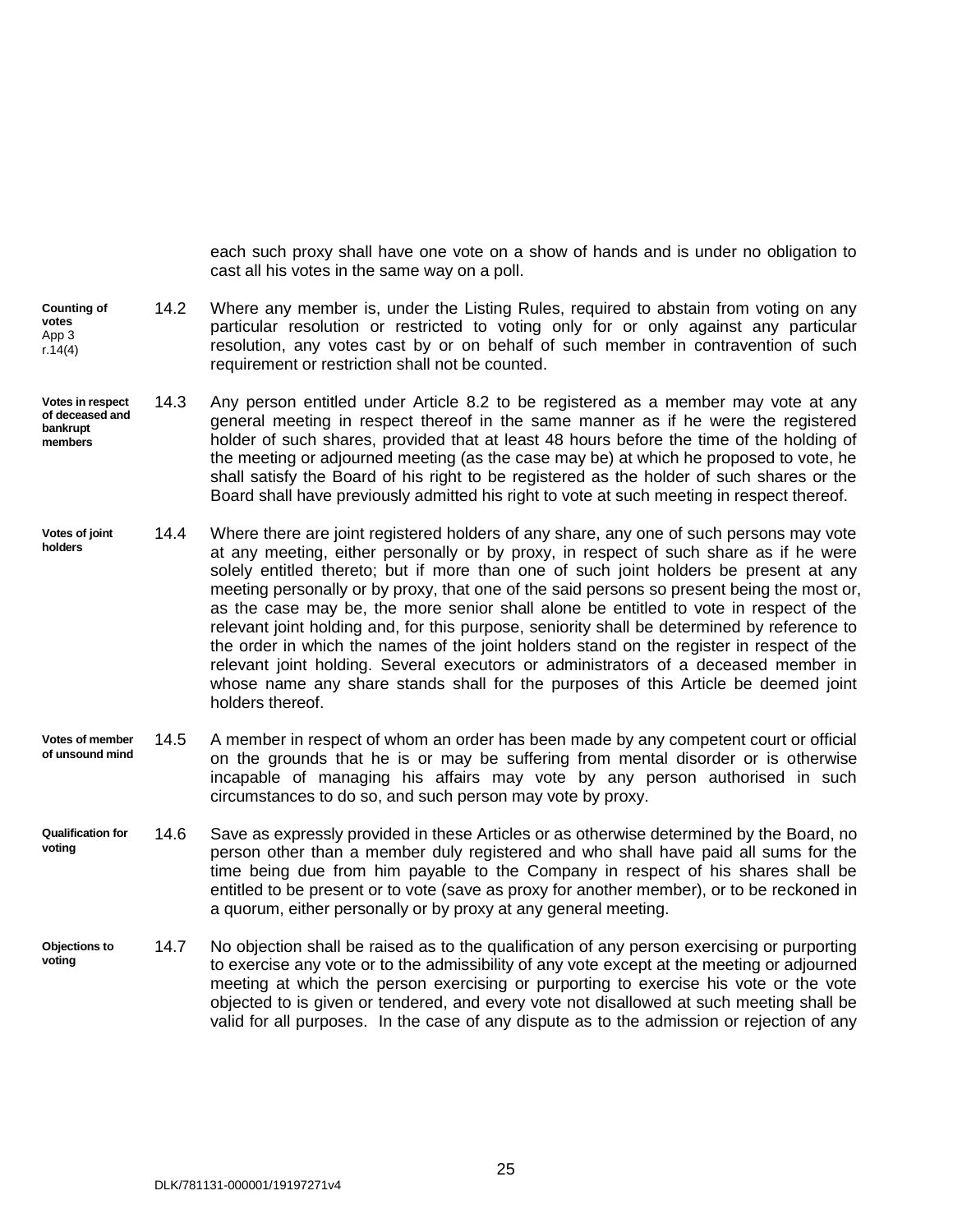<span id="page-31-1"></span>vote, the Chairperson of the meeting shall determine the same and such determination shall be final and conclusive.

- **Proxies** App 3 r.18 14.8 Any member entitled to attend and vote at a meeting of the Company shall be entitled to appoint another person (who must be an individual) as his proxy to attend and vote instead of him and a proxy so appointed shall have the same right as the member to speak at the meeting. Votes may be given either personally or by proxy. A proxy need not be a member. A member may appoint any number of proxies to attend in his stead at any one general meeting (or at any one class meeting).
- **Instrument appointing proxy to be in writing** 14.9 The instrument appointing a proxy shall be in writing under the hand of the appointor or of his attorney authorised in writing, or if the appointor is a corporation, either under its seal or under the hand of an officer, attorney or other person duly authorised to sign the same.
- <span id="page-31-0"></span>**Delivery of authority for appointment of proxy** 14.10 The instrument appointing a proxy and (if required by the Board) the power of attorney or other authority, (if any) under which it is signed, or a notarially certified copy of such power or authority, shall be delivered at the registered office of the Company (or at such other place as may be specified in the notice convening the meeting or in any notice of any adjournment or, in either case, in any document sent therewith) not less than 48 hours before the time appointed for holding the meeting or adjourned meeting at which the person named in the instrument proposes to vote, or, in the case of a poll taken subsequently to the date of a meeting or adjourned meeting, not less than 48 hours before the time appointed for the taking of the poll, and in default the instrument of proxy shall not be treated as valid provided always that the Chairperson of the meeting may at his discretion direct that an instrument of proxy shall be deemed to have been duly deposited upon receipt of telex or cable or facsimile confirmation from the appointor that the instrument of proxy duly signed is in the course of transmission to the Company. No instrument appointing a proxy shall be valid after the expiration of 12 months from the date named in it as the date of its execution. Delivery of any instrument appointing a proxy shall not preclude a member from attending and voting in person at the meeting or poll concerned and, in such event, the instrument appointing a proxy shall be deemed to be revoked.
- **Form of proxy** 14.11 Every instrument of proxy, whether for a specified meeting or otherwise, shall be in common form or such other form that complies with the Listing Rules as the Board may from time to time approve, provided that it shall enable a member, according to his intention, to instruct his proxy to vote in favour of or against (or in default of instructions or in the event of conflicting instructions, to exercise his discretion in respect of) each resolution to be proposed at the meeting to which the form of proxy relates.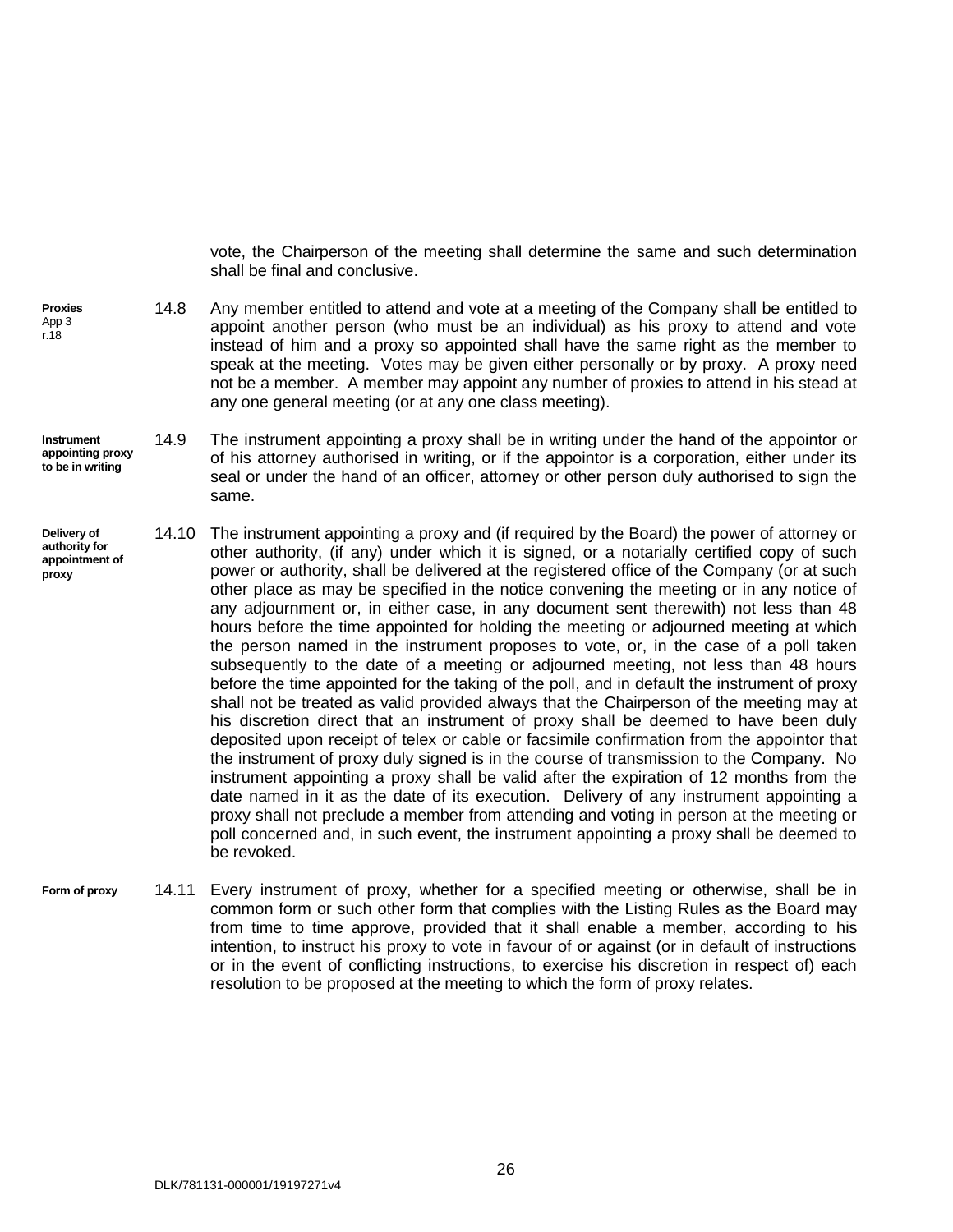- **Authority under instrument appointing proxy** 14.12 The instrument appointing a proxy to vote at a general meeting shall: (a) be deemed to confer authority to vote on any amendment of a resolution put to the meeting for which it is given as the proxy thinks fit; and (b) unless the contrary is stated therein, be valid as well for any adjournment of the meeting as for the meeting to which it relates, provided that the meeting was originally held within 12 months from such date.
- <span id="page-32-1"></span>**When vote by proxy or representative valid though authority revoked** 14.13 A vote given in accordance with the terms of an instrument of proxy or resolution of a member shall be valid notwithstanding the previous death or insanity of the principal or revocation of the proxy or power of attorney or other authority under which the proxy or resolution of a member was executed or revocation of the relevant resolution or the transfer of the share in respect of which the proxy was given, provided that no intimation in writing of such death, insanity, revocation or transfer as aforesaid shall have been received by the Company at its registered office, or at such other place as is referred to in Article [14.10,](#page-31-0) at least two hours before the commencement of the meeting or adjourned meeting at which the proxy is used.
- **Corporations or clearing houses acting by representatives at meetings** App 3 r.18 14.14 Any corporation which is a member may, by resolution of its directors or other governing body or by power of attorney, authorise such person as it thinks fit to act as its representative at any meeting of the Company or of members of any class of shares and the person so authorised shall be entitled to exercise the same powers on behalf of the corporation which he represents as that corporation could exercise if it were an individual member and where a corporation is so represented, it shall be treated as being present at any meeting in person.
- 14.15 If a recognised clearing house (or its nominee(s)) is a member it may authorise such person or persons as it thinks fit to act as its representative(s) at any general meeting of the Company or at any general meeting of any class of members provided that, if more than one person is so authorised, the authorisation shall specify the number and class of shares in respect of which each such person is so authorised. The person so authorised will be deemed to have been duly authorised without the need of producing any documents of title, notarised authorisation and/or further evidence to substantiate that it is so authorised. A person so authorised pursuant to this provision shall be entitled to exercise the same rights and powers on behalf of the recognised clearing house (or its nominee(s)) which he represents as that recognised clearing house (or its nominee(s)) could exercise as if such person were an individual member holding the number and class of shares specified in such authorisation, including, where a show of hands is allowed, the right to vote individually on a show of hands, notwithstanding any contrary provision contained in these Articles. App 3 r.19

#### <span id="page-32-0"></span>**15 Registered Office**

**Registered office**

The registered office of the Company shall be at such place in the Cayman Islands as the Board shall from time to time appoint.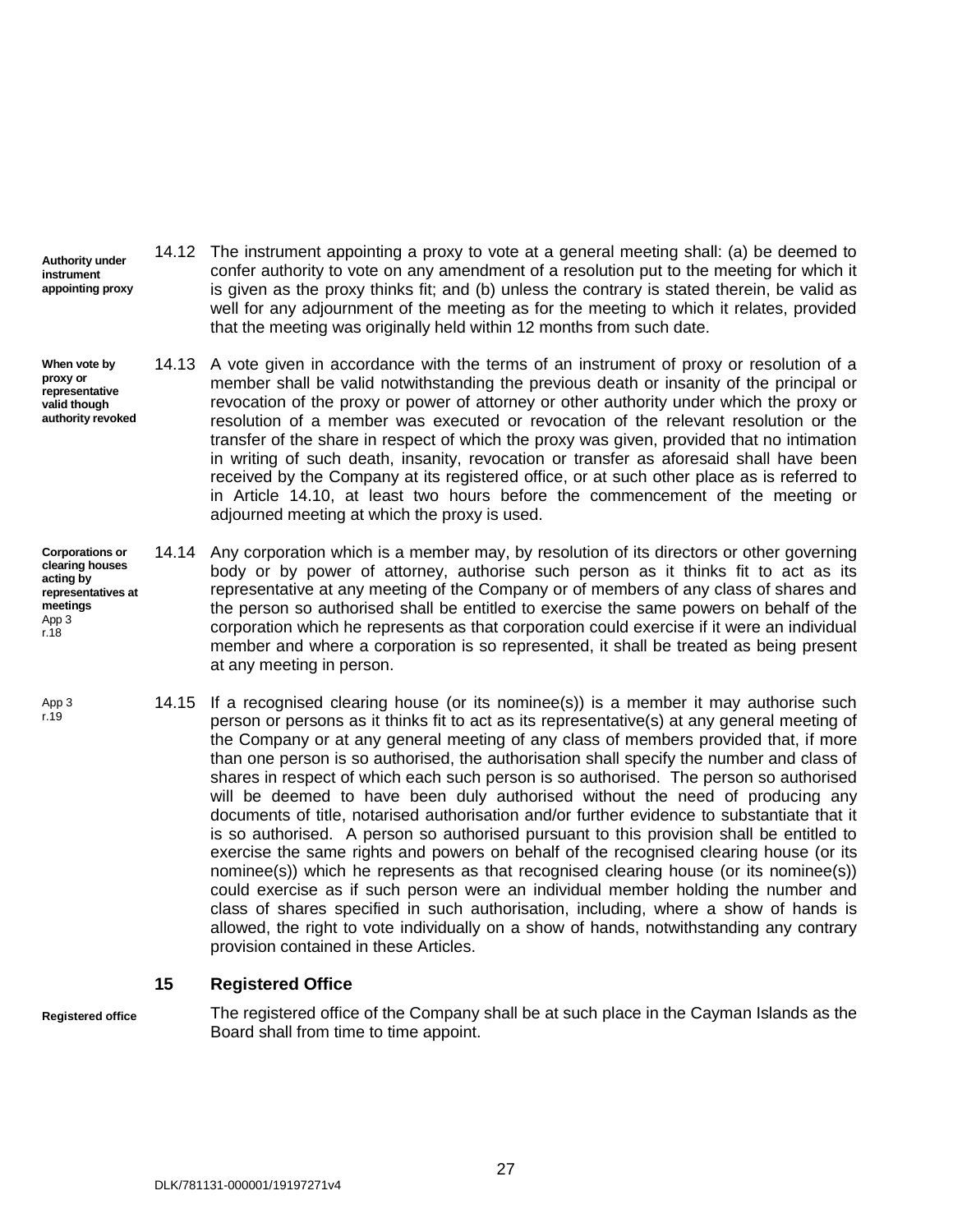#### <span id="page-33-2"></span><span id="page-33-0"></span>**16 Board of Directors**

**Constitution** 16.1 The number of Directors shall not be less than two.

- **Board may fill vacancies or appoint additional Directors** App 3  $r.4(2)$ 16.2 The Board shall have power from time to time and at any time to appoint any person as a Director either to fill a casual vacancy or as an addition to the Board. Any Director so appointed shall hold office only until the first annual general meeting of the Company after his appointment and shall then be eligible for re-election at that meeting.
- **Power of general meeting to increase or reduce the number of Directors** 16.3 The Company may from time to time in general meeting by ordinary resolution increase or reduce the number of Directors but so that the number of Directors shall not be less than two. Subject to the provisions of these Articles and the Companies Act, the Company may by ordinary resolution elect any person to be a Director either to fill a casual vacancy or as an addition to the existing Directors.
- **Notice to be given when person proposed for election** No person shall, unless recommended by the Board, be eligible for election to the office of Director at any general meeting unless during the period, which shall be at least seven days, commencing no earlier than the day after the despatch of the notice of the meeting appointed for such election and ending no later than seven days prior to the date of such meeting, there has been given to the Secretary notice in writing by a member of the Company (not being the person to be proposed), entitled to attend and vote at the meeting for which such notice is given, of his intention to propose such person for election and also notice in writing signed by the person to be proposed of his willingness to be elected.
- **Register of Directors and notification of changes to Registrar** 16.5 The Company shall keep at its registered office a register of directors and officers containing their names and addresses and any other particulars required by the Companies Act and shall send to the Registrar of Companies of the Cayman Islands a copy of such register and shall from time to time notify the Registrar of Companies of the Cayman Islands of any change that takes place in relation to such Directors as required by the Companies Act.
- <span id="page-33-1"></span>**Power to remove Director by ordinary resolution** App 3 r.4(3) 16.6 The Company may by ordinary resolution at any time remove any Director (including a Managing Director or other executive Director) before the expiration of his term of office notwithstanding anything in these Articles or in any agreement between the Company and such Director and may by ordinary resolution elect another person in his stead. Any person so elected shall hold office during such time only as the Director in whose place he is elected would have held the same if he had not been removed. Nothing in this Article should be taken as depriving a Director removed under any provision of this Article of compensation or damages payable to him in respect of the termination of his appointment as Director or of any other appointment or office as a result of the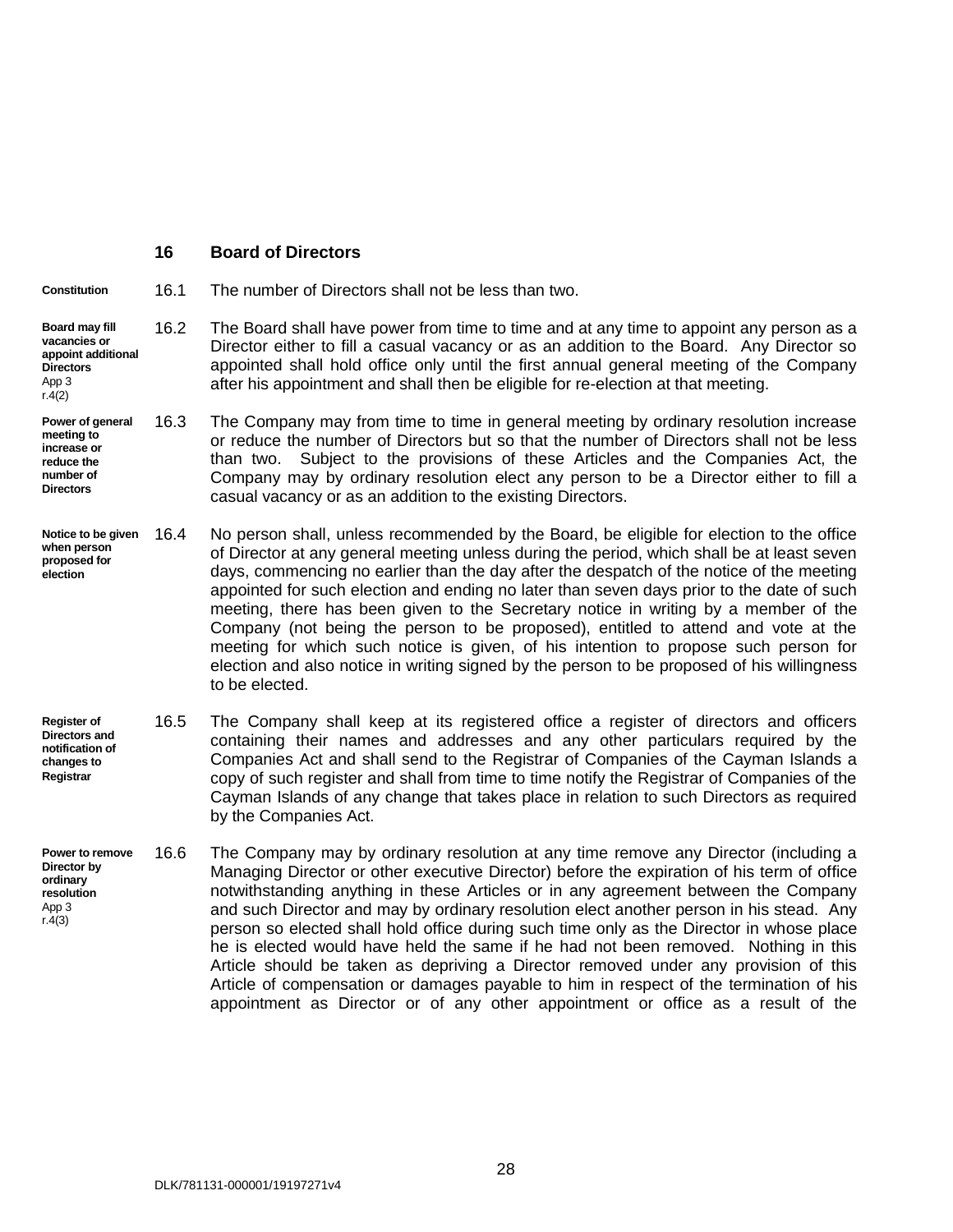<span id="page-34-0"></span>termination of his appointment as Director or as derogatory from any power to remove a Director which may exist apart from the provision of this Article.

- <span id="page-34-2"></span><span id="page-34-1"></span>**Alternate Directors** 16.7 A Director may at any time by notice in writing delivered to the registered office of the Company, the principal office of the Company in Hong Kong or at a meeting of the Board, appoint any person (including another Director) to be his alternate Director in his place during his absence and may in like manner at any time determine such appointment. Such appointment, unless previously approved by the Board, shall have effect only upon and subject to being so approved, provided that the Board may not withhold approval of any such appointment where the proposed appointee is a Director.
	- 16.8 The appointment of an alternate Director shall determine on the happening of any event which, were he a Director, would cause him to vacate such office or if his appointor ceases to be a Director.
	- 16.9 An alternate Director shall be entitled to receive and waive (in lieu of his appointor) notices of meetings of the Directors and shall be entitled to attend and vote as a Director and be counted in the quorum at any such meeting at which the Director appointing him is not personally present and generally at such meeting to perform all the functions of his appointor as a Director and for the purposes of the proceedings at such meeting the provisions of these Articles shall apply as if he (instead of his appointor) were a Director. If he shall be himself a Director or shall attend any such meeting as an alternate for more than one Director his voting rights shall be cumulative and he need not use all his votes or cast all the votes he uses in the same way. If his appointor is for the time being not available or unable to act (as to which a certificate by the alternate shall in the absence of actual notice to the contrary to other Directors be conclusive), his signature to any resolution in writing of the Directors shall be as effective as the signature of his appointor. To such extent as the Board may from time to time determine in relation to any committee of the Board, the provisions of this Article shall also apply mutatis mutandis to any meeting of any such committee of which his appointor is a member. An alternate Director shall not, save as aforesaid, have power to act as a Director nor shall he be deemed to be a Director for the purposes of these Articles.
	- 16.10 An alternate Director shall be entitled to contract and be interested in and benefit from contracts or arrangements or transactions and to be repaid expenses and to be indemnified to the same extent mutatis mutandis as if he were a Director, but he shall not be entitled to receive from the Company in respect of his appointment as alternate Director any remuneration except only such part (if any) of the remuneration otherwise payable to his appointor as such appointor may by notice in writing to the Company from time to time direct.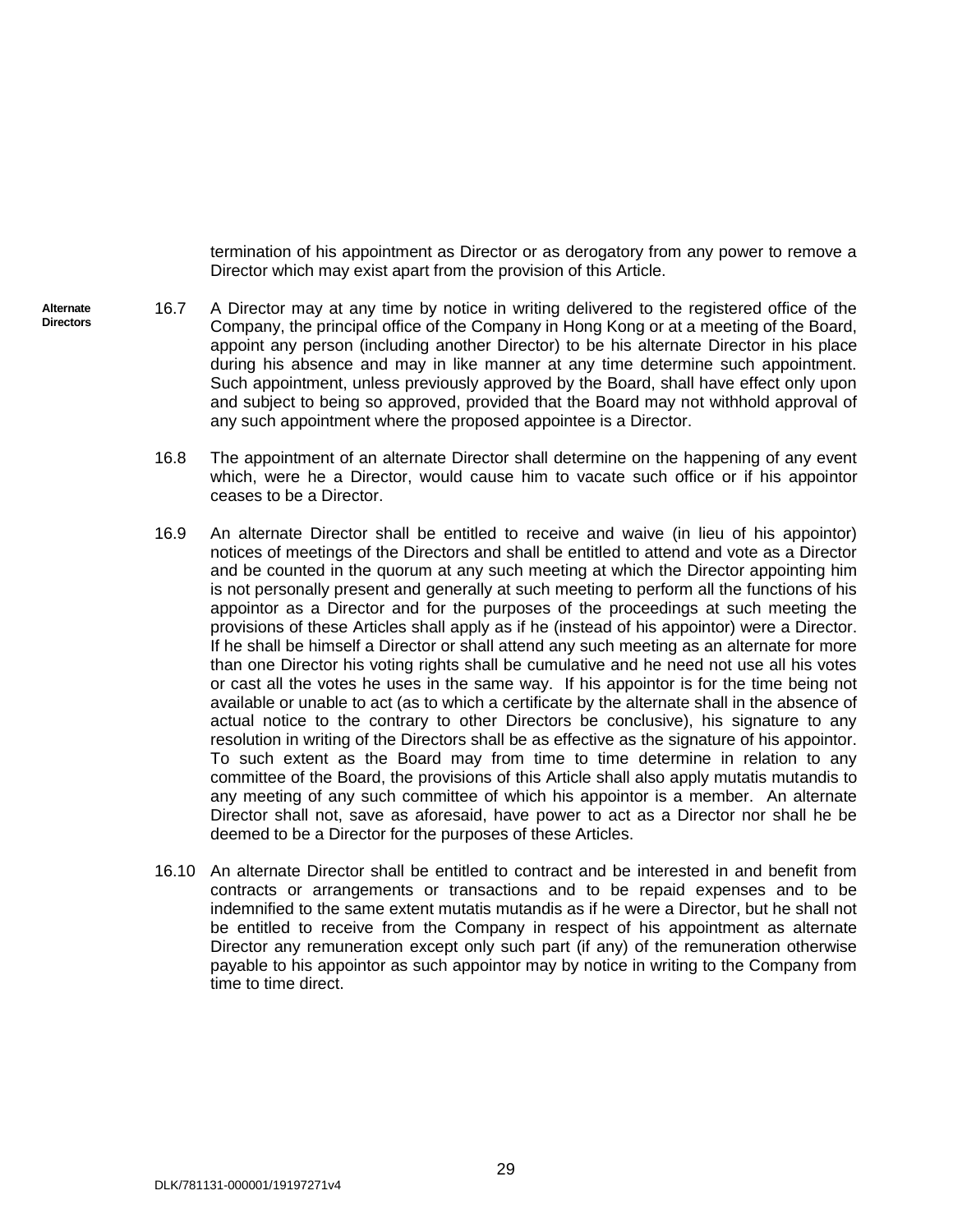- 16.11 In addition to the provisions of Articles [16.7](#page-34-0) to [16.10,](#page-34-1) a Director may be represented at any meeting of the Board (or of any committee of the Board) by a proxy appointed by him, in which event the presence or vote of the proxy shall for all purposes be deemed to be that of the Director. A proxy need not himself be a Director and the provisions of Articles [14.8](#page-31-1) to [14.13](#page-32-1) shall apply mutatis mutandis to the appointment of proxies by Directors save that an instrument appointing a proxy shall not become invalid after the expiration of twelve months from its date of execution but shall remain valid for such period as the instrument shall provide or, if no such provision is made in the instrument, until revoked in writing and save also that a Director may appoint any number of proxies although only one such proxy may attend in his stead at meetings of the Board (or of any committee of the Board).
- **Qualification of Directors** 16.12 A Director need not hold any qualification shares. No Director shall be required to vacate office or be ineligible for re-election or re-appointment as a Director and no person shall be ineligible for appointment as a Director by reason only of his having attained any particular age.
- **Directors' remuneration** 16.13 The Directors shall be entitled to receive by way of remuneration for their services such sum as shall from time to time be determined by the Company in general meeting or by the Board, as the case may be, such sum (unless otherwise directed by the resolution by which it is determined) to be divided amongst the Directors in such proportions and in such manner as they may agree, or failing agreement, equally, except that in such event any Director holding office for less than the whole of the relevant period in respect of which the remuneration is paid shall only rank in such division in proportion to the time during such period for which he has held office. Such remuneration shall be in addition to any other remuneration to which a Director who holds any salaried employment or office in the Company may be entitled by reason of such employment or office.
	- 16.14 Payment to any Director or past Director of any sum by way of compensation for loss of office or as consideration for or in connection with his retirement from office (not being a payment to which the Director is contractually entitled) must first be approved by the Company in general meeting.
- **Directors' expenses** 16.15 The Directors shall be entitled to be paid all expenses, including travel expenses, reasonably incurred by them in or in connection with the performance of their duties as Directors including their expenses of travelling to and from Board meetings, committee meetings or general meetings or otherwise incurred whilst engaged on the business of the Company or in the discharge of their duties as Directors.
- **Special remuneration** 16.16 The Board may grant special remuneration to any Director, who shall perform any special or extra services at the request of the Company. Such special remuneration may be made payable to such Director in addition to or in substitution for his ordinary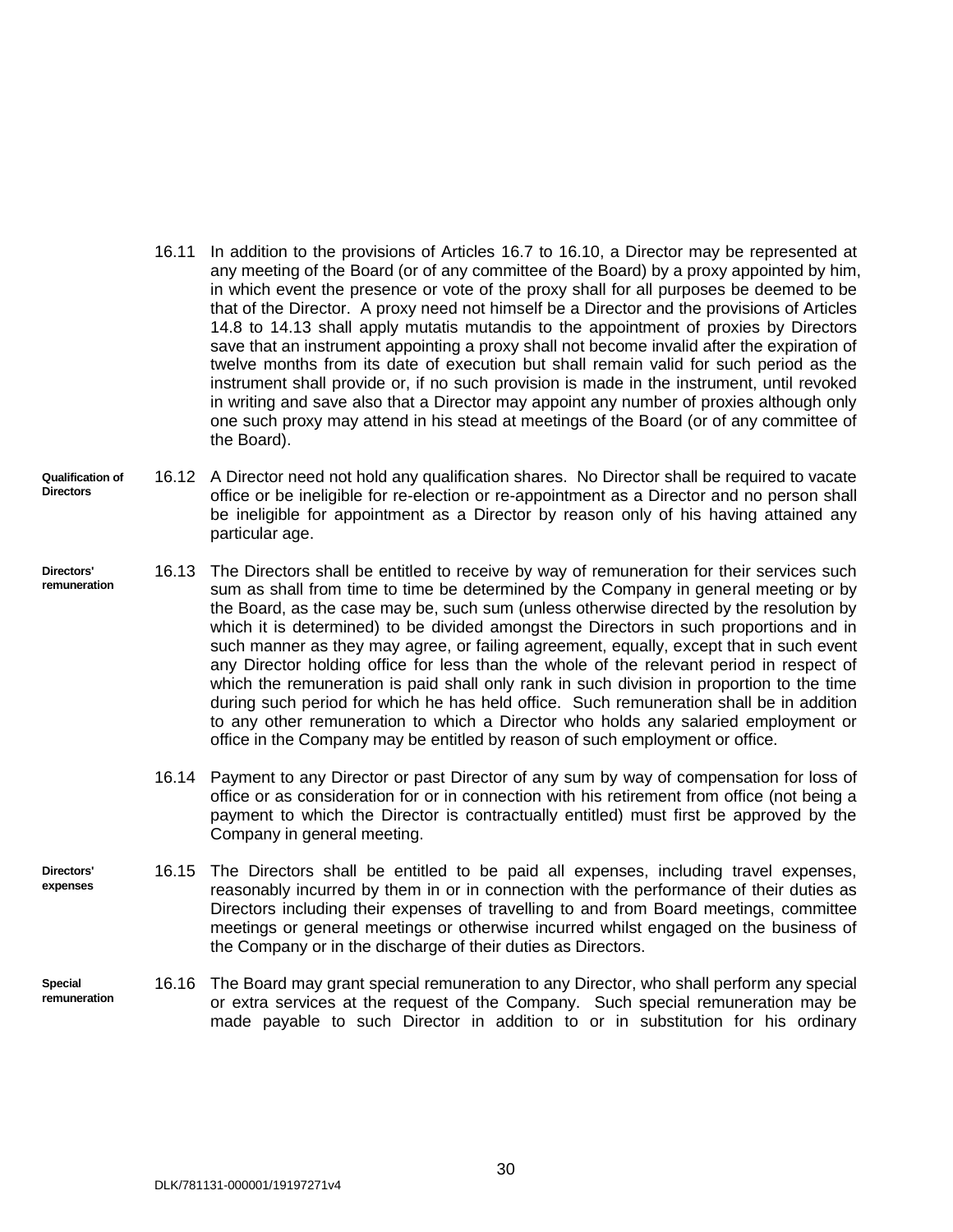<span id="page-36-0"></span>remuneration as a Director, and may be made payable by way of salary, commission or participation in profits or otherwise as may be agreed.

**Remuneration of Managing Directors, etc.** 16.17 The remuneration of an Executive Director (as appointed according to Article [17.1\)](#page-39-1) or a Director appointed to any other office in the management of the Company shall from time to time be fixed by the Board and may be by way of salary, commission, or participation in profits or otherwise or by all or any of those modes and with such other benefits (including share option and/or pension and/or gratuity and/or other benefits on retirement) and allowances as the Board may from time to time decide. Such remuneration shall be in addition to such remuneration as the recipient may be entitled to receive as a Director.

#### **When office of Director to be vacated**

16.18 The office of a Director shall be vacated:

- (a) if he resigns his office by notice in writing to the Company at its registered office or its principal office in Hong Kong;
- (b) if an order is made by any competent court or official on the grounds that he is or may be suffering from mental disorder or is otherwise incapable of managing his affairs and the Board resolves that his office be vacated;
- (c) if, without leave, he is absent from meetings of the Board (unless an alternate Director appointed by him attends in his place) for a continuous period of 12 months, and the Board resolves that his office be vacated;
- (d) if he becomes bankrupt or has a receiving order made against him or suspends payment or compounds with his creditors generally;
- (e) if he ceases to be or is prohibited from being a Director by law or by virtue of any provisions in these Articles;
- (f) if he shall be removed from office by notice in writing served upon him signed by not less than three-fourths in number (or, if that is not a round number, the nearest lower round number) of the Directors (including himself) then in office; or
- (g) if he shall be removed from office by an ordinary resolution under Article [16.6.](#page-33-1)
- **Retirement by rotation** 16.19 At every annual general meeting of the Company one-third of the Directors for the time being (or, if their number is not three or a multiple of three, then the number nearest to, but not less than, one-third) shall retire from office by rotation provided that every Director (including those appointed for a specific term) shall be subject to retirement by rotation at least once every three years. Any Director required to stand for re-election pursuant to Article [16.2](#page-33-2) shall not be taken into account in determining the number of Directors and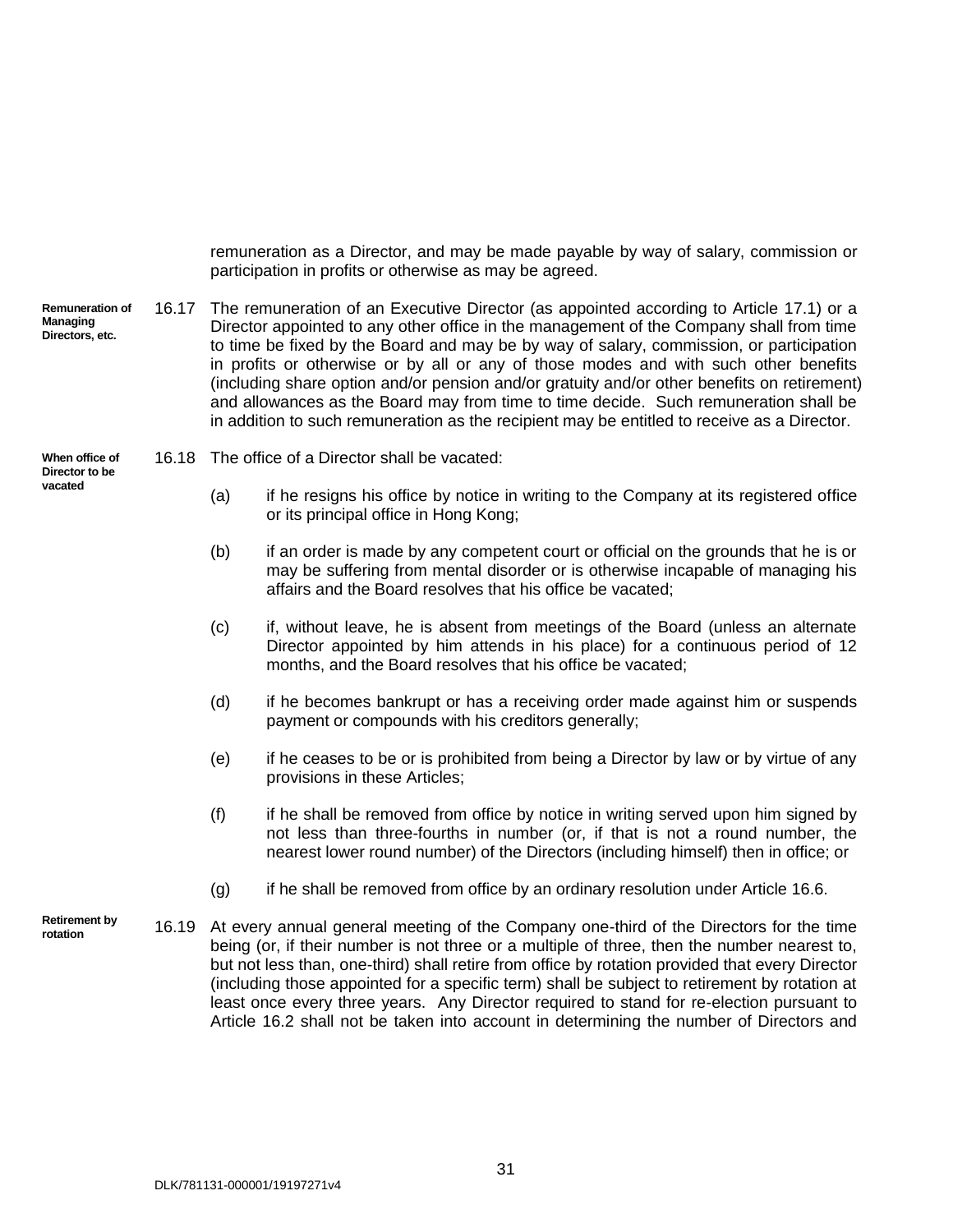which Directors are to retire by rotation. A retiring Director shall retain office until the close of the meeting at which he retires and shall be eligible for re-election thereat. The Company at any annual general meeting at which any Directors retire may fill the vacated office by electing a like number of persons to be Directors.

**Directors may contract with Company**

- <span id="page-37-0"></span>16.20 No Director or proposed Director shall be disqualified by his office from contracting with the Company either as vendor, purchaser or otherwise nor shall any such contract or any contract or arrangement entered into by or on behalf of the Company with any person, company or partnership of or in which any Director shall be a member or otherwise interested be capable on that account of being avoided, nor shall any Director so contracting or being any member or so interested be liable to account to the Company for any profit so realised by any such contract or arrangement by reason only of such Director holding that office or the fiduciary relationship thereby established, provided that such Director shall, if his interest in such contract or arrangement is material, declare the nature of his interest at the earliest meeting of the Board at which it is practicable for him to do so, either specifically or by way of a general notice stating that, by reason of the facts specified in the notice, he is to be regarded as interested in any contracts of a specified description which may subsequently be made by the Company.
- 16.21 Any Director may continue to be or become a director, managing director, joint managing director, deputy managing director, executive director, manager or other officer or member of any other company in which the Company may be interested and (unless otherwise agreed between the Company and the Director) no such Director shall be liable to account to the Company or the members for any remuneration or other benefits received by him as a director, managing director, joint managing director, deputy managing director, executive director, manager or other officer or member of any such other company. The Directors may exercise the voting powers conferred by the shares in any other company held or owned by the Company, or exercisable by them as directors of such other company in such manner in all respects as they think fit (including the exercise thereof in favour of any resolution appointing themselves or any of them directors, managing directors, joint managing directors, deputy managing directors, executive directors, managers or other officers of such company) and any Director may vote in favour of the exercise of such voting rights in manner aforesaid notwithstanding that he may be, or is about to be, appointed a director, managing director, joint managing director, deputy managing director, executive director, manager or other officer of such a company, and that as such he is or may become interested in the exercise of such voting rights in the manner aforesaid.
- 16.22 A Director may hold any other office or place of profit with the Company (except that of Auditor) in conjunction with his office of Director for such period and upon such terms as the Board may determine, and may be paid such extra remuneration therefor (whether by way of salary, commission, participation in profit or otherwise) as the Board may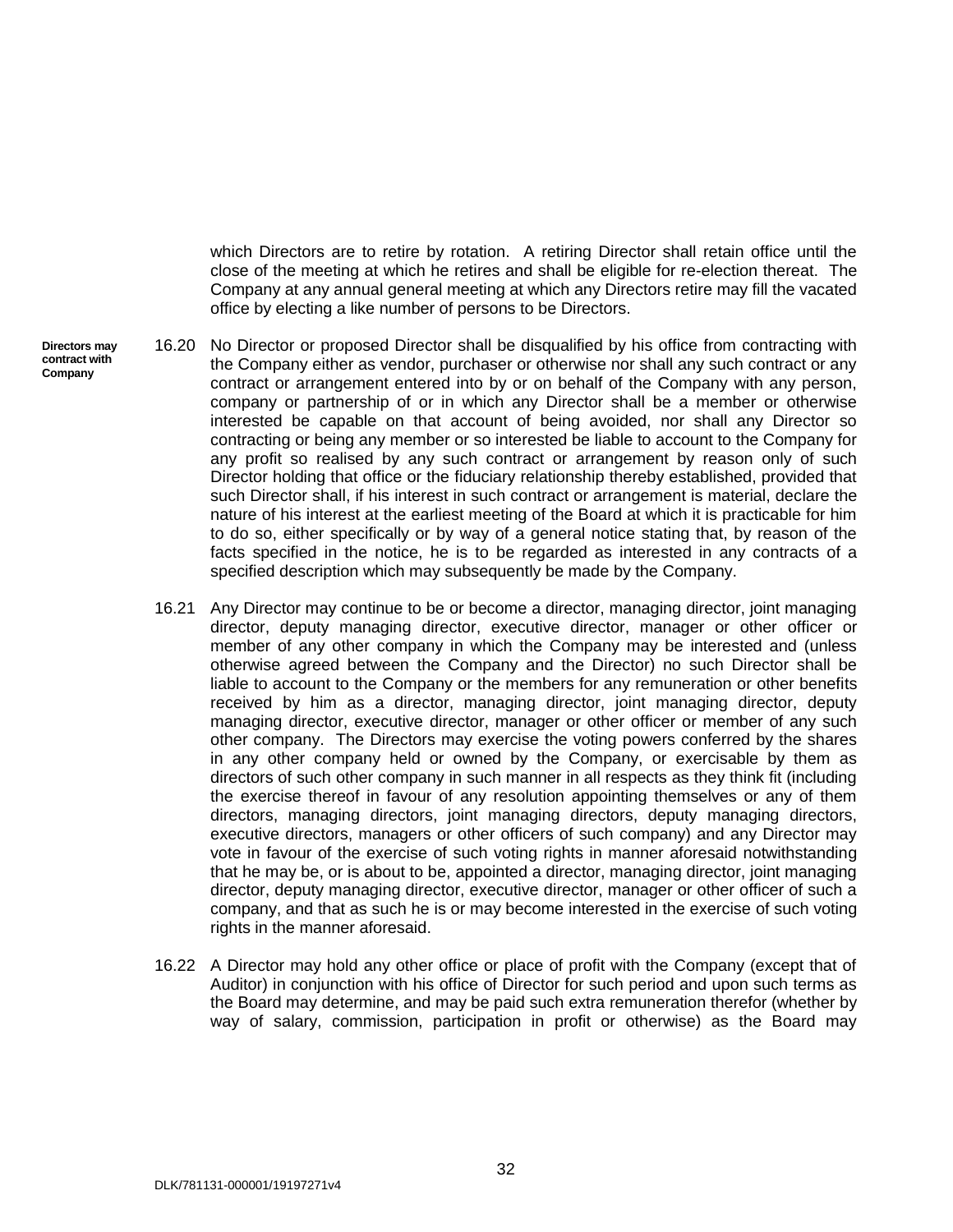<span id="page-38-0"></span>determine, and such extra remuneration shall be in addition to any remuneration provided for by or pursuant to any other Article.

**Director may not vote where he has a material interest** 16.23 A Director shall not be entitled to vote on (nor shall be counted in the quorum in relation to) any resolution of the Board in respect of any contract or arrangement or any other proposal whatsoever in which he or any of his close associates (or, if required by the Listing Rules, his other associates) has any material interest, and if he shall do so his vote shall not be counted (nor is he to be counted in the quorum for the resolution), but this prohibition shall not apply to any of the following matters, namely:

**Director may vote in respect of certain matters**

- (a) the giving of any security or indemnity either:
	- (i) to the Director or any of his close associates in respect of money lent or obligations incurred or undertaken by him or any of them at the request of or for the benefit of the Company or any of its subsidiaries; or
	- (ii) to a third party in respect of a debt or obligation of the Company or any of its subsidiaries for which the Director or any of his close associates has himself/themselves assumed responsibility in whole or in part and whether alone or jointly under a guarantee or indemnity or by the giving of security;
- (b) any proposal concerning an offer of shares or debentures or other securities of or by the Company or any other company which the Company may promote or be interested in for subscription or purchase where the Director or any of his close associates is/are or is/are to be interested as a participant in the underwriting or sub-underwriting of the offer;
- (c) any proposal or arrangement concerning the benefit of employees of the Company or any of its subsidiaries including:
	- (i) the adoption, modification or operation of any employees' share scheme or any share incentive scheme or share option scheme under which the Director or any of his close associates may benefit; or
	- (ii) the adoption, modification or operation of a pension or provident fund or retirement, death or disability benefits scheme which relates both to Directors, their close associates and employees of the Company or any of its subsidiaries and does not provide in respect of any Director or any of his close associates as such any privilege or advantage not generally accorded to the class of persons to which such scheme or fund relates; and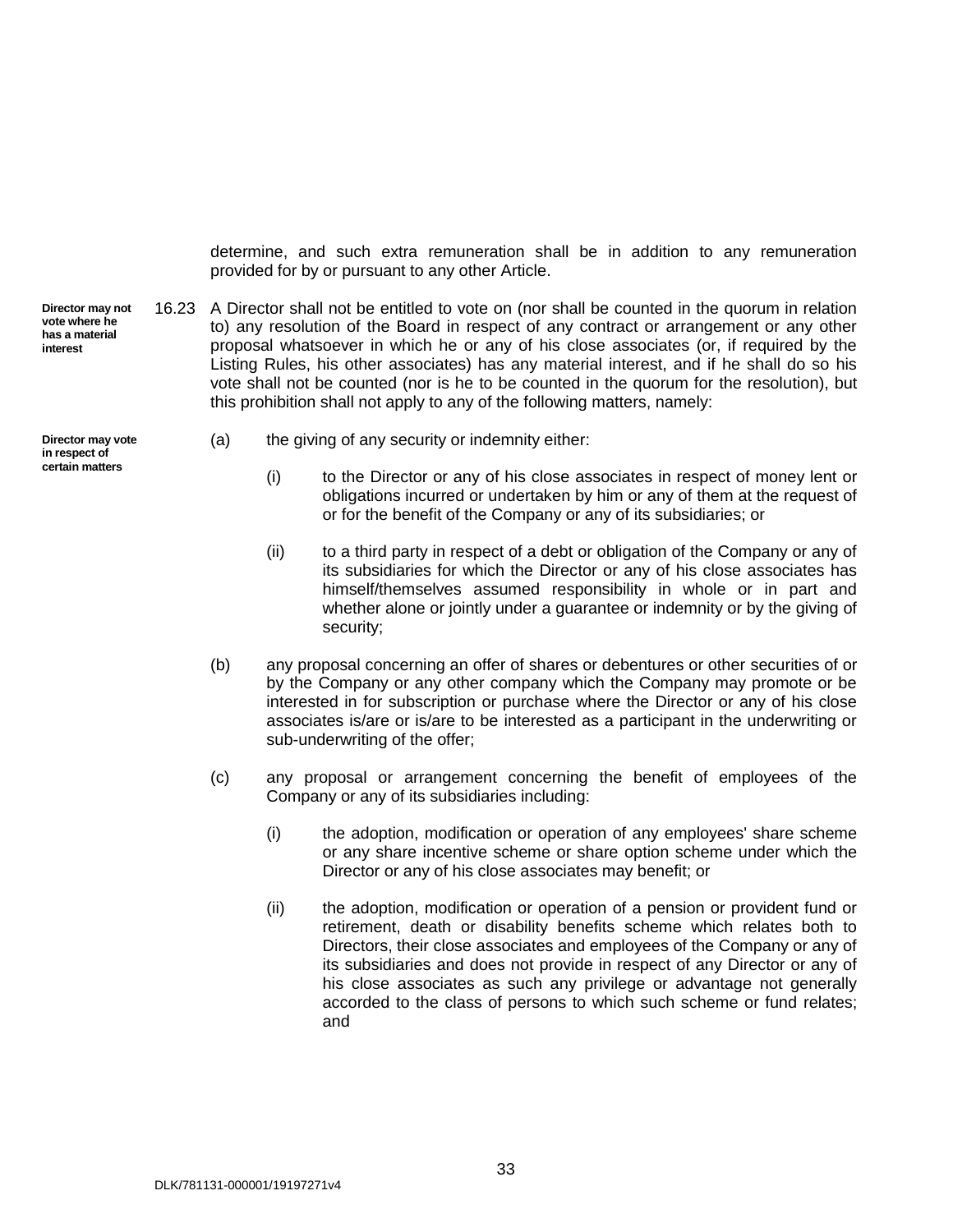- (d) any contract or arrangement in which the Director or any of his close associates is/are interested in the same manner as other holders of shares or debentures or other securities of the Company by virtue only of his/their interest in shares or debentures or other securities of the Company.
- **Director may vote on proposals not concerning own appointment** 16.24 Where proposals are under consideration concerning the appointment (including fixing or varying the terms of or terminating the appointment) of two or more Directors to offices or employments with the Company or any company in which the Company is interested, such proposals shall be divided and considered in relation to each Director separately and in such case each of the Directors concerned (if not prohibited from voting under Article [16.23\)](#page-38-0) shall be entitled to vote (and be counted in the quorum) in respect of each resolution except that concerning his own appointment.
- <span id="page-39-2"></span>**Who to decide whether a Director may vote** 16.25 If any question shall arise at any meeting of the Board as to the materiality of a Director's interest or the significance of a contract, arrangement or transaction or proposed contract, arrangement or transaction or as to the entitlement of any Director to vote or form part of a quorum and such question is not resolved by his voluntarily agreeing to abstain from voting or not to be counted in the quorum, such question shall be referred to the Chairperson of the meeting (or, where such question relates to the interest of the Chairperson, to the other Directors at the meeting) and his ruling (or, as appropriate, the ruling of the other Directors) in relation to any other Director (or, as appropriate, the Chairperson) shall be final and conclusive except in a case where the nature or extent of the interests of the Director concerned (or, as appropriate, the Chairperson) as known to such Director (or, as appropriate, the Chairperson) has not been fairly disclosed to the Board.

#### <span id="page-39-1"></span><span id="page-39-0"></span>**17 Managing Directors**

- **Power to appoint Managing Directors, etc.** 17.1 The Board may from time to time appoint any one or more of its body to the office of Managing Director, Joint Managing Director, Deputy Managing Director, or other Executive Director and/or such other employment or executive office in the management of the business of the Company as it may decide for such period and upon such terms as it thinks fit and upon such terms as to remuneration as it may decide in accordance with Article [16.17.](#page-36-0)
- **Removal of Managing Director, etc.** 17.2 Every Director appointed to an office under Article [17.1](#page-39-1) shall, without prejudice to any claim for damages that such Director may have against the Company or the Company may have against such Director for any breach of any contract of service between him and the Company, be liable to be dismissed or removed therefrom by the Board.
- **Cessation of appointment**  17.3 A Director appointed to an office under Article [17.1](#page-39-1) shall be subject to the same provisions as to removal as the other Directors, and he shall, without prejudice to any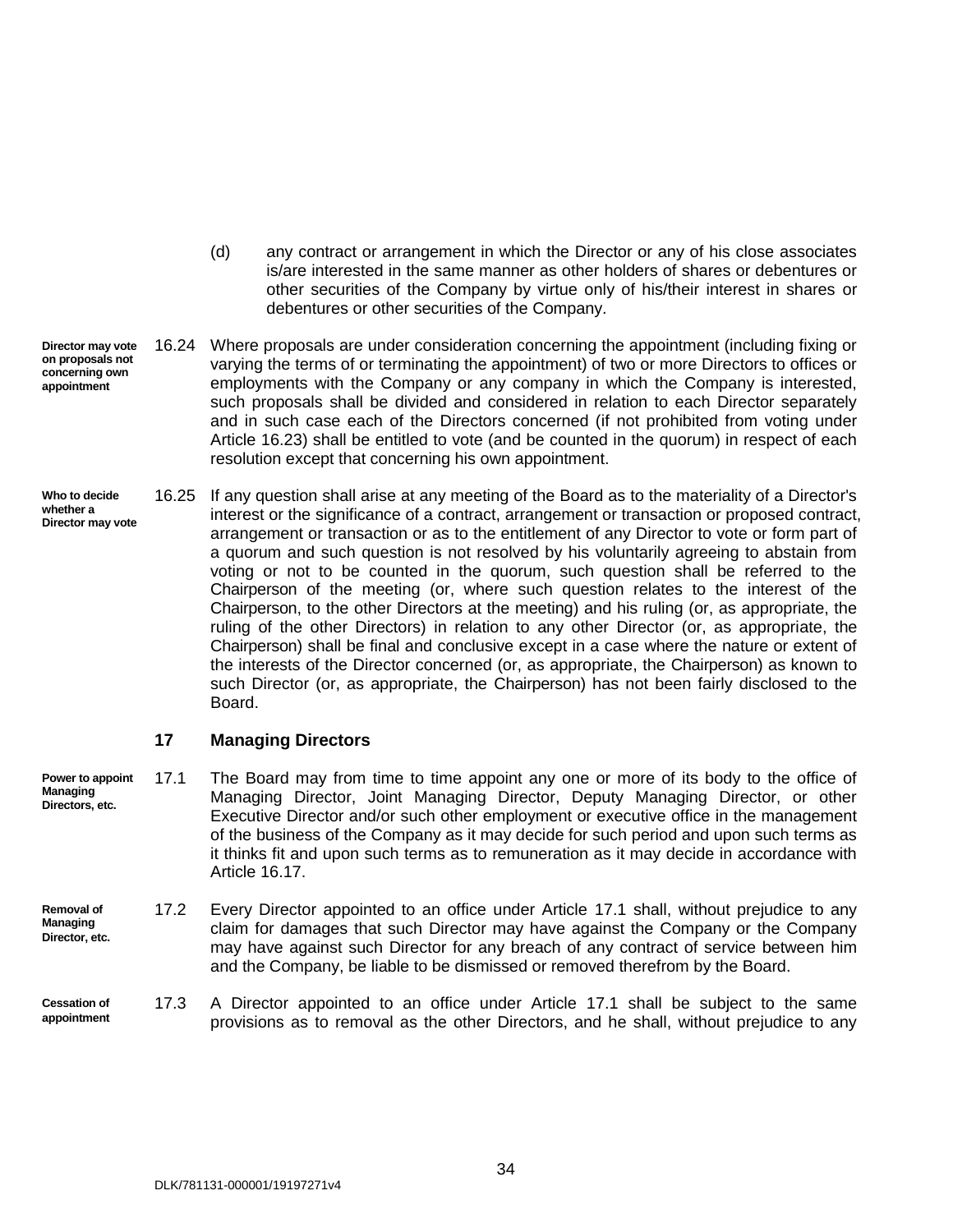claim for damages that such Director may have against the Company or the Company may have against such Director for any breach of any contract of service between him and the Company, ipso facto and immediately cease to hold such office if he shall cease to hold the office of Director for any cause.

**Powers may be delegated** 17.4 The Board may from time to time entrust to and confer upon a Managing Director, Joint Managing Director, Deputy Managing Director or Executive Director all or any of the powers of the Board that it may think fit. But the exercise of all powers by such Director shall be subject to such regulations and restrictions as the Board may from time to time make and impose, and the said powers may at any time be withdrawn, revoked or varied but no person dealing in good faith and without notice of such withdrawal, revocation or variation shall be affected thereby.

#### <span id="page-40-0"></span>**18 Management**

- **General powers of Company vested in Board** 18.1 Subject to any exercise by the Board of the powers conferred by Articles [19.1](#page-41-2) to [19.3,](#page-41-3) the management of the business of the Company shall be vested in the Board which, in addition to the powers and authorities by these Articles expressly conferred upon it, may exercise all such powers and do all such acts and things as may be exercised or done or approved by the Company and are not hereby or by the Companies Act expressly directed or required to be exercised or done by the Company in general meeting, but subject nevertheless to the provisions of the Companies Act and these Articles and to any regulation from time to time made by the Company in general meeting not being inconsistent with such provisions or these Articles, provided that no regulation so made shall invalidate any prior act of the Board which would have been valid if such regulation had not been made.
	- 18.2 Without prejudice to the general powers conferred by these Articles, it is hereby expressly declared that the Board shall have the following powers:
		- (a) to give to any person the right or option of requiring at a future date that an allotment shall be made to him of any share at par or at such premium as may be agreed; and
		- (b) to give to any Directors, officers or employees of the Company an interest in any particular business or transaction or participation in the profits thereof or in the general profits of the Company either in addition to or in substitution for a salary or other remuneration.
	- 18.3 Except as would be permitted by the Companies Ordinance if the Company were a company incorporated in Hong Kong, and except as permitted under the Companies Act, the Company shall not directly or indirectly: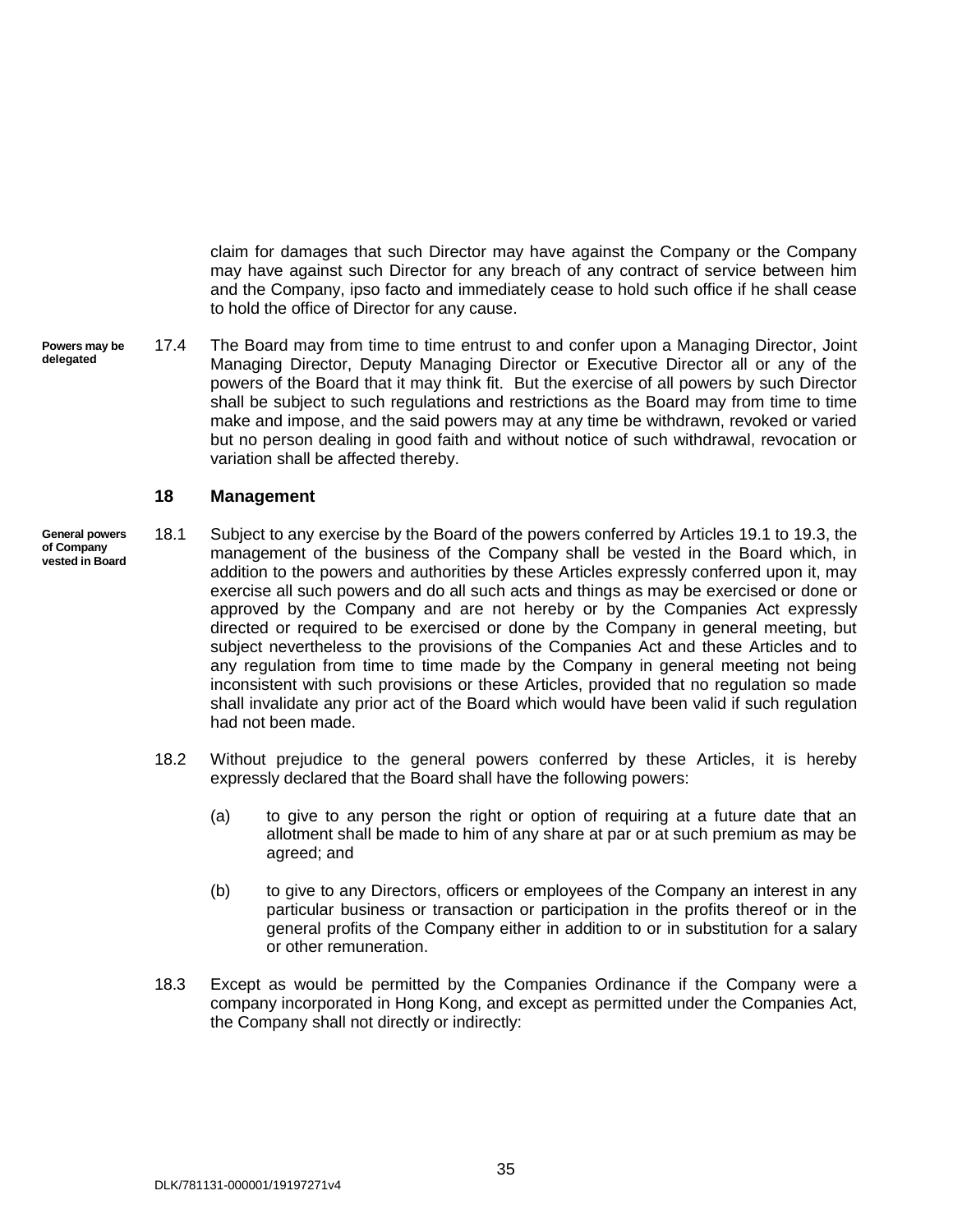- (a) make a loan to a Director or his close associates or a director of any holding company of the Company or a body corporate controlled by such a director or Director;
- (b) enter into any guarantee or provide any security in connection with a loan made by any person to a Director or such a director or a body corporate controlled by such a director or Director; or
- (c) if any one or more of the Directors hold (jointly or severally or directly or indirectly) a controlling interest in another company, make a loan to that other company or enter into any guarantee or provide any security in connection with a loan made by any person to that other company.

#### <span id="page-41-2"></span><span id="page-41-0"></span>**19 Managers**

- **Appointment and remuneration of managers** 19.1 The Board may from time to time appoint a general manager, manager or managers of the Company and may fix his or their remuneration either by way of salary or commission or by conferring the right to participation in the profits of the Company or by a combination of two or more of these modes and pay the working expenses of any of the staff of the general manager, manager or managers who may be employed by him or them in connection with the conduct of the business of the Company.
- **Tenure of office and powers** 19.2 The appointment of such general manager, manager or managers may be for such period as the Board may decide and the Board may confer upon him or them all or any of the powers of the Board as it may think fit.
- **Terms and conditions of appointment** 19.3 The Board may enter into such agreement or agreements with any such general manager, manager or managers upon such terms and conditions in all respects as the Board may in its absolute discretion think fit, including a power for such general manager, manager or managers to appoint an assistant manager or managers or other employees whatsoever under them for the purpose of carrying on the business of the Company.

#### <span id="page-41-3"></span><span id="page-41-1"></span>**20 Proceedings of Directors**

**Meetings of Directors / Quorum etc.** 20.1 The Board may meet together for the despatch of business, adjourn and otherwise regulate its meetings and proceedings as it thinks fit in any part of the world and may determine the quorum necessary for the transaction of business. Unless otherwise determined two Directors shall be a quorum. For the purposes of this Article an alternate Director shall be counted in a quorum in place of the Director who appointed him and an alternate Director who is an alternate for more than one Director shall for quorum purposes be counted separately in respect of himself (if he is a Director) and in respect of each Director for whom he is an alternate (but so that nothing in this provision shall be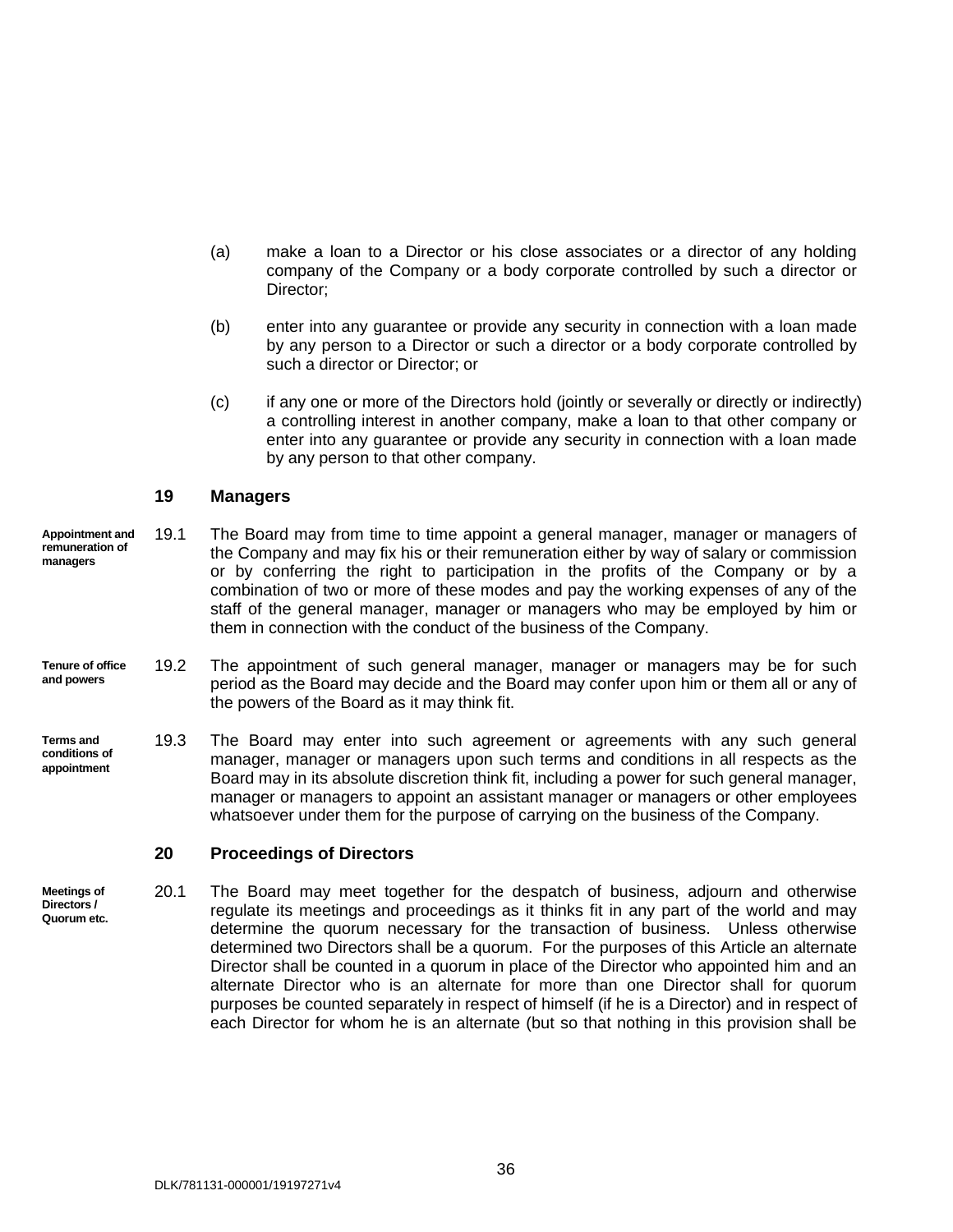construed as authorising a meeting to be constituted when only one person is physically present). A meeting of the Board or any committee of the Board may be held by means of a telephone or tele-conferencing or any other telecommunications facility provided that all participants are thereby able to communicate contemporaneously by voice with all other participants and participation in a meeting pursuant to this provision shall constitute presence in person at such meeting.

- **Convening of board meeting** 20.2 A Director may, and on request of a Director the Secretary shall, at any time summon a meeting of the Board. Failing any determination by the Board, not less than 48 hours' notice thereof shall be given to each Director either in writing or by telephone or by facsimile, telex or telegram at the address or telephone, facsimile or telex number from time to time notified to the Company by such Director or in such other manner as the Board may from time to time determine.
- **How questions to be decided**  20.3 Subject to Articles [16.20](#page-37-0) to [16.25,](#page-39-2) questions arising at any meeting of the Board shall be decided by a majority of votes, and in case of an equality of votes the Chairperson shall have a second or casting vote.
- **Chairperson** 20.4 The Board may elect a chairperson of the Board and determine the period for which he is to hold office. The chairperson of the Board shall take the chair at every meeting of the Board, but if no such chairperson is elected, or if at any meeting such chairperson is not present within 15 minutes after the time appointed for holding the same, the Directors present may choose one of their number to be Chairperson of the meeting.
- **Power of meeting** 20.5 A meeting of the Board for the time being at which a quorum is present shall be competent to exercise all or any of the authorities, powers and discretions by or under these Articles for the time being vested in or exercisable by the Board generally.
- <span id="page-42-0"></span>**Power to appoint committee and to delegate** 20.6 The Board may delegate any of its powers to committees consisting of such member or members of the Board (including alternate Directors in the absence of their appointers) as the Board thinks fit, and it may from time to time revoke such delegation or revoke the appointment of and discharge any committees either wholly or in part, and either as to persons or purposes, but every committee so formed shall in the exercise of the powers so delegated conform to any regulations that may from time to time be imposed upon it by the Board.
- **Acts of committee to be of same effect as act of Directors** 20.7 All acts done by any such committee in conformity with such regulations and in fulfilment of the purposes for which it is appointed, but not otherwise, shall have the like force and effect as if done by the Board, and the Board shall have power, with the consent of the Company in general meeting, to remunerate the members of any such committee, and charge such remuneration to the current expenses of the Company.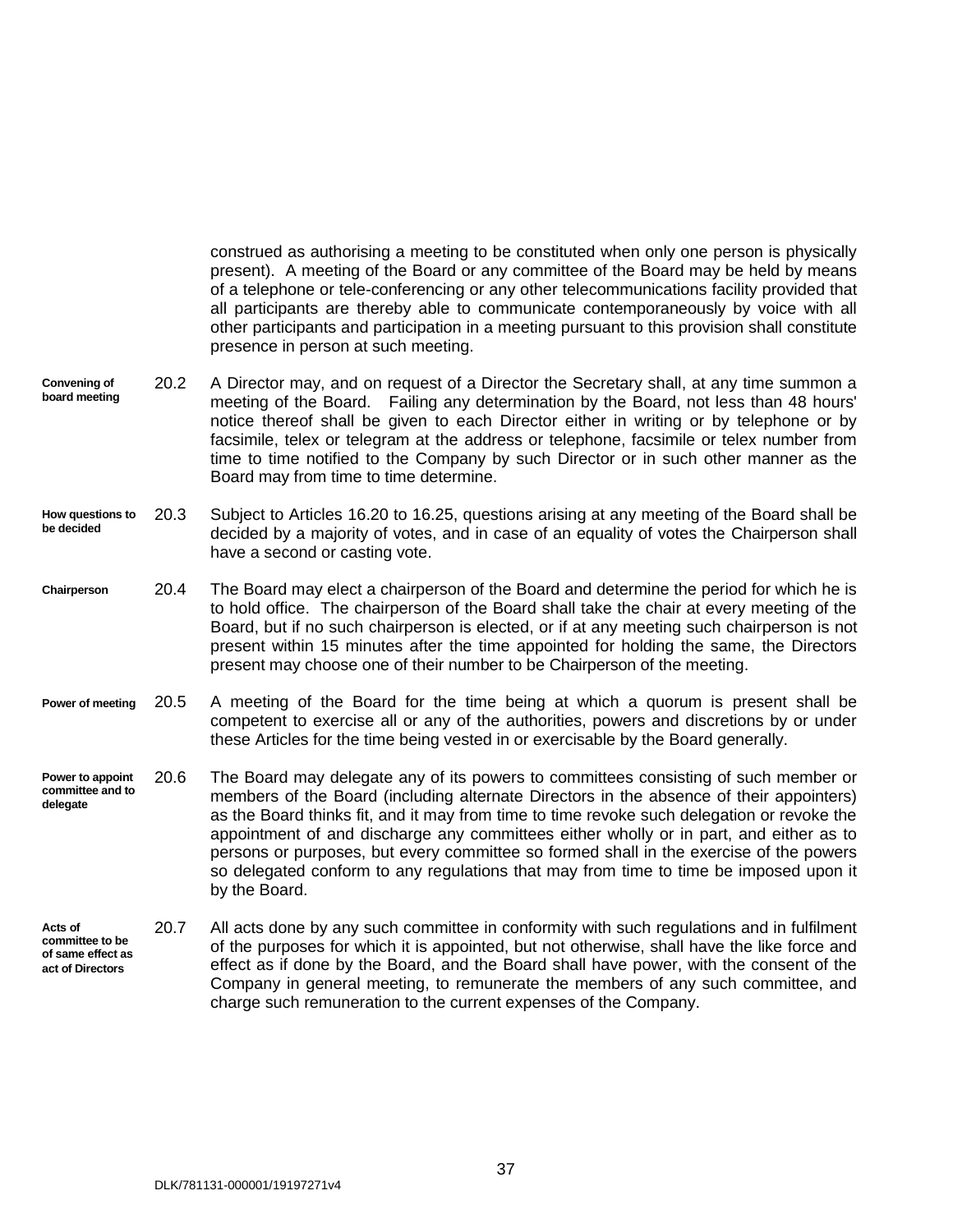|  | Proceedings of<br>committee                                                            | 20.8  | The meetings and proceedings of any such committee consisting of two or more<br>members of the Board shall be governed by the provisions herein contained for<br>regulating the meetings and proceedings of the Board so far as the same are applicable<br>thereto and are not replaced by any regulations imposed by the Board pursuant to Article<br>20.6.                                                                                                                                    |  |
|--|----------------------------------------------------------------------------------------|-------|-------------------------------------------------------------------------------------------------------------------------------------------------------------------------------------------------------------------------------------------------------------------------------------------------------------------------------------------------------------------------------------------------------------------------------------------------------------------------------------------------|--|
|  | <b>Minutes of</b><br>proceedings of<br>meetings and<br><b>Directors</b>                | 20.9  | The Board shall cause minutes to be made of:                                                                                                                                                                                                                                                                                                                                                                                                                                                    |  |
|  |                                                                                        |       | (a)<br>all appointments of officers made by the Board;                                                                                                                                                                                                                                                                                                                                                                                                                                          |  |
|  |                                                                                        |       | the names of the Directors present at each meeting of the Board and of<br>(b)<br>committees appointed pursuant to Article 20.6;                                                                                                                                                                                                                                                                                                                                                                 |  |
|  |                                                                                        |       | (c)<br>all declarations made or notices given by any Director of his interest in any<br>contract or proposed contract or of his holding of any office or property whereby<br>any conflict of duty or interest may arise; and                                                                                                                                                                                                                                                                    |  |
|  |                                                                                        |       | (d)<br>all resolutions and proceedings at all meetings of the Company and of the Board<br>and of such committees.                                                                                                                                                                                                                                                                                                                                                                               |  |
|  |                                                                                        | 20.10 | Any such minutes shall be conclusive evidence of any such proceedings if they purport to<br>be signed by the Chairperson of the meeting or by the Chairperson of the succeeding<br>meeting.                                                                                                                                                                                                                                                                                                     |  |
|  | When acts of<br>Directors or<br>committee to be<br>valid<br>notwithstanding<br>defects | 20.11 | All acts bona fide done by any meeting of the Board or by a committee of Directors or by<br>any person acting as Director shall, notwithstanding that it shall be afterwards discovered<br>that there was some defect in the appointment of such Director or persons acting as<br>aforesaid or that they or any of them were disqualified, be as valid as if every such<br>person had been duly appointed and was qualified to be a Director or member of such<br>committee as the case may be. |  |
|  | Directors' powers<br>when vacancies<br>exist                                           | 20.12 | The continuing Directors may act notwithstanding any vacancy in their body, but, if and<br>so long as their number is reduced below the number fixed by or pursuant to these<br>Articles as the necessary quorum of Directors, the continuing Director or Directors may<br>act for the purpose of increasing the number of Directors to that number or of summoning<br>a general meeting of the Company but for no other purpose.                                                               |  |
|  | Directors'<br>resolutions                                                              | 20.13 | Unless required otherwise by the Listing Rules, a resolution in writing signed by each and<br>every one of the Directors (or their respective alternates pursuant to Article 16.9) shall be<br>as valid and effectual as if it had been passed at a meeting of the Board duly convened<br>and held and may consist of several documents in like form each signed by one or more                                                                                                                 |  |

of the Directors or alternate Directors. Notwithstanding the foregoing, a resolution which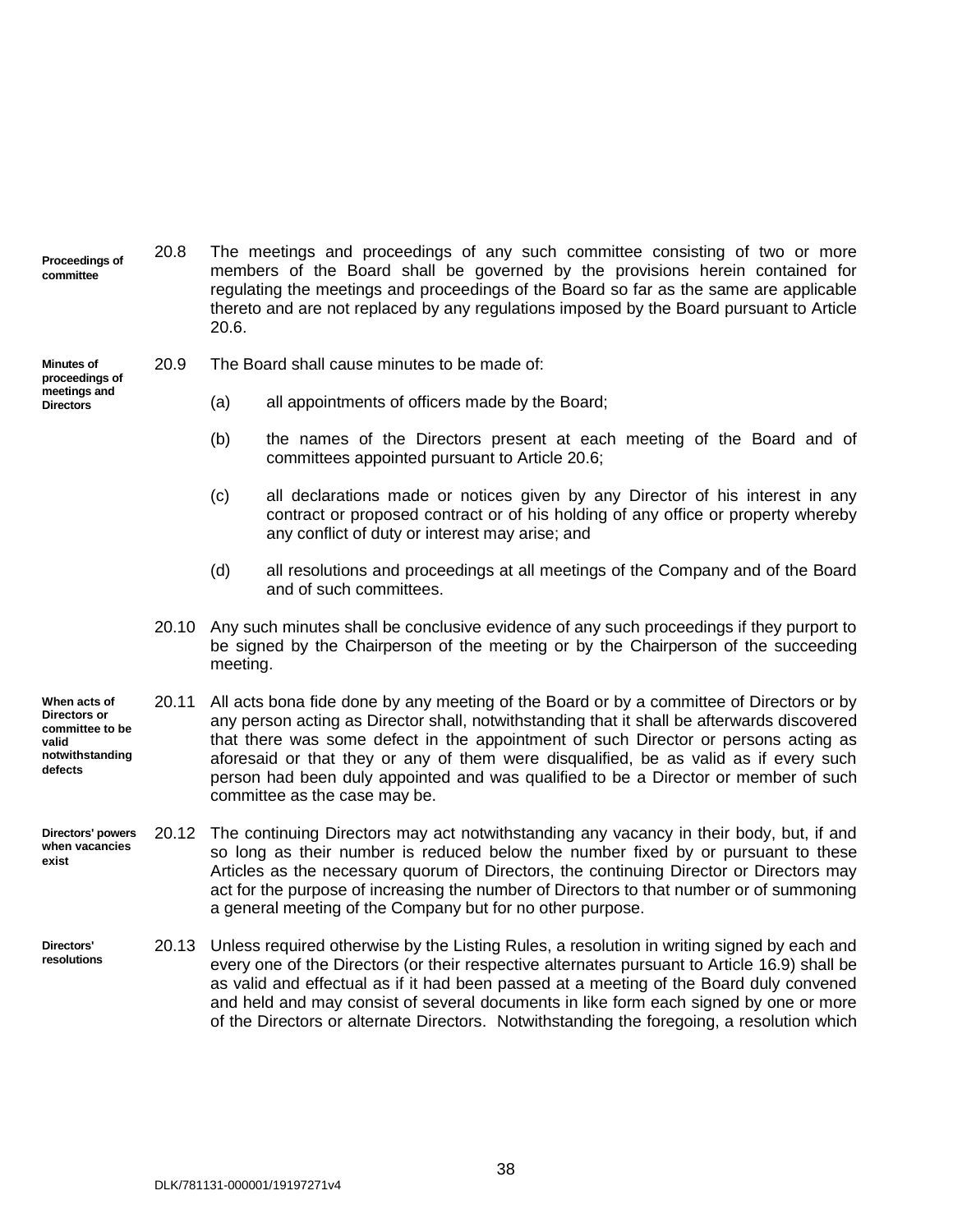relates to any matter or business in which a substantial shareholder of the Company (as defined in the Listing Rules from time to time), or a Director, has an interest conflicting with that of the Company which the Board determines, prior to the passing of such resolution, to be material, shall not be passed by a resolution in writing and shall only be passed at a meeting of the Directors held in accordance with these Articles.

#### <span id="page-44-0"></span>**21 Secretary**

- **Appointment of Secretary** 21.1 The Secretary shall be appointed by the Board for such term, at such remuneration and upon such conditions as it may think fit, and any Secretary so appointed may be removed by the Board. Anything by the Companies Act or these Articles required or authorised to be done by or to the Secretary, if the office is vacant or there is for any other reason no Secretary capable of acting, may be done by or to any assistant or deputy Secretary appointed by the Board, or if there is no assistant or deputy Secretary capable of acting, by or to any officer of the Company authorised generally or specifically in that behalf by the Board.
- **Same person not to act in two capacities at once** 21.2 A provision of the Companies Act or of these Articles requiring or authorising a thing to be done by or to a Director and the Secretary shall not be satisfied by its being done by or to the same person acting both as Director and as or in place of the Secretary.

#### <span id="page-44-1"></span>**22 General Management and Use of the Seal**

- **Custody and use of seal** 22.1 The Board shall provide for the safe custody of the seal which shall only be used by the authority of the Board or of a committee of the Board authorised by the Board in that behalf, and every instrument to which such seal shall be affixed shall be signed by a Director and shall be countersigned by the Secretary or by a second Director or by some other person appointed by the Board for the purpose. The securities seal which shall be a facsimile of the common seal with the word "Securities" engraved thereon shall be used exclusively for sealing securities issued by the Company and for sealing documents creating or evidencing securities so issued. The Board may either generally or in any particular case resolve that the securities seal or any signatures or any of them may be affixed to or imprinted on certificates for shares, warrants, debentures or any other form of security by facsimile or other mechanical means specified in such authority or that any such certificates sealed with the securities seal need not be signed by any person. Every instrument to which the seal is affixed or on which the seal is imprinted as aforesaid shall, as regards all persons dealing in good faith with the Company, be deemed to have been affixed to or imprinted on that instrument with the authority of the Directors previously given.
- <span id="page-44-2"></span>**Duplicate seal** 22.2 The Company may have a duplicate seal for use outside of the Cayman Islands as and where the Board shall determine, and the Company may by writing under the seal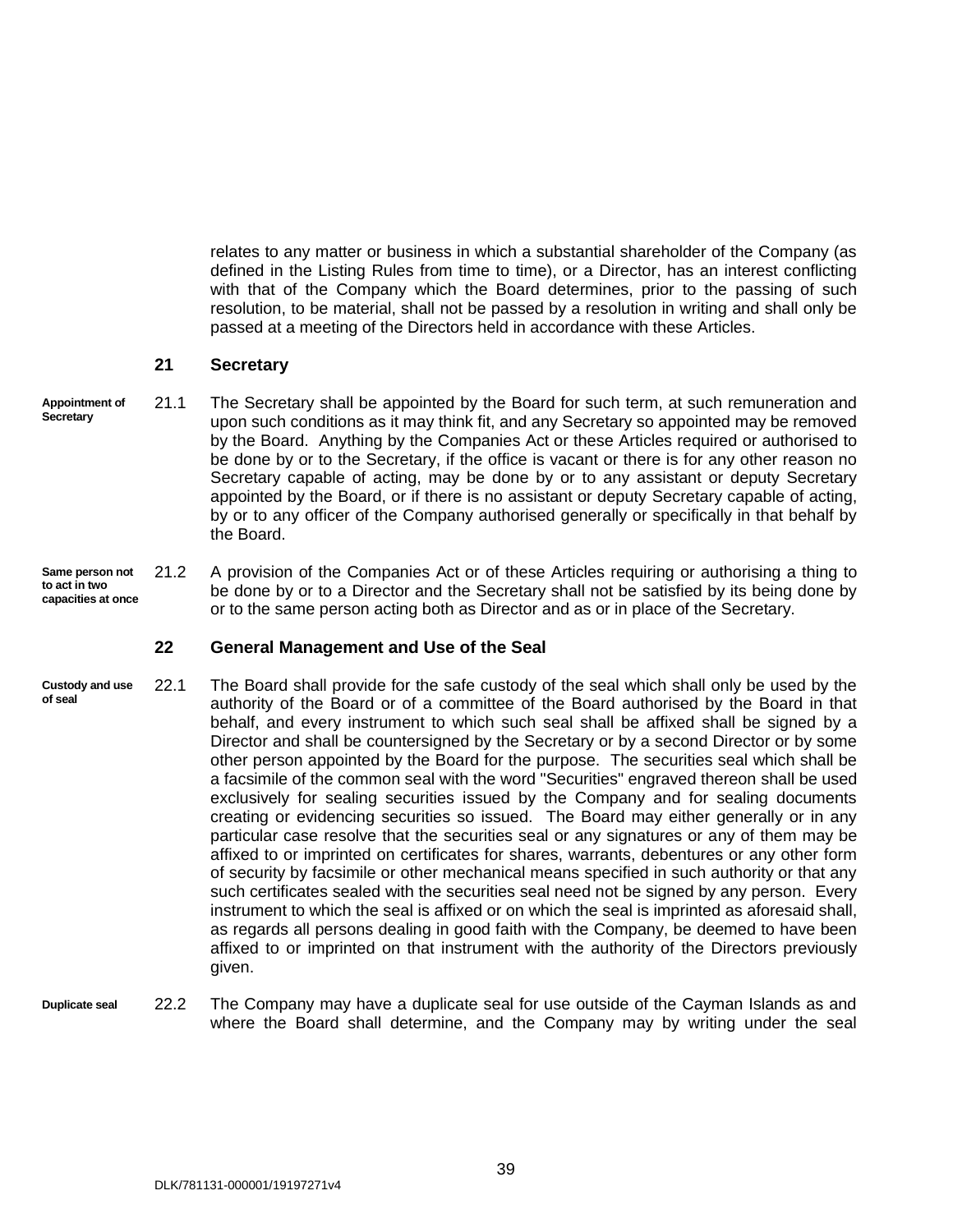appoint any agents or agent, committees or committee abroad to be the agents of the Company for the purpose of affixing and using such duplicate seal and they may impose such restrictions on the use thereof as may be thought fit. Wherever in these Articles reference is made to the seal, the reference shall, when and so far as may be applicable, be deemed to include any such duplicate seal as aforesaid.

- **Cheques and banking arrangements** 22.3 All cheques, promissory notes, drafts, bills of exchange and other negotiable instruments, and all receipts for monies paid to the Company shall be signed, drawn, accepted, indorsed or otherwise executed, as the case may be, in such manner as the Board shall from time to time by resolution determine. The Company's banking accounts shall be kept with such banker or bankers as the Board shall from time to time determine.
- **Power to appoint attorney** 22.4 The Board may from time to time and at any time, by power of attorney under the seal, appoint any company, firm or person or any fluctuating body of persons, whether nominated directly or indirectly by the Board, to be the attorney or attorneys of the Company for such purposes and with such powers, authorities and discretions (not exceeding those vested in or exercisable by the Board under these Articles) and for such period and subject to such conditions as it may think fit, and any such power of attorney may contain such provisions for the protection and convenience of persons dealing with any such attorney as the Board may think fit, and may also authorise any such attorney to sub-delegate all or any of the powers, authorities and discretions vested in him.
- **Execution of deeds by attorney** 22.5 The Company may, by writing under its seal, empower any person, either generally or in respect of any specified matter, as its attorney to execute deeds and instruments on its behalf in any part of the world and to enter into contracts and sign the same on its behalf and every deed signed by such attorney on behalf of the Company and under his seal shall bind the Company and have the same effect as if it were under the seal of the Company.
- **Regional or local boards** 22.6 The Board may establish any committees, regional or local boards or agencies for managing any of the affairs of the Company, either in the Cayman Islands, Hong Kong, the People's Republic of China or elsewhere, and may appoint any persons to be members of such committees, regional or local boards or agencies and may fix their remuneration, and may delegate to any committee, regional or local board or agent any of the powers, authorities and discretions vested in the Board (other than its powers to make calls and forfeit shares), with power to sub-delegate, and may authorise the members of any local board or any of them to fill any vacancies therein and to act notwithstanding vacancies, and any such appointment or delegation may be upon such terms and subject to such conditions as the Board may think fit, and the Board may remove any person so appointed and may annul or vary any such delegation, but no person dealing in good faith and without notice of any such annulment or variation shall be affected thereby.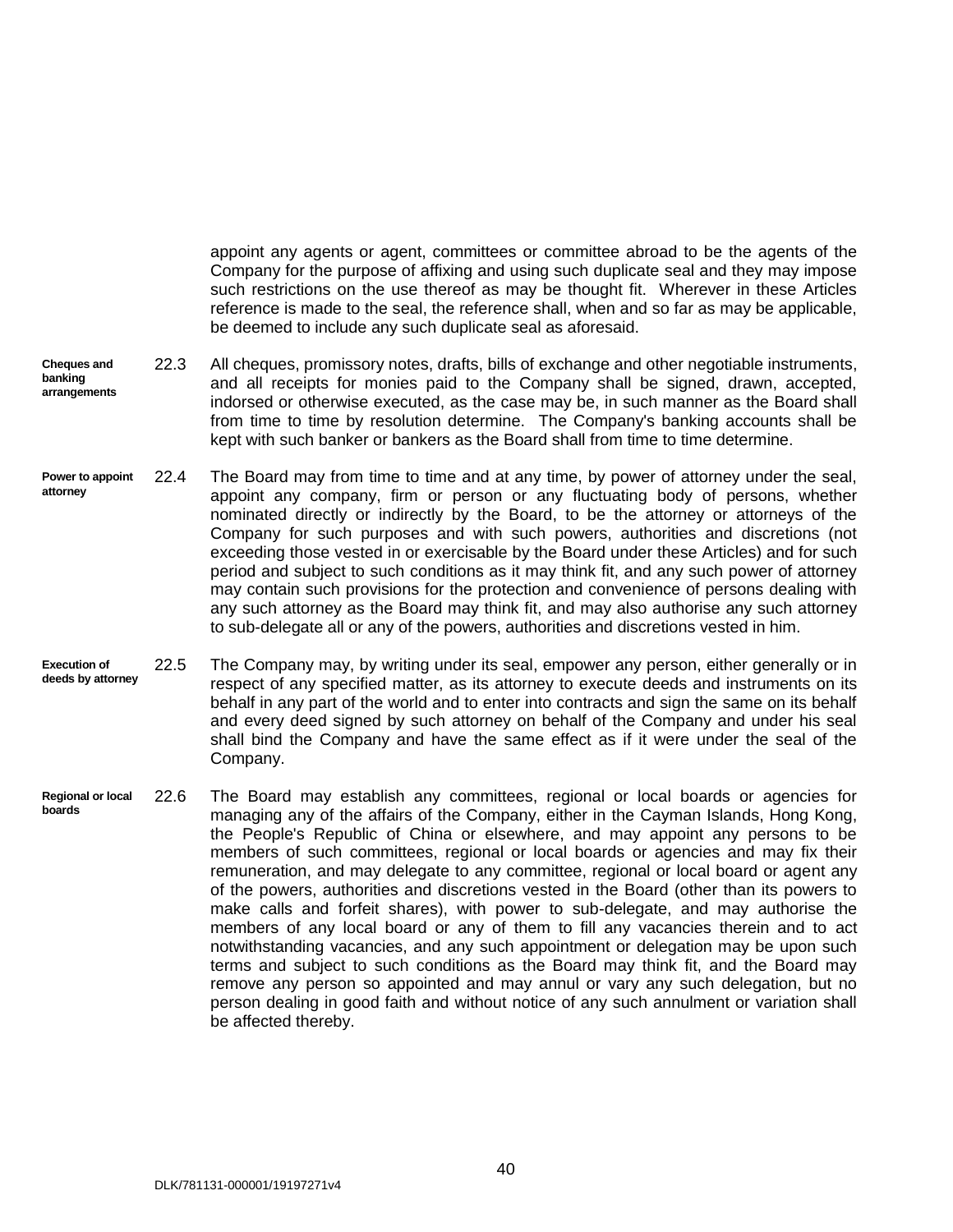- **Power to establish pension funds and employee share option schemes**
- 22.7 The Board may establish and maintain or procure the establishment and maintenance of any contributory or non-contributory pension or provident or superannuation funds or (with the sanction of an ordinary resolution) employee or executive share option schemes for the benefit of, or give or procure the giving of donations, gratuities, pensions, allowances or emoluments to any persons who are or were at any time in the employment or service of the Company, or of any company which is a subsidiary of the Company, or is allied or associated with the Company or with any such subsidiary company, or who are or were at any time directors or officers of the Company or of any such other company as aforesaid, and holding or who have held any salaried employment or office in the Company or such other company, and the wives, widows, families and dependents of any such persons. The Board may also establish and subsidise or subscribe to any institutions, associations, clubs or funds calculated to be for the benefit of or to advance the interests and well-being of the Company or of any such other company as aforesaid, and may make payments for or towards the insurance of any such persons as aforesaid, and subscribe or guarantee money for charitable or benevolent objects or for any exhibition or for any public, general or useful object. The Board may do any of the matters aforesaid, either alone or in conjunction with any such other company as aforesaid. Any Director holding any such employment or office shall be entitled to participate in and retain for his own benefit any such donation, gratuity, pension, allowance or emolument.

#### <span id="page-46-0"></span>**23 Capitalisation of Reserves**

- **Power to**
- **capitalise**

<span id="page-46-1"></span>23.1 The Company in general meeting may upon the recommendation of the Board by ordinary resolution resolve that it is desirable to capitalise all or any part of the amount for the time being standing to the credit of any of the Company's reserve accounts or funds or to the credit of the profit and loss account or otherwise available for distribution (and not required for the payment or provision of dividend on any shares with a preferential right to dividend) and accordingly that such sums be set free for distribution amongst the members who would have been entitled thereto if distributed by way of dividend and in the same proportion on condition that the same be not paid in cash but be applied either in or towards paying up any amounts for the time being unpaid on any shares held by such members respectively or paying up in full unissued shares, debentures or other securities of the Company to be allotted and distributed credited as fully paid up to and amongst such members in proportion aforesaid or partly in one way and partly in the other, and the Board shall give effect to such resolution, provided that a share premium account and a capital redemption reserve and any reserve or fund representing unrealised profits may, for the purposes of this Article, only be applied in paying up unissued shares to be issued to members as fully paid up shares or paying up calls or instalments due or payable on partly paid securities of the Company subject always to the provisions of the Companies Act.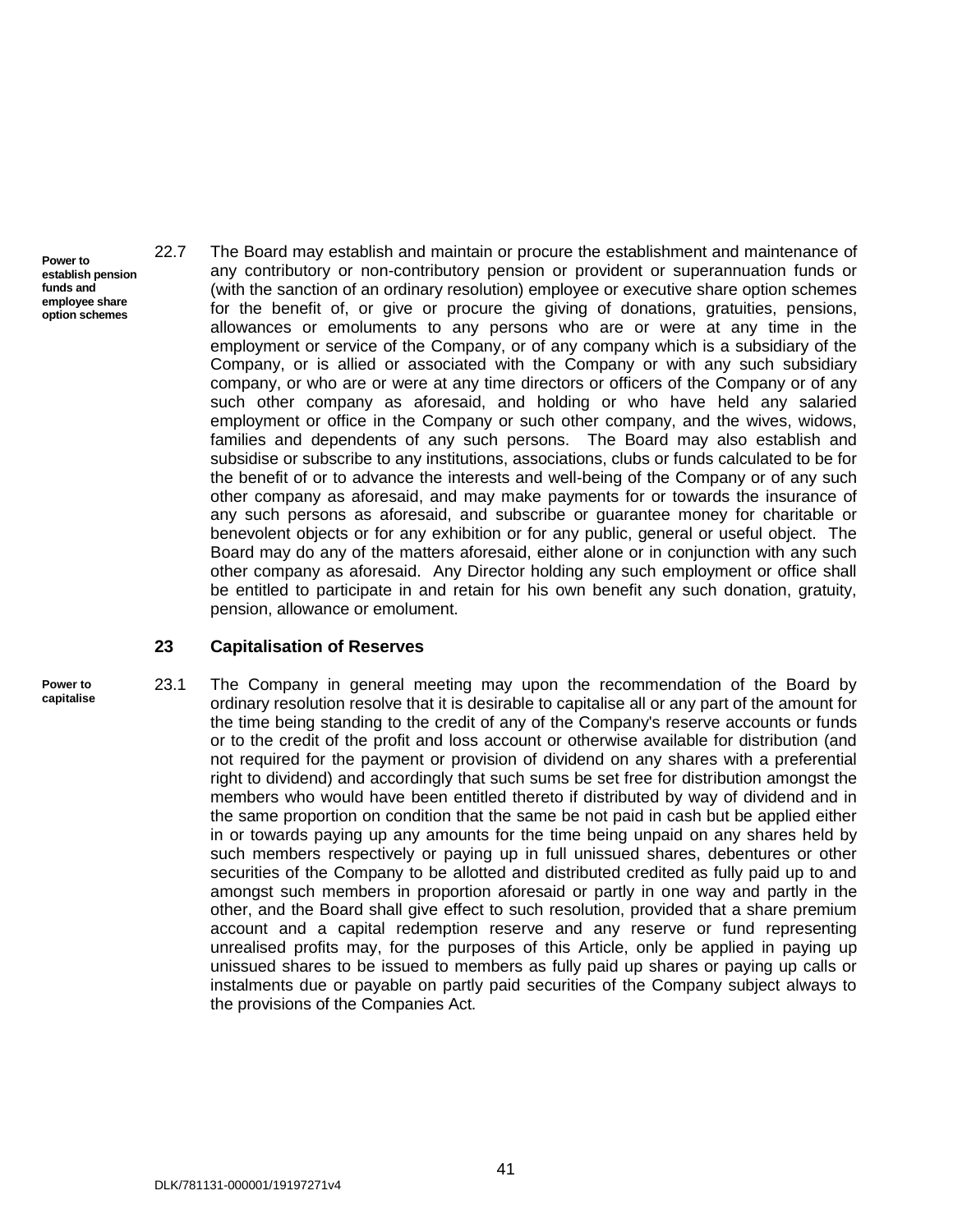- <span id="page-47-0"></span>23.2 Wherever such a resolution as referred to in Article [23.1](#page-46-1) shall have been passed the Board shall make all appropriations and applications of the undivided profits resolved to be capitalised thereby, and all allotments and issues of fully paid up shares, debentures or other securities, if any, and generally shall do all acts and things required to give effect thereto, with full power to the Board:
	- (a) to make such provision by the issue of fractional certificates or by payment in cash or otherwise (including provisions whereby, in whole or in part, fractional entitlements are aggregated and sold and the net proceeds distributed to those entitled, or are disregarded or rounded up or down or whereby the benefit of fractional entitlements accrues to the Company rather than to the members concerned) as it thinks fit in cases where shares, debentures or other securities become distributable in fractions;
	- (b) to exclude the right of participation or entitlement of any member with a registered address in any territory where:
		- (i) the circulation of an offer of such right or entitlement would or might be unlawful in the absence of a registration statement or other special formalities; or
		- (ii) the costs, expenses or possible delays in ascertaining the existence or extent of the legal and other requirements applicable to such offer or the acceptance of such offer are, in the Board's opinion, out of proportion to the benefits of the Company; and
	- (c) to authorise any person to enter on behalf of all members entitled thereto into an agreement with the Company providing for the allotment to them respectively, credited as fully paid up, of any further shares, debentures or other securities to which they may be entitled upon such capitalisation, or, as the case may require, for the payment up by the Company on their behalf, by the application thereto of their respective proportions of the profits resolved to be capitalised, of the amounts or any part of the amounts remaining unpaid on their existing shares, and any agreement made under such authority shall be effective and binding on all such members.
- 23.3 The Board may, in relation to any capitalisation sanctioned under Article [23.2](#page-47-0) in its absolute discretion specify that, and in such circumstances and if directed so to do by a member or members entitled to an allotment and distribution credited as fully paid up of unissued shares or debentures in the Company pursuant to such capitalisation, the unissued shares, debentures or other securities to which that member is entitled shall be allotted and distributed credited as fully paid up to such person or persons as that

**Effect of resolution to capitalise**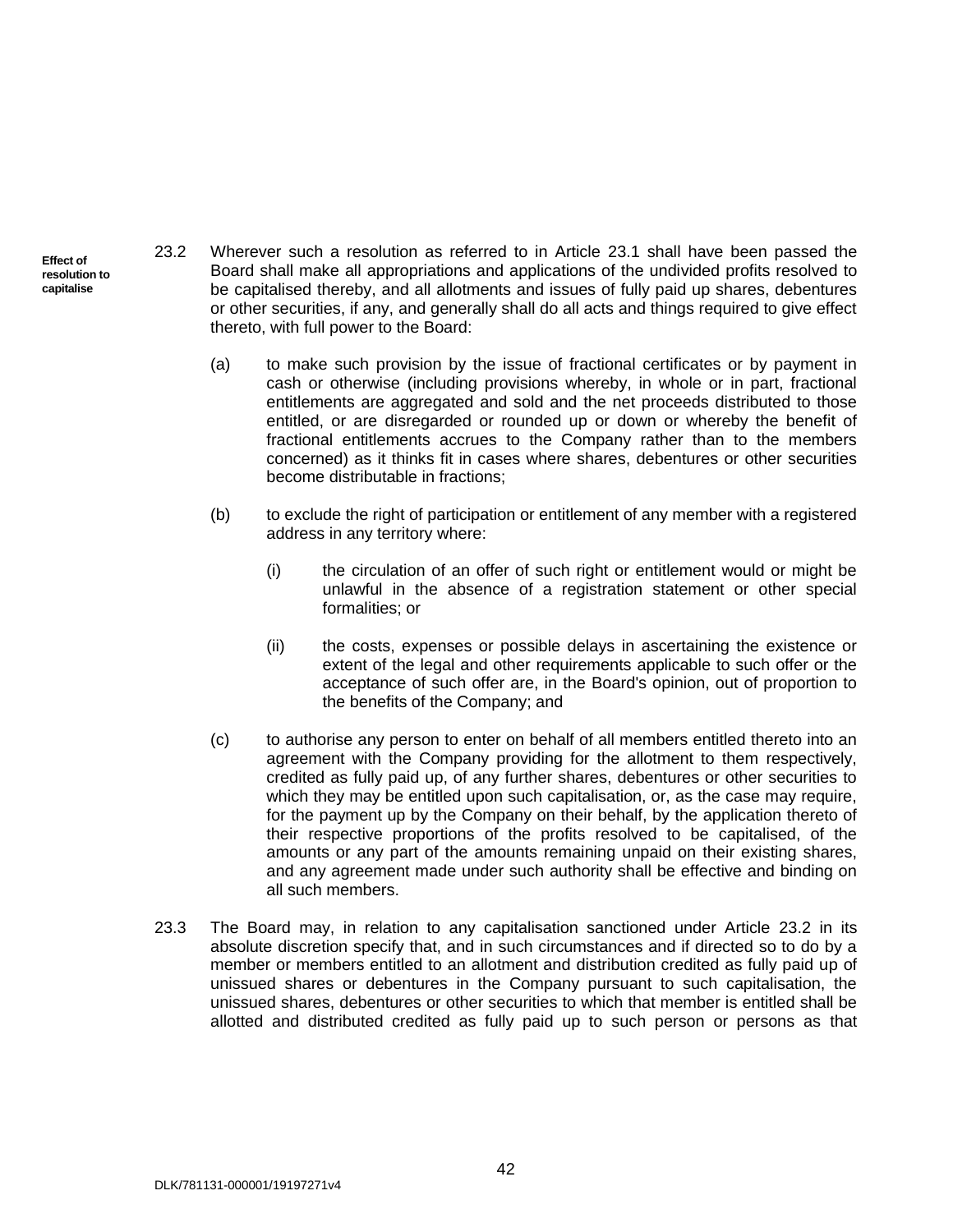member may nominate by notice in writing to the Company, such notice to be received not later than the day for which the general meeting of the Company to sanction the capitalisation is convened.

#### <span id="page-48-0"></span>**24 Dividends and Reserves**

**Power to declare dividends**

24.1 Subject to the Companies Act and these Articles, the Company in general meeting may declare dividends in any currency but no dividends shall exceed the amount recommended by the Board.

- <span id="page-48-1"></span>24.2 The dividends, interest and bonuses and any other benefits and advantages in the nature of income receivable in respect of the Company's investments, and any commissions, trusteeship, agency, transfer and other fees and current receipts of the Company shall, subject to the payment thereout of the expenses of management, interest upon borrowed money and other expenses which in the opinion of the Board are of a revenue nature, constitute the profits of the Company available for distribution.
- **Board's power to pay interim dividends** 24.3 The Board may from time to time pay to the members such interim dividends as appear to the Board to be justified by the profits of the Company and, in particular (but without prejudice to the generality of the foregoing), if at any time the share capital of the Company is divided into different classes, the Board may pay such interim dividends in respect of those shares in the capital of the Company which confer on the holders thereof deferred or non-preferential rights as well as in respect of those shares which confer on the holders thereof preferential rights with regard to dividend and provided that the Board acts bona fide, the Board shall not incur any responsibility to the holders of shares conferring any preferential rights.
	- 24.4 The Board may also pay half-yearly or at other intervals to be selected by it any dividend which may be payable at a fixed rate if the Board is of the opinion that the profits available for distribution justify the payment.

**Powers of Directors to declare and pay special dividends** 24.5 The Board may in addition from time to time declare and pay special dividends on shares of any class of such amounts and on such dates as they think fit, and the provisions of Article [24.3](#page-48-1) as regards the powers and the exemption from liability of the Board as relate to declaration and payment of interim dividends shall apply, mutatis mutandis, to the declaration and payment of any such special dividends.

**Dividends not to be paid out of capital** 24.6 No dividend shall be declared or payable except out of the profits and reserves of the Company lawfully available for distribution including share premium. No dividend shall carry interest against the Company.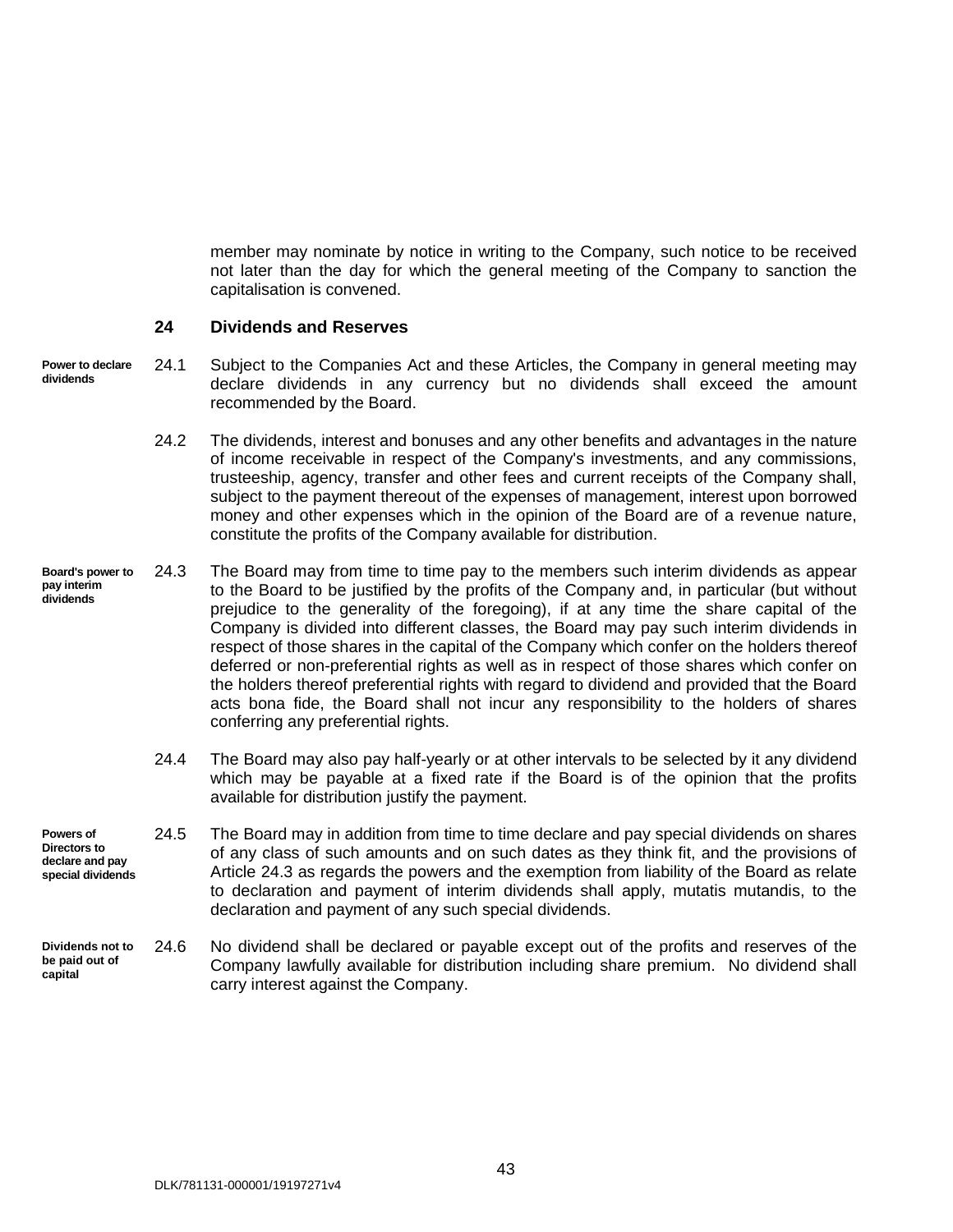**Scrip dividends** 24.7 Whenever the Board or the Company in general meeting has resolved that a dividend be paid or declared on the share capital of the Company, the Board may further resolve:

#### <span id="page-49-0"></span>EITHER

**As to cash election**

- <span id="page-49-1"></span>(a) that such dividend be satisfied wholly or in part in the form of an allotment of shares credited as fully paid up, provided that the members entitled thereto will be entitled to elect to receive such dividend (or part thereof) in cash in lieu of such allotment. In such case, the following provisions shall apply:
	- (i) the basis of any such allotment shall be determined by the Board;
	- (ii) the Board, after determining the basis of allotment, shall give not less than two weeks' notice in writing to the members of the right of election accorded to them and shall send with such notice forms of election and specify the procedure to be followed and the place at which and the latest date and time by which duly completed forms of election must be lodged in order to be effective;
	- (iii) the right of election may be exercised in respect of the whole or part of that portion of the dividend in respect of which the right of election has been accorded;
	- (iv) the dividend (or that part of the dividend to be satisfied by the allotment of shares as aforesaid) shall not be payable in cash on shares in respect whereof the cash election has not been duly exercised (the "**non-elected shares**") and in satisfaction thereof shares shall be allotted credited as fully paid to the holders of the non-elected shares on the basis of allotment determined as aforesaid and for such purpose the Board shall capitalise and apply out of any part of the undivided profits of the Company or any part of any of the Company's reserve accounts (including any special account, share premium account and capital redemption reserve (if there be any such reserve)) or profit and loss account or amounts otherwise available for distribution as the Board may determine, a sum equal to the aggregate nominal amount of the shares to be allotted on such basis and apply the same in paying up in full the appropriate number of shares for allotment and distribution to and amongst the holders of the non-elected shares on such basis;

OR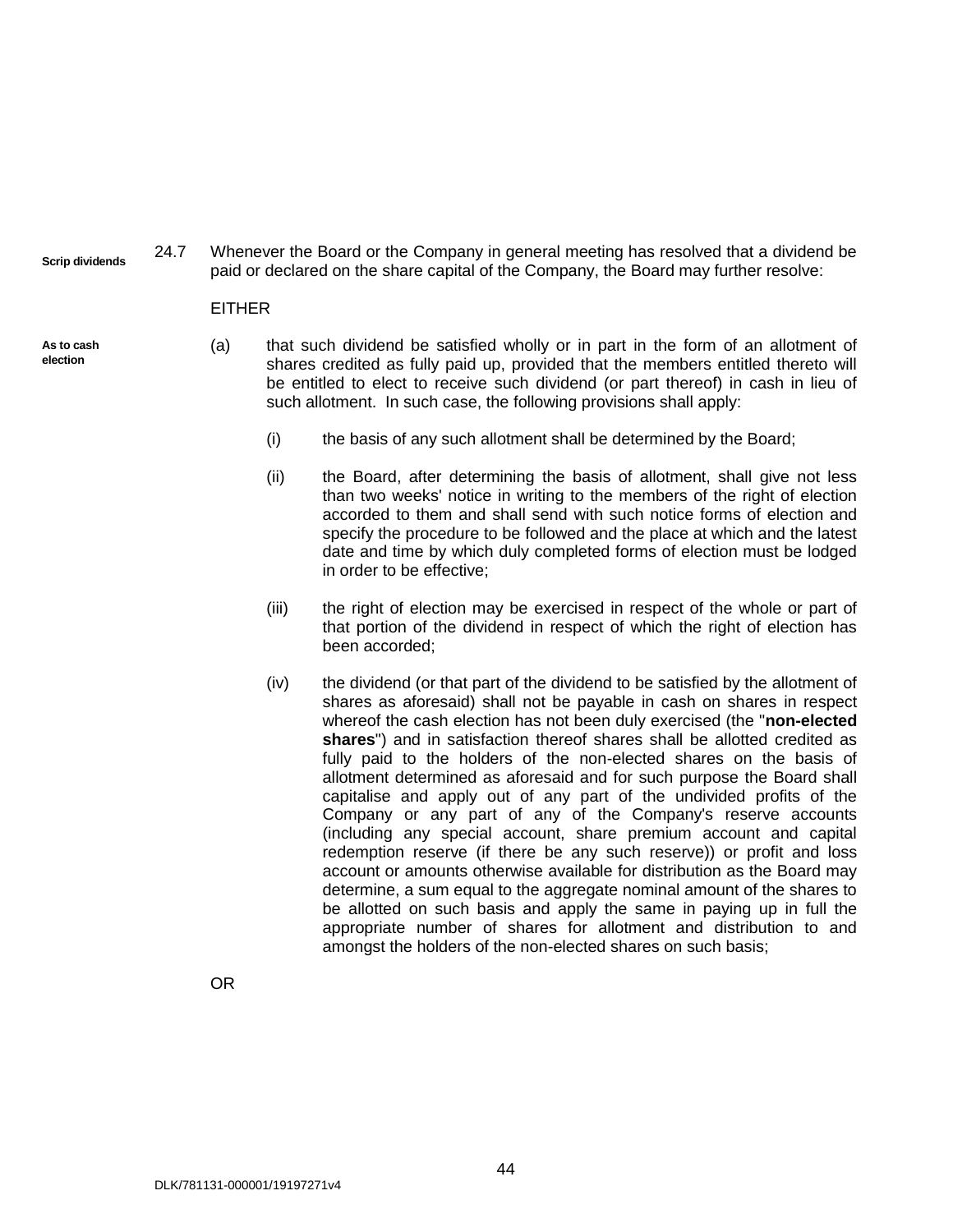**As to scrip election**

- <span id="page-50-0"></span>(b) that members entitled to such dividend shall be entitled to elect to receive an allotment of shares credited as fully paid up in lieu of the whole or such part of the dividend as the Board may think fit. In such case, the following provisions shall apply:
	- (i) the basis of any such allotment shall be determined by the Board;
	- (ii) the Board, after determining the basis of allotment, shall give not less than two weeks' notice in writing to members of the right of election accorded to them and shall send with such notice forms of election and specify the procedure to be followed and the place at which and the latest date and time by which duly completed forms of election must be lodged in order to be effective;
	- (iii) the right of election may be exercised in respect of the whole or part of that portion of the dividend in respect of which the right of election has been accorded;
	- (iv) the dividend (or that part of the dividend in respect of which a right of election has been accorded) shall not be payable on shares in respect whereof the share election has been duly exercised (the "**elected shares**") and in lieu thereof shares shall be allotted credited as fully paid to the holders of the elected shares on the basis of allotment determined as aforesaid and for such purpose the Board shall capitalise and apply out of any part of the undivided profits of the Company's reserve accounts (including any special account, share premium account and capital redemption reserve (if there be any such reserve)) or profit and loss account or amounts otherwise available for distribution as the Board may determine, a sum equal to the aggregate nominal amount of the shares to be allotted on such basis and apply the same in paying up in full the appropriate number of shares for allotment and distribution to and amongst the holders of the elected shares on such basis.
- <span id="page-50-1"></span>24.8 The shares allotted pursuant to the provisions of Article [24.7](#page-49-0) shall be of the same class as the class of, and shall rank pari passu in all respects with, the shares then held by the respective allottees save only as regards participation:
	- (a) in the relevant dividend (or share or cash election in lieu thereof as aforesaid); or
	- (b) in any other distributions, bonuses or rights paid, made, declared or announced prior to or contemporaneously with the payment or declaration of the relevant dividend, unless contemporaneously with the announcement by the Board of its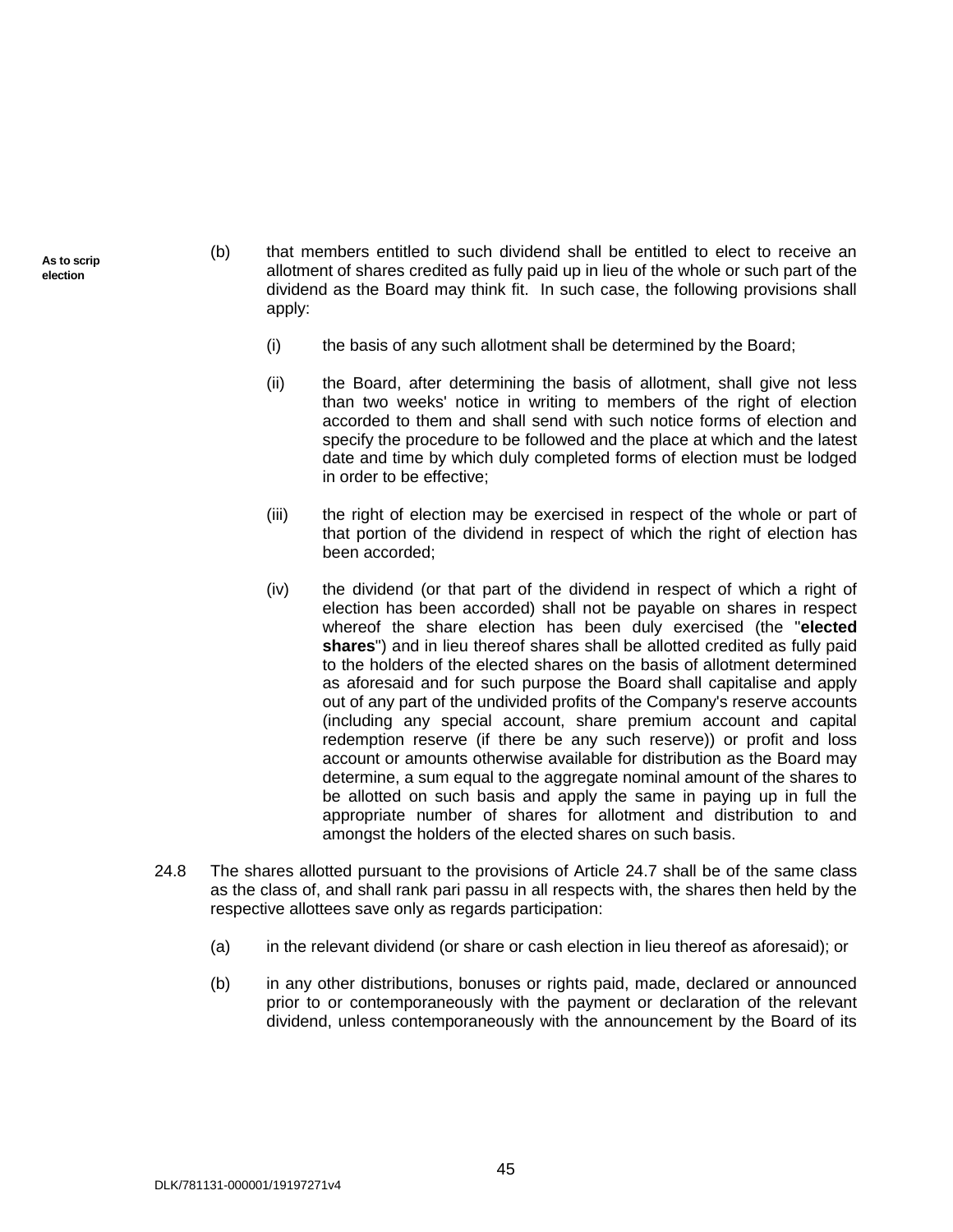proposal to apply the provisions of Article  $24.7(a)$  or  $24.7(b)$  in relation to the relevant dividend or contemporaneously with its announcement of the distribution, bonus or rights in question, the Board shall specify that the shares to be allotted pursuant to the provisions of Article [24.7](#page-49-0) shall rank for participation in such distributions, bonuses or rights.

- 24.9 The Board may do all acts and things considered necessary or expedient to give effect to any capitalisation pursuant to the provisions of Article [24.8](#page-50-1) with full power to the Board to make such provisions as it thinks fit in the case of shares becoming distributable in fractions (including provisions whereby, in whole or in part, fractional entitlements are aggregated and sold and the net proceeds distributed to those entitled, or are disregarded or rounded up or down or whereby the benefit of fractional entitlements accrues to the Company rather than to the members concerned). The Board may authorise any person to enter into on behalf of all members interested, an agreement with the Company providing for such capitalisation and matters incidental thereto and any agreement made pursuant to such authority shall be effective and binding on all concerned.
- 24.10 The Company may upon the recommendation of the Board by ordinary resolution resolve in respect of any one particular dividend of the Company that notwithstanding the provisions of Article [24.7](#page-49-0) a dividend may be satisfied wholly in the form of an allotment of shares credited as fully paid without offering any right to members to elect to receive such dividend in cash in lieu of such allotment.
- 24.11 The Board may on any occasion determine that rights of election and the allotment of shares under Article [24.7](#page-49-0) shall not be made available or made to any members with registered addresses in any territory where:
	- (a) the circulation of an offer of such rights of election or the allotment of shares would or might be unlawful in the absence of a registration statement or other special formalities; or
	- (b) the costs, expenses or possible delays in ascertaining the existence or extent of the legal and other requirements applicable to such offer or the acceptance of such offer are, in the Board's opinion, out of proportion to the benefits of the Company,

and in any such case the provisions aforesaid shall be read and construed subject to such determination.

**Share premium and reserves** 24.12 The Board shall establish an account to be called the share premium account and shall carry to the credit of such account from time to time a sum equal to the amount or value of the premium paid on the issue of any share in the Company. The Company may apply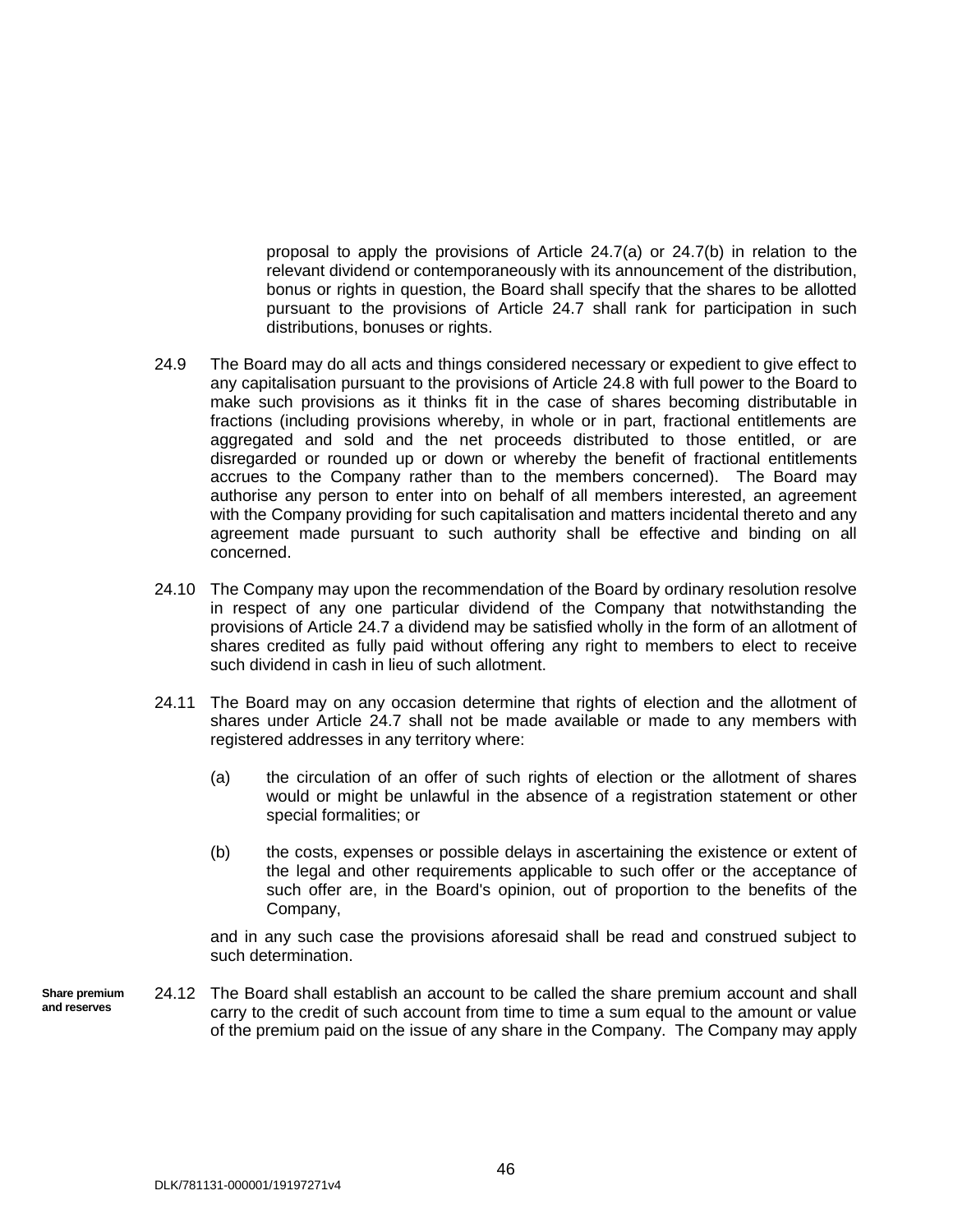the share premium account in any manner permitted by the Companies Act. The Company shall at all times comply with the provisions of the Companies Act in relation to the share premium account.

- 24.13 The Board may, before recommending any dividend, set aside out of the profits of the Company such sums as it thinks fit as a reserve or reserves which shall, at the discretion of the Board, be applicable for meeting claims on or liabilities of the Company or contingencies or for paying off any loan capital or for equalising dividends or for any other purpose to which the profits of the Company may be properly applied, and pending such application may, at the like discretion, either be employed in the business of the Company or be invested in such investments (including shares, warrants and other securities of the Company) as the Board may from time to time think fit, and so that it shall not be necessary to keep any reserves separate or distinct from any other investments of the Company. The Board may also without placing the same to reserve carry forward any profits which it may think prudent not to distribute by way of dividend.
- **Dividends to be paid in proportion to paid up capital** 24.14 Unless and to the extent that the rights attached to any shares or the terms of issue thereof otherwise provide, all dividends shall (as regards any shares not fully paid throughout the period in respect of which the dividend is paid) be apportioned and paid pro rata according to the amounts paid up on the shares during any portion or portions of the period in respect of which the dividend is paid. For the purpose of this Article no amount paid up on a share in advance of calls shall be treated as paid up on the share.
- **Retention of dividends, etc.** 24.15 The Board may retain any dividends or other monies payable on or in respect of a share upon which the Company has a lien, and may apply the same in or towards satisfaction of the debts, liabilities or engagements in respect of which the lien exists.
	- 24.16 The Board may retain any dividends or other monies payable upon shares in respect of which any person is, under the provisions as to the transmission of shares hereinbefore contained, entitled to become a member, or in respect of which any person is under those provisions entitled to transfer, until such person shall become a member in respect of such shares or shall transfer the same.
- **Deduction of debts** 24.17 The Board may deduct from any dividend or other monies payable to any member all sums of money (if any) presently payable by him to the Company on account of calls, instalments or otherwise.
- **Dividend and call together** 24.18 Any general meeting sanctioning a dividend may make a call on the members of such amount as the meeting resolves, but so that the call on each member shall not exceed the dividend payable to him, and so that the call be made payable at the same time as the dividend, and the dividend may, if so arranged between the Company and the member, be set off against the call.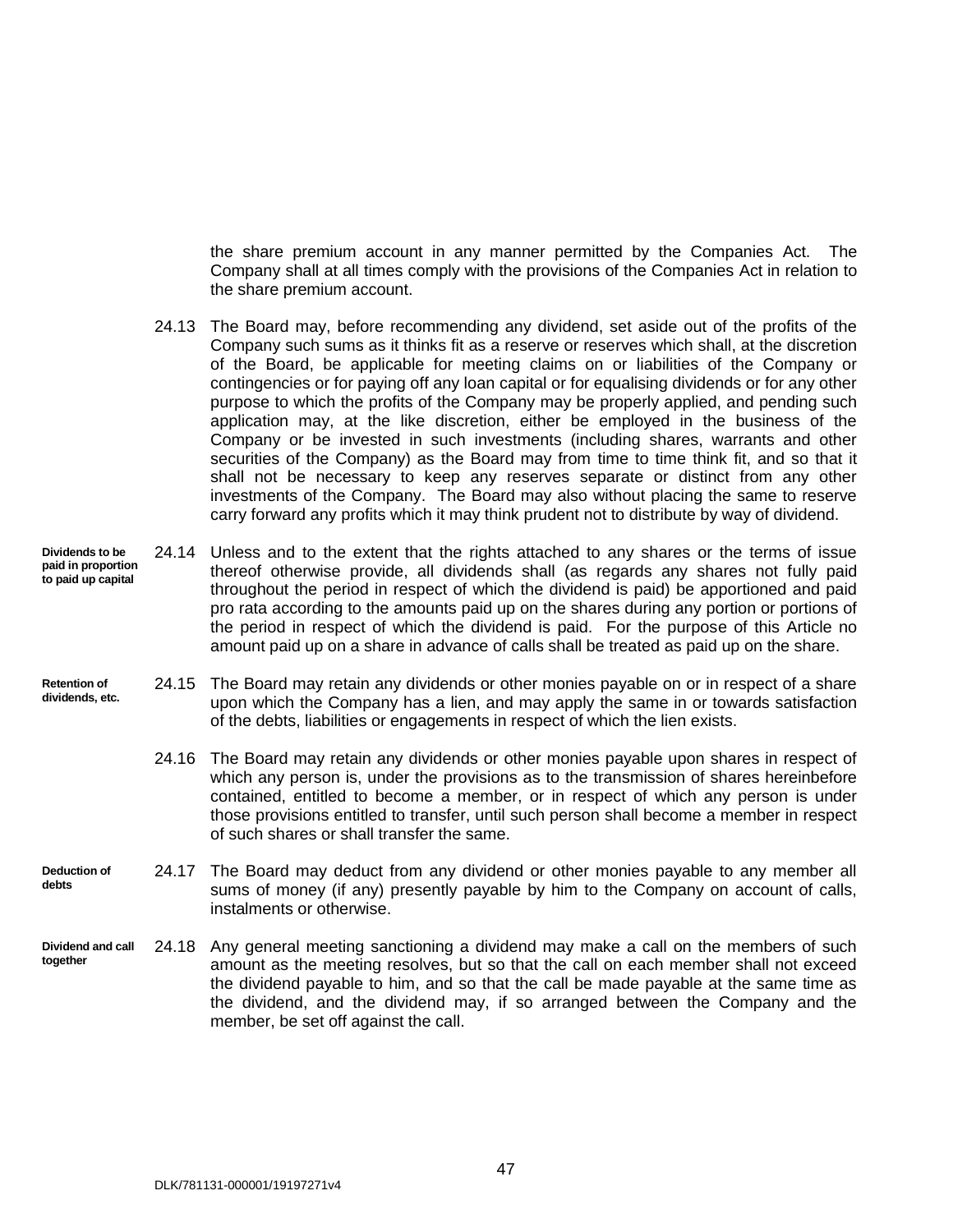- **Dividend in specie** 24.19 The Board, with the sanction of the members in general meeting, may direct that any dividend be satisfied wholly or in part by the distribution of specific assets of any kind and in particular of paid up shares, debentures or warrants to subscribe securities of any other company, or in any one or more of such ways, and where any difficulty arises in regard to the distribution the Board may settle the same as it thinks expedient, and in particular may disregard fractional entitlements, round the same up or down or provide that the same shall accrue to the benefit of the Company, and may fix the value for distribution of such specific assets, or any part thereof, and may determine that cash payments shall be made to any members upon the footing of the value so fixed in order to adjust the rights of all parties, and may vest any such specific assets in trustees as may seem expedient to the Board and may appoint any person to sign any requisite instruments of transfer and other documents on behalf of the persons entitled to the dividend and such appointment shall be effective. Where required, a contract shall be filed in accordance with the provisions of the Companies Act and the Board may appoint any person to sign such contract on behalf of the persons entitled to the dividend and such appointment shall be effective.
- **Effect of transfer** 24.20 A transfer of shares shall not pass therewith the right to any dividend or bonus declared thereon before the registration of the transfer.
	- 24.21 Any resolution declaring or resolving upon the payment of a dividend or other distribution on shares of any class, whether a resolution of the Company in general meeting or a resolution of the Board, may, subject to the provisions of the Listing Rules, specify that the same shall be payable or made to the persons registered as the holders of such shares at the close of business on a particular date, notwithstanding that it may be a date prior to that on which the resolution is passed, and thereupon the dividend or other distribution shall be payable or made to them in accordance with their respective holdings so registered, but without prejudice to the rights inter se in respect of such dividend of transferors and transferees of any such shares.
- **Receipt for dividends by joint holders of share** 24.22 If two or more persons are registered as joint holders of any shares, any one of such persons may give effectual receipts for any dividends, interim and special dividends or bonuses and other monies payable or rights or property distributable in respect of such shares.
- **Payment by post** 24.23 Unless otherwise directed by the Board, any dividend, interest or other sum payable in cash to a holder of shares may be paid by cheque or warrant sent through the post to the registered address of the member entitled, or, in case of joint holders, to the registered address of the person whose name stands first in the register in respect of the joint holding or to such person and to such address as the holder or joint holders may in writing direct. Every cheque or warrant so sent shall be made payable to the order of the holder or, in the case of joint holders, to the order of the holder whose name stands first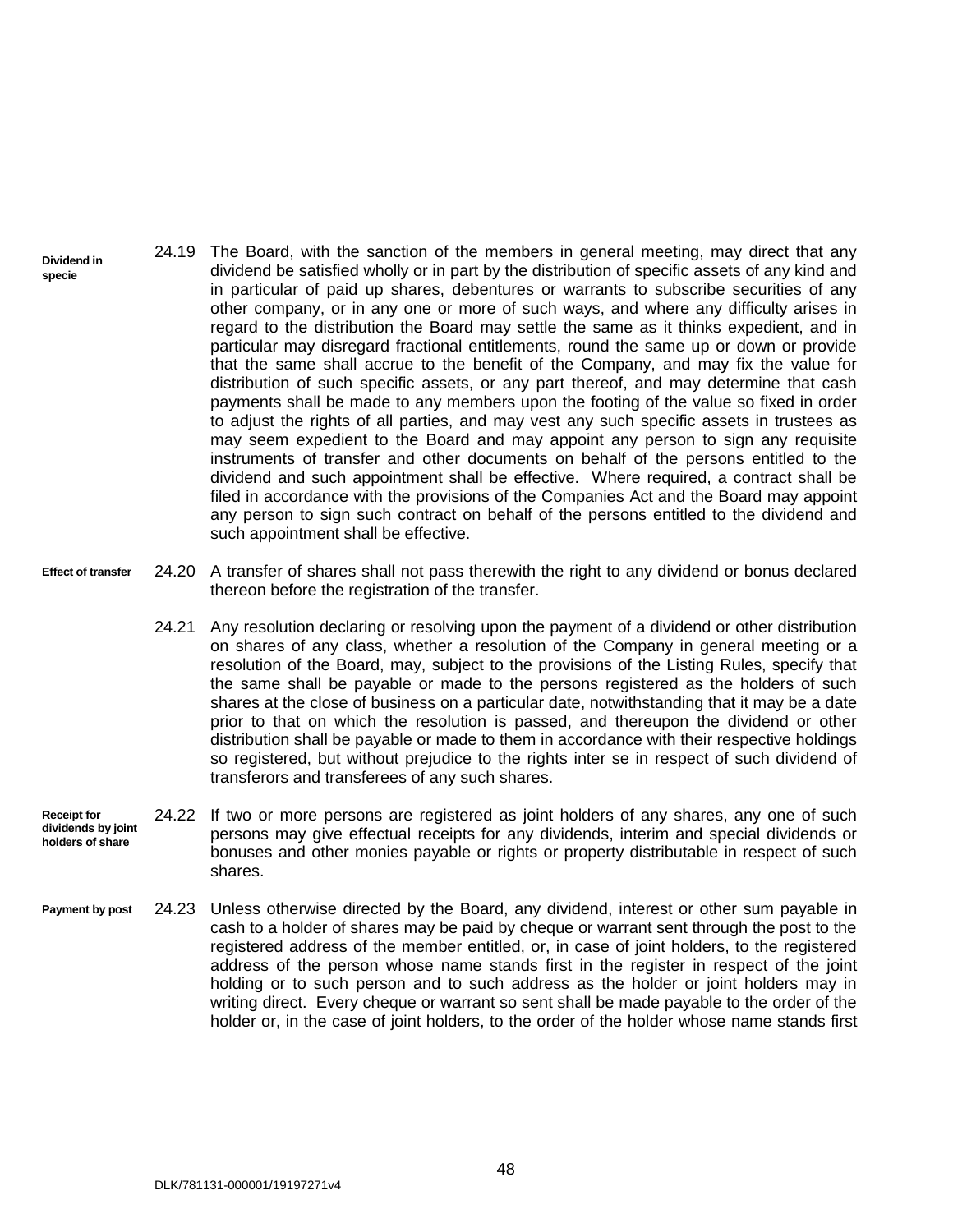on the register in respect of such shares and shall be sent at his or their risk, and the payment of any such cheque or warrant by the bank on which it is drawn shall operate as a good discharge to the Company in respect of the dividend and/or bonus represented thereby, notwithstanding that it may subsequently appear that the same has been stolen or that any endorsement thereon has been forged.

- 24.24 The Company may cease sending such cheques for dividend entitlements or dividend warrants by post if such cheques or warrants have been left uncashed on two consecutive occasions. However, the Company may exercise its power to cease sending cheques for dividend entitlements or dividend warrants after the first occasion on which such a cheque or warrant is returned undelivered.
- **Unclaimed dividend** 24.25 All dividends or bonuses unclaimed for one year after having been declared may be invested or otherwise made use of by the Board for the exclusive benefit of the Company until claimed and the Company shall not be constituted a trustee in respect thereof or be required to account for any money earned thereon. All dividends or bonuses unclaimed for six years after having been declared may be forfeited by the Board and shall revert to the Company and after such forfeiture no member or other person shall have any right to or claim in respect of such dividends or bonuses.

#### <span id="page-54-2"></span><span id="page-54-1"></span><span id="page-54-0"></span>**25 Untraceable Members**

- **Sale of shares of untraceable members** 25.1 The Company shall be entitled to sell any shares of a member or the shares to which a person is entitled by virtue of transmission on death or bankruptcy or operation of law if and provided that:
	- (a) all cheques or warrants, not being less than three in number, for any sums payable in cash to the holder of such shares have remained uncashed for a period of 12 years;
	- (b) the Company has not during that time or before the expiry of the three month period referred to in Article [25.1\(d\)](#page-54-1) below received any indication of the whereabouts or existence of the member or person entitled to such shares by death, bankruptcy or operation of law;
	- (c) during the 12-year period, at least three dividends in respect of the shares in question have become payable and no dividend during that period has been claimed by the member; and
	- (d) upon expiry of the 12-year period, the Company has caused an advertisement to be published in the newspapers, or, subject to the Listing Rules, by electronic communication in the manner in which notices may be served by the Company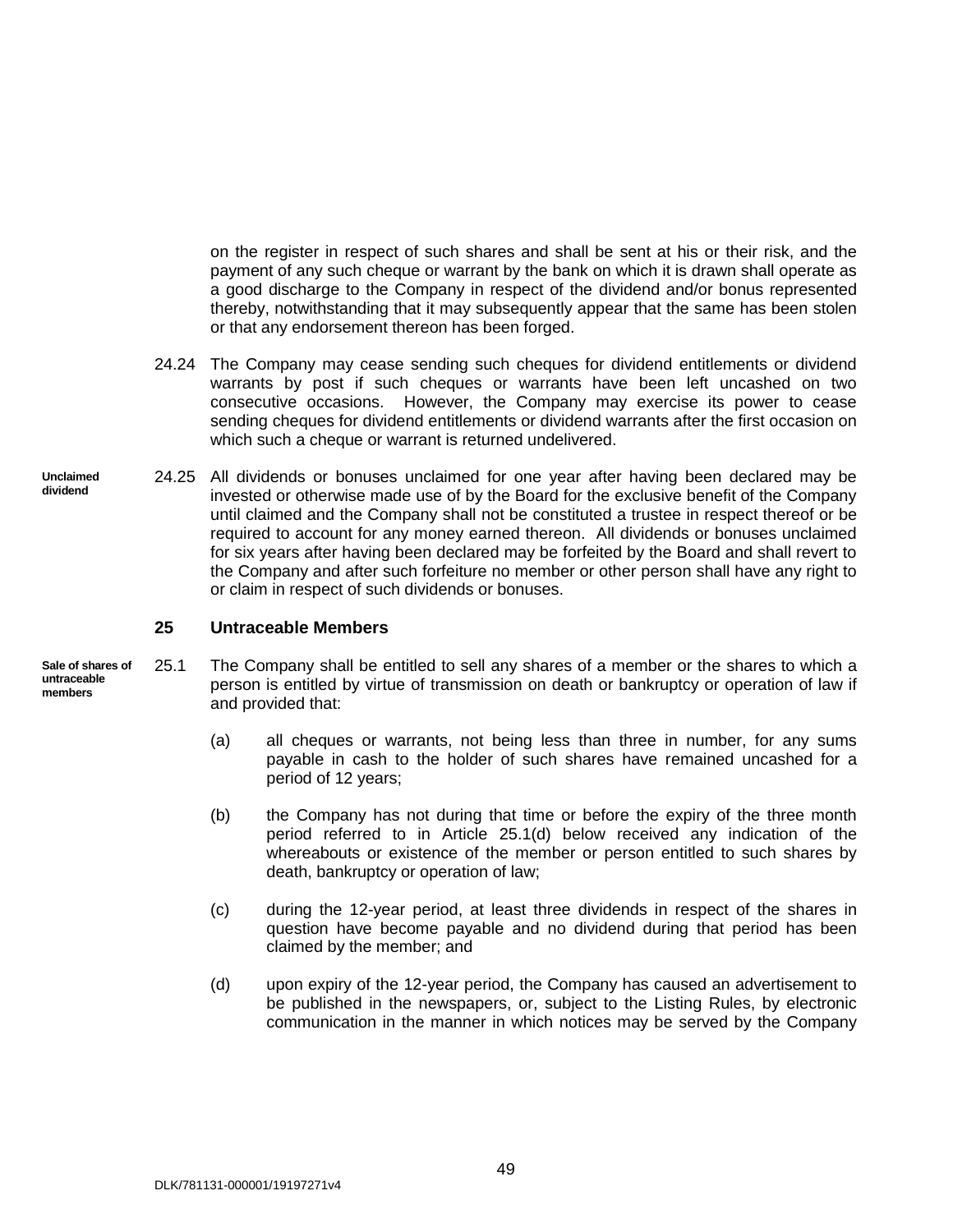by electronic means as herein provided, giving notice of its intention to sell such shares, and a period of three months has elapsed since such advertisement and the Exchange has been notified of such intention.

The net proceeds of any such sale shall belong to the Company and upon receipt by the Company of such net proceeds it shall become indebted to the former member for an amount equal to such net proceeds.

25.2 To give effect to any sale contemplated by Article [25.1](#page-54-2) the Company may appoint any person to execute as transferor an instrument of transfer of the said shares and such other documents as are necessary to effect the transfer, and such documents shall be as effective as if it had been executed by the registered holder of or person entitled by transmission to such shares and the title of the transferee shall not be affected by any irregularity or invalidity in the proceedings relating thereto. The net proceeds of sale shall belong to the Company which shall be obliged to account to the former member or other person previously entitled as aforesaid for an amount equal to such proceeds and shall enter the name of such former member or other person in the books of the Company as a creditor for such amount. No trust shall be created in respect of the debt, no interest shall be payable in respect of the same and the Company shall not be required to account for any money earned on the net proceeds, which may be employed in the business of the Company or invested in such investments (other than shares or other securities in or of the Company or its holding company if any) or as the Board may from time to time think fit.

#### <span id="page-55-0"></span>**26 Document Destruction**

#### **Destruction of registrable documents, etc.**

The Company shall be entitled to destroy all instruments of transfer, probate, letters of administration, stop notices, powers of attorney, certificates of marriage or death and other documents relating to or affecting title to securities in or of the Company ("**Registrable Documents**") which have been registered at any time after the expiration of six years from the date of registration thereof and all dividend mandates and notifications of change of address at any time after the expiration of two years from the date of recording thereof and all share certificates which have been cancelled at any time after the expiration of one year from the date of the cancellation thereof and it shall conclusively be presumed in favour of the Company that every entry in the register if purporting to have been made on the basis of an instrument of transfer or Registrable Document so destroyed was duly and properly made and every instrument of transfer or Registrable Document so destroyed was a valid and effective instrument or document duly and properly registered and every share certificate so destroyed was a valid and effective certificate duly and properly cancelled and every other document hereinbefore mentioned so destroyed was a valid and effective document in accordance with the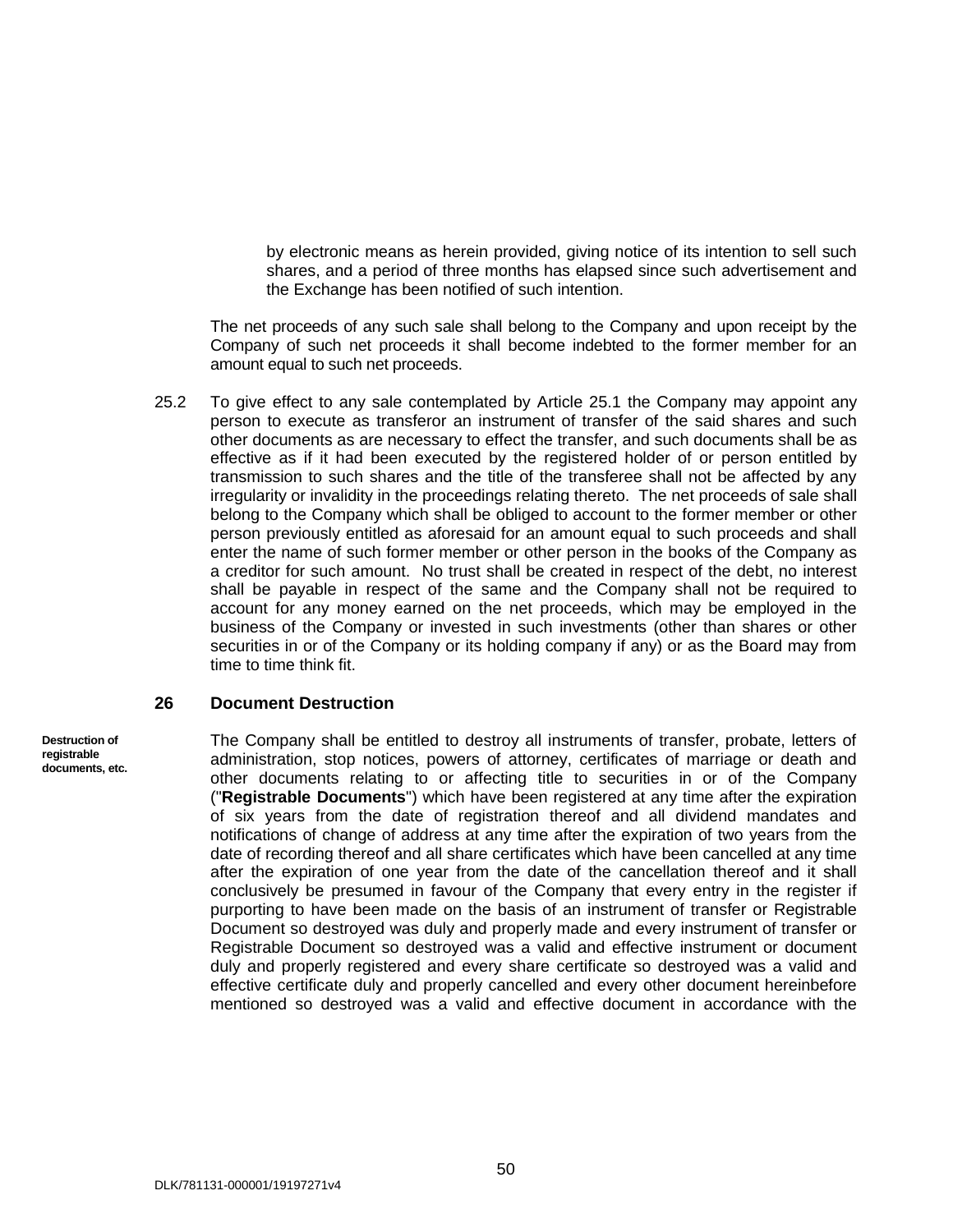recorded particulars thereof in the books or records of the Company, provided always that:

- (a) the provisions aforesaid shall apply only to the destruction of a document in good faith and without express notice of the Company of any claim (regardless of the parties thereto) to which the document might be relevant;
- (b) nothing herein contained shall be construed as imposing upon the Company any liability in respect of the destruction of any such document earlier than as aforesaid or in any other circumstances which would not attach to the Company in the absence of this Article; and
- (c) references herein to the destruction of any document include references to the disposal thereof in any manner.

Notwithstanding any provision contained in these Articles, the Directors may, if permitted by applicable law, authorise the destruction of any documents referred to in this Article or any other documents in relation to share registration which have been microfilmed or electronically stored by the Company or by the share registrar on its behalf provided always that this Article shall apply only to the destruction of a document in good faith and without express notice to the Company that the preservation of such document might be relevant to a claim.

#### <span id="page-56-0"></span>**27 Annual Returns and Filings**

The Board shall make the requisite annual returns and any other requisite filings in accordance with the Companies Act.

#### <span id="page-56-1"></span>**28 Accounts**

**Annual returns and filings**

**Accounts to be kept** 28.1 The Board shall cause to be kept such books of account as are necessary to give a true and fair view of the state of the Company's affairs and to show and explain its transactions and otherwise in accordance with the Companies Act.

**Where accounts are to be kept** 28.2 The books of account shall be kept at the Company's principal place of business in Hong Kong or, subject to the provisions of the Companies Act, at such other place or places as the Board thinks fit and shall always be open to inspection by the Directors.

**Inspection by members** 28.3 The Board shall from time to time determine whether, to what extent, at what times and places and under what conditions or regulations, the accounts and books of the Company, or any of them, shall be open to inspection by the members (other than officers of the Company) and no member shall have any right of inspecting any accounts or books or documents of the Company except as conferred by the Companies Act or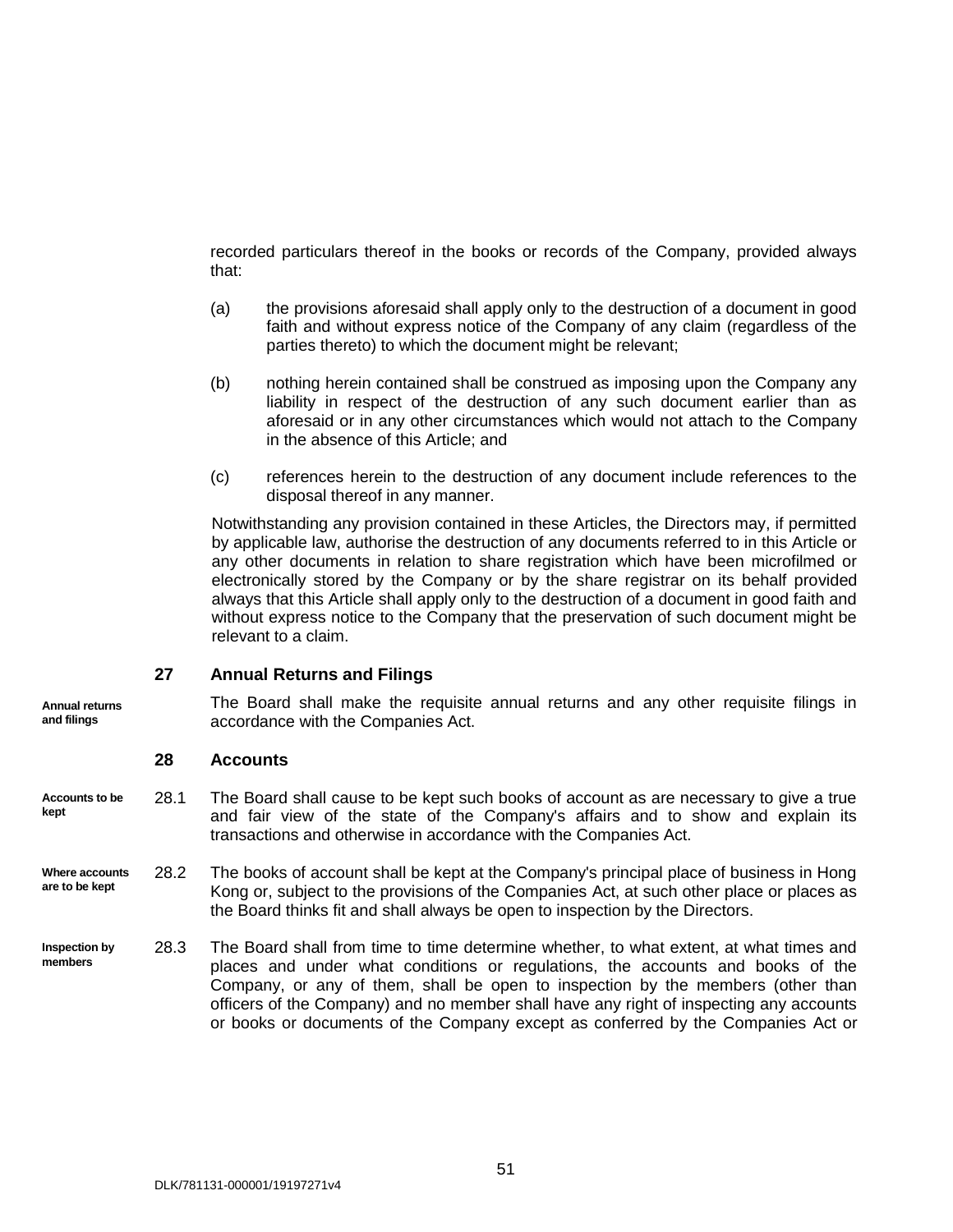any other relevant law or regulation or as authorised by the Board or by the Company in general meeting.

- **Annual profit and loss account and balance sheet** 28.4 The Board shall cause to be prepared and to be laid before the members at every annual general meeting a profit and loss account for the period, in the case of the first account, since the incorporation of the Company and, in any other case, since the preceding account, together with a balance sheet as at the date to which the profit and loss account is made up and a Directors' report with respect to the profit or loss of the Company for the period covered by the profit and loss account and the state of the Company's affairs as at the end of such period, an Auditors' report on such accounts prepared pursuant to Article [29.1](#page-57-1) and such other reports and accounts as may be required by law.
- <span id="page-57-2"></span>**Annual report of Directors and balance sheet to be sent to members etc.** 28.5 Copies of those documents to be laid before the members at an annual general meeting shall not less than 21 days before the date of the meeting be sent in the manner in which notices may be served by the Company as provided herein to every member and every holder of debentures of the Company, provided that the Company shall not be required to send copies of those documents to any person of whose address the Company is not aware or to more than one of the joint holders of any shares or debentures.
	- 28.6 To the extent permitted by and subject to due compliance with these Articles, the Companies Act and all applicable rules and regulations, including, without limitation, the rules of the Exchange, and to obtaining all necessary consents, if any, required thereunder, the requirements of Article [28.5](#page-57-2) shall be deemed satisfied in relation to any member or any holder of debentures of the Company by sending to such person instead of such copies, not less than 21 days before the date of the annual general meeting, in any manner not prohibited by these Articles and the Companies Act, a summary financial statement derived from the Company's annual accounts, together with the Directors' report and the Auditors' report on such accounts, which shall be in the form and containing the information required by these Articles, the Companies Act and all applicable laws and regulations, provided that any person who is otherwise entitled to the annual accounts of the Company, together with the Director's report and the Auditor's report thereon may, if he so requires, by notice in writing served on the Company, demand that the Company sends to him, in addition to the summary financial statement, a complete printed copy of the Company's annual accounts, together with the Directors' report and the Auditor's report thereon.

#### <span id="page-57-1"></span><span id="page-57-0"></span>**29 Audit**

**Auditors** 29.1 The Auditors shall audit the profit and loss account and balance sheet of the Company in each year and shall prepare a report thereon to be annexed thereto. Such report shall be laid before the Company at its annual general meeting in each year and shall be open to inspection by any member. The Auditors shall at the next annual general meeting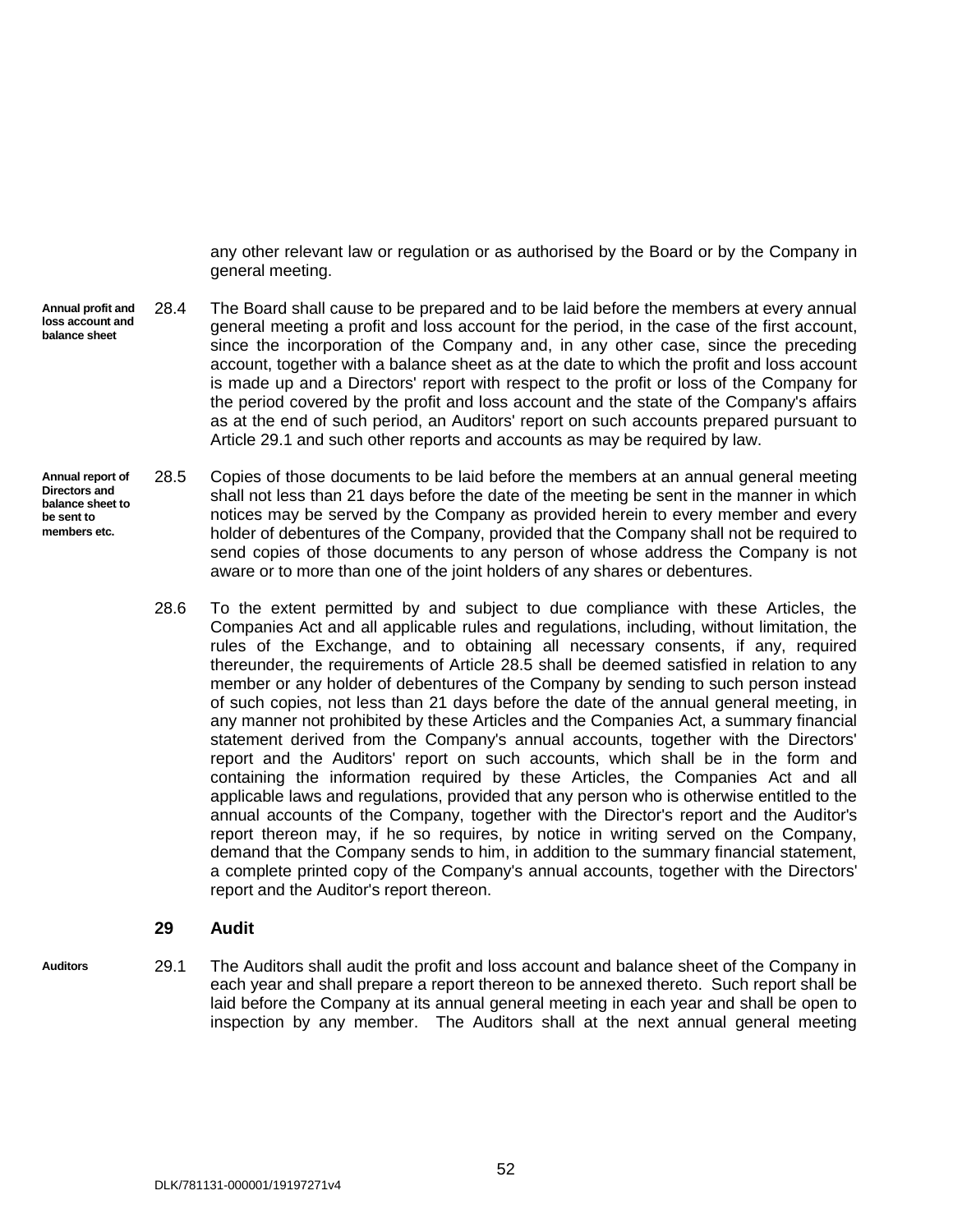following their appointment and at any other time during their term of office, upon request of the Board or any general meeting of the members, make a report on the accounts of the Company during their tenure of office.

**Appointment and remuneration of Auditors** App 3 r.17

29.2 The Company shall at every annual general meeting appoint an auditor or auditors of the Company who shall hold office until the next annual general meeting. The removal of an Auditor before the expiration of his period of office shall require the approval of an ordinary resolution of the members in general meeting. The remuneration of the Auditors shall be fixed by the Company at the annual general meeting at which they are appointed provided that in respect of any particular year the Company in general meeting may delegate the fixing of such remuneration to the Board. No person may be appointed as the, or an, Auditor, unless he is independent of the Company. The Board may before the first annual general meeting appoint an auditor or auditors of the Company who shall hold office until the first annual general meeting unless previously removed by an ordinary resolution of the members in general meeting in which case the members at that meeting may appoint Auditors. The Board may fill any casual vacancy in the office of Auditor but while any such vacancy continues the surviving or continuing Auditor or Auditors, if any, may act. The remuneration of any Auditor appointed by the Board under this Article may be fixed by the Board.

**When accounts to be deemed settled** 29.3 Every statement of accounts audited by the Auditors and presented by the Board at an annual general meeting shall after approval at such meeting be conclusive except as regards any error discovered therein within three months of the approval thereof. Whenever any such error is discovered within that period, it shall forthwith be corrected, and the statement of account amended in respect of the error shall be conclusive.

#### <span id="page-58-1"></span><span id="page-58-0"></span>**30 Notices**

**Service of notices** 30.1 Except as otherwise provided in these Articles, any notice or document may be served by the Company and any notices may be served by the Board on any member either personally or by sending it through the post in a prepaid letter addressed to such member at his registered address as appearing in the register or, to the extent permitted by the Listing Rules and all applicable laws and regulations, by electronic means by transmitting it to any electronic number or address or website supplied by the member to the Company or by placing it on the Company's Website provided that the Company has obtained either (a) the member's prior express positive confirmation in writing or (b) the member's deemed consent, in the manner specified in the Listing Rules to receive or otherwise have made available to him notices and documents to be given or issued to him by the Company by such electronic means, or (in the case of notice) by advertisement published in the manner prescribed under the Listing Rules. In the case of joint holders of a share, all notices shall be given to that holder for the time being whose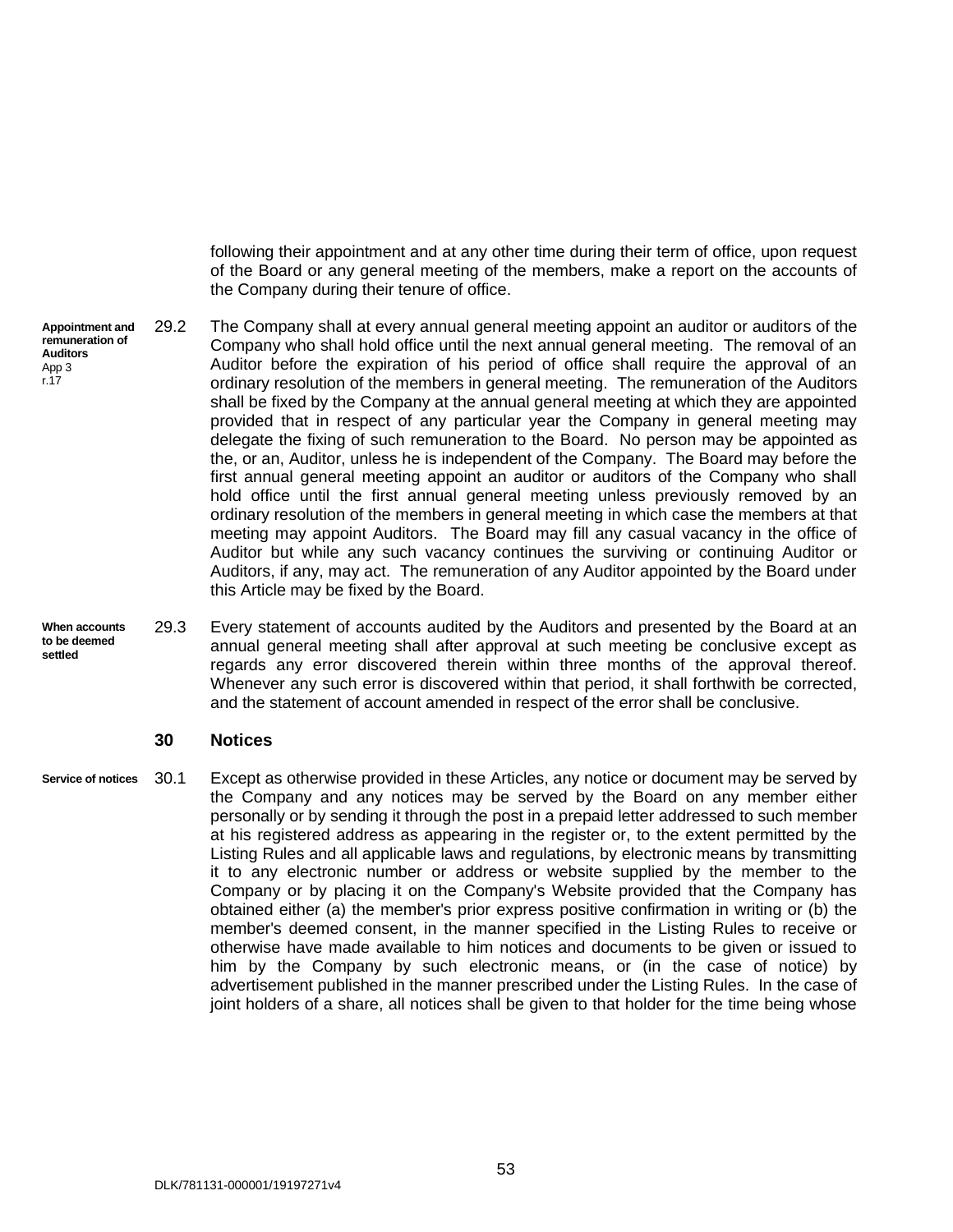name stands first in the register and notice so given shall be sufficient notice to all the joint holders.

- 30.2 Notice of every general meeting shall be given in any manner hereinbefore authorised to:
	- (a) every person shown as a member in the register of members as of the record date for such meeting except that in the case of joint holders the notice shall be sufficient if given to the joint holder first named in the register of members;
	- (b) every person upon whom the ownership of a share devolves by reason of his being a legal personal representative or a trustee in bankruptcy of a member of record where the member of record but for his death or bankruptcy would be entitled to receive notice of the meeting;
	- (c) the Auditors;
	- (d) each Director and alternate Director;
	- (e) the Exchange; and
	- (f) such other person to whom such notice is required to be given in accordance with the Listing Rules.
- 30.3 No other person shall be entitled to receive notices of general meetings.
- **Members out of Hong Kong** 30.4 A member shall be entitled to have notice served on him at any address within Hong Kong. Any member who has not given an express positive confirmation in writing to the Company in the manner specified in the Listing Rules to receive or otherwise have made available to him notices and documents to be given or issued to him by the Company by electronic means and whose registered address is outside Hong Kong may notify the Company in writing of an address in Hong Kong which for the purpose of service of notice shall be deemed to be his registered address. A member who has no registered address in Hong Kong shall be deemed to have received any notice which shall have been displayed at the transfer office and shall have remained there for a period of 24 hours and such notice shall be deemed to have been received by such member on the day following that on which it shall have been first so displayed, provided that, without prejudice to the other provisions of these Articles, nothing in this Article shall be construed as prohibiting the Company from sending, or entitling the Company not to send, notices or other documents of the Company to any member whose registered address is outside Hong Kong.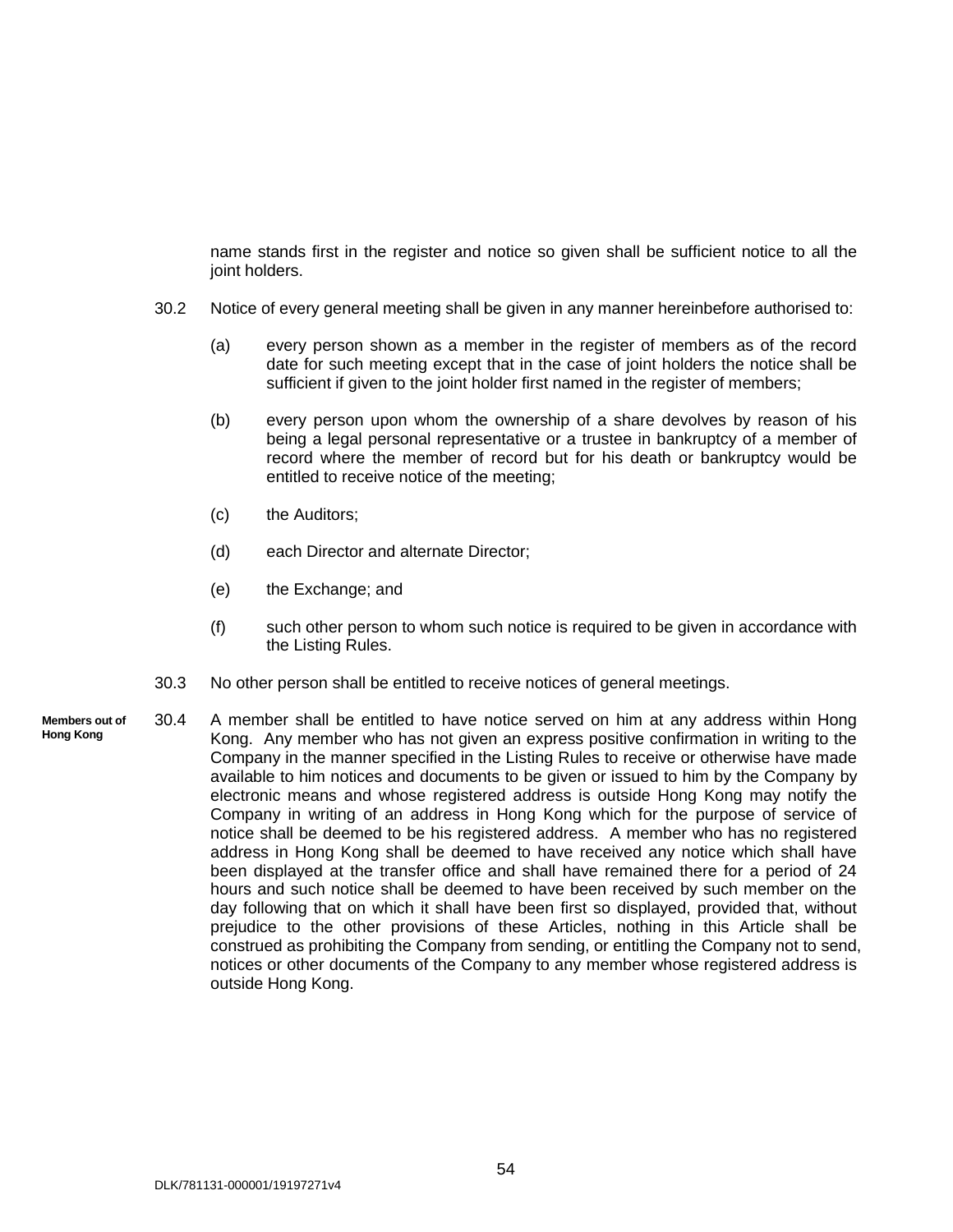- **When notice deemed to be served** 30.5 Any notice or document sent by post shall be deemed to have been served on the day following that on which it is put into a post office situated within Hong Kong and in proving such service it shall be sufficient to prove that the envelope or wrapper containing the notice or document was properly prepaid, addressed and put into such post office and a certificate in writing signed by the Secretary or other person appointed by the Board that the envelope or wrapper containing the notice or document was so addressed and put into such post office shall be conclusive evidence thereof.
	- 30.6 Any notice or other document delivered or left at a registered address otherwise than by post shall be deemed to have been served or delivered on the day it was so delivered or left.
	- 30.7 Any notice served by advertisement shall be deemed to have been served on the day of issue of the official publication and/or newspaper(s) in which the advertisement is published (or on the last day of issue if the publication and/or newspaper(s) are published on different dates).
	- 30.8 Any notice given by electronic means as provided herein shall be deemed to have been served and delivered on the day following that on which it is successfully transmitted or at such later time as may be prescribed by the Listing Rules or any applicable laws or regulations.
- **Service of notice to persons entitled on death, mental disorder or bankruptcy of a member** 30.9 A notice may be given by the Company to the person or persons entitled to a share in consequence of the death, mental disorder or bankruptcy of a member by sending it through the post in a prepaid letter addressed to him or them by name, or by the title of representative of the deceased, or trustee of the bankrupt, or by any like description, at the address, if any, within Hong Kong supplied for the purpose by the person claiming to be so entitled, or (until such an address has been so supplied) by giving the notice in any manner in which the same might have been given if the death, mental disorder or bankruptcy had not occurred.
- **Transferee bound by prior notices** 30.10 Any person who by operation of law, transfer or other means whatsoever shall become entitled to any share shall be bound by every notice in respect of such share which prior to his name and address being entered on the register shall have been duly given to the person from whom he derives his title to such share.
- **Notice valid though member deceased** 30.11 Any notice or document delivered or sent to any member in pursuance of these Articles, shall notwithstanding that such member be then deceased and whether or not the Company has notice of his death be deemed to have been duly served in respect of any registered shares whether held solely or jointly with other persons by such member until some other person be registered in his stead as the holder or joint holder thereof, and such service shall for all purposes of these Articles be deemed a sufficient service of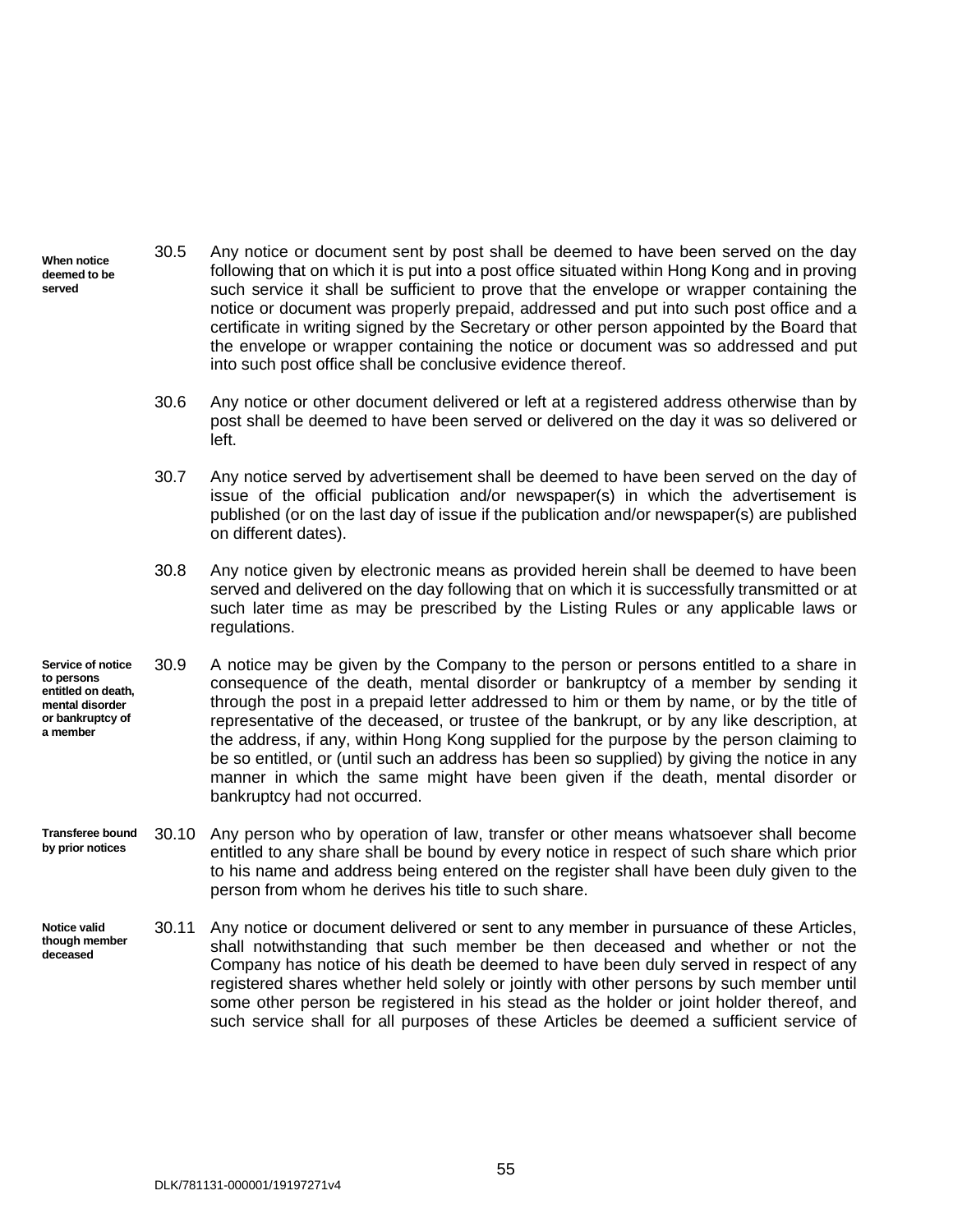such notice or document on his personal representatives and all persons (if any) jointly interested with him in any such shares.

**How notice to be signed** 30.12 The signature to any notice to be given by the Company may be written or printed by means of facsimile or, where relevant, by Electronic Signature.

#### <span id="page-61-0"></span>**31 Information**

- **Member not entitled to information** 31.1 No member shall be entitled to require discovery of or any information in respect of any detail of the Company's trading or any matter which is or may be in the nature of a trade secret or secret process which may relate to the conduct of the business of the Company and which in the opinion of the Board would not be in the interests of the members or the Company to communicate to the public.
- **Directors entitled to disclose information** 31.2 The Board shall be entitled to release or disclose any information in its possession, custody or control regarding the Company or its affairs to any of its members including, without limitation, information contained in the register of members and transfer books of the Company.

#### <span id="page-61-1"></span>**32 Winding Up**

- App 3 r.21 32.1 Subject to the Companies Act, the Company may by special resolution resolve that the Company be wound up voluntarily.
- **Power to distribute assets**  *in specie*  **following liquidation** 32.2 If the Company shall be wound up (whether the liquidation is voluntary, under supervision or by the court) the liquidator may, with the authority of a special resolution of the Company and any other sanction required by the Companies Act divide among the members *in specie* or kind the whole or any part of the assets of the Company (whether the assets shall consist of property of one kind or shall consist of properties of different kinds) and may for such purpose set such value as he deems fair upon any property to be divided and may determine how such division shall be carried out as between the members or different classes of members. The liquidator may, with the like authority or sanction vest the whole or any part of such assets in trustees upon such trusts for the benefit of the members as the liquidator, with the like authority or sanction and subject to the Companies Act, shall think fit, and the liquidation of the Company may be closed and the Company dissolved, but so that no member shall be compelled to accept any assets, shares or other securities in respect of which there is a liability.
- **Distribution of assets in liquidation** 32.3 If the Company shall be wound up, and the assets available for distribution amongst the members as such shall be insufficient to repay the whole of the paid-up capital, such assets shall be distributed so that, as nearly as may be, the losses shall be borne by the members in proportion to the capital paid up, or which ought to have been paid up, at the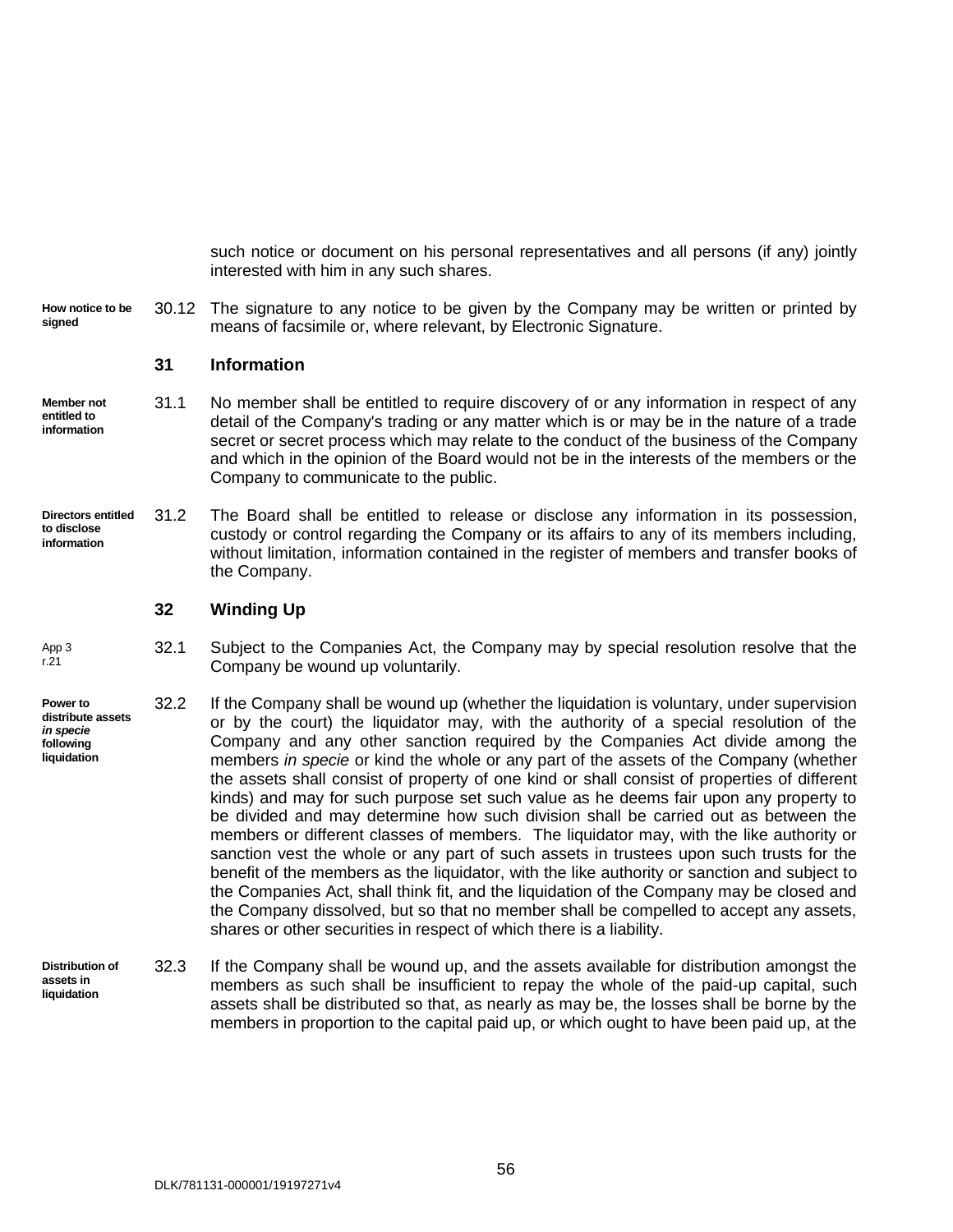commencement of the winding up on the shares held by them respectively. If in a winding up the assets available for distribution amongst the members shall be more than sufficient to repay the whole of the capital paid up at the commencement of the winding up, the excess shall be distributed amongst the members in proportion to the capital paid up at the commencement of the winding up on the shares held by them respectively. This Article is to be without prejudice to the rights of the holders of shares issued upon special terms and conditions.

**Service of**  32.4 In the event of a winding-up of the Company in Hong Kong, every member who is not for the time being in Hong Kong shall be bound, within 14 days after the passing of an effective resolution to wind up the Company voluntarily, or the making of an order for the winding-up of the Company, to serve notice in writing on the Company appointing some person resident in Hong Kong and stating that person's full name, address and occupation upon whom all summonses, notices, process, orders and judgments in relation to or under the winding-up of the Company may be served, and in default of such nomination the liquidator of the Company shall be at liberty on behalf of such member to appoint some such person, and service upon any such appointee, whether appointed by the member or the liquidator, shall be deemed to be good personal service on such member for all purposes, and, where the liquidator makes any such appointment, he shall with all convenient speed give notice thereof to such member by advertisement as he shall deem appropriate or by a registered letter sent through the post and addressed to such member at his address as appearing in the register, and such notice shall be deemed to be service on the day following that on which the advertisement first appears or the letter is posted.

#### <span id="page-62-0"></span>**33 Indemnities**

- **Indemnities of**  33.1 Every Director, Auditor or other officer of the Company shall be entitled to be indemnified out of the assets of the Company against all losses or liabilities incurred or sustained by him as a Director, Auditor or other officer of the Company in defending any proceedings, whether civil or criminal, in which judgment is given in his favour, or in which he is acquitted.
	- 33.2 Subject to the Companies Act, if any Director or other person shall become personally liable for the payment of any sum primarily due from the Company, the Board may execute or cause to be executed any mortgage, charge, or security over or affecting the whole or any part of the assets of the Company by way of indemnity to secure the Director or person so becoming liable as aforesaid from any loss in respect of such liability.

**process**

**Directors and Officers**